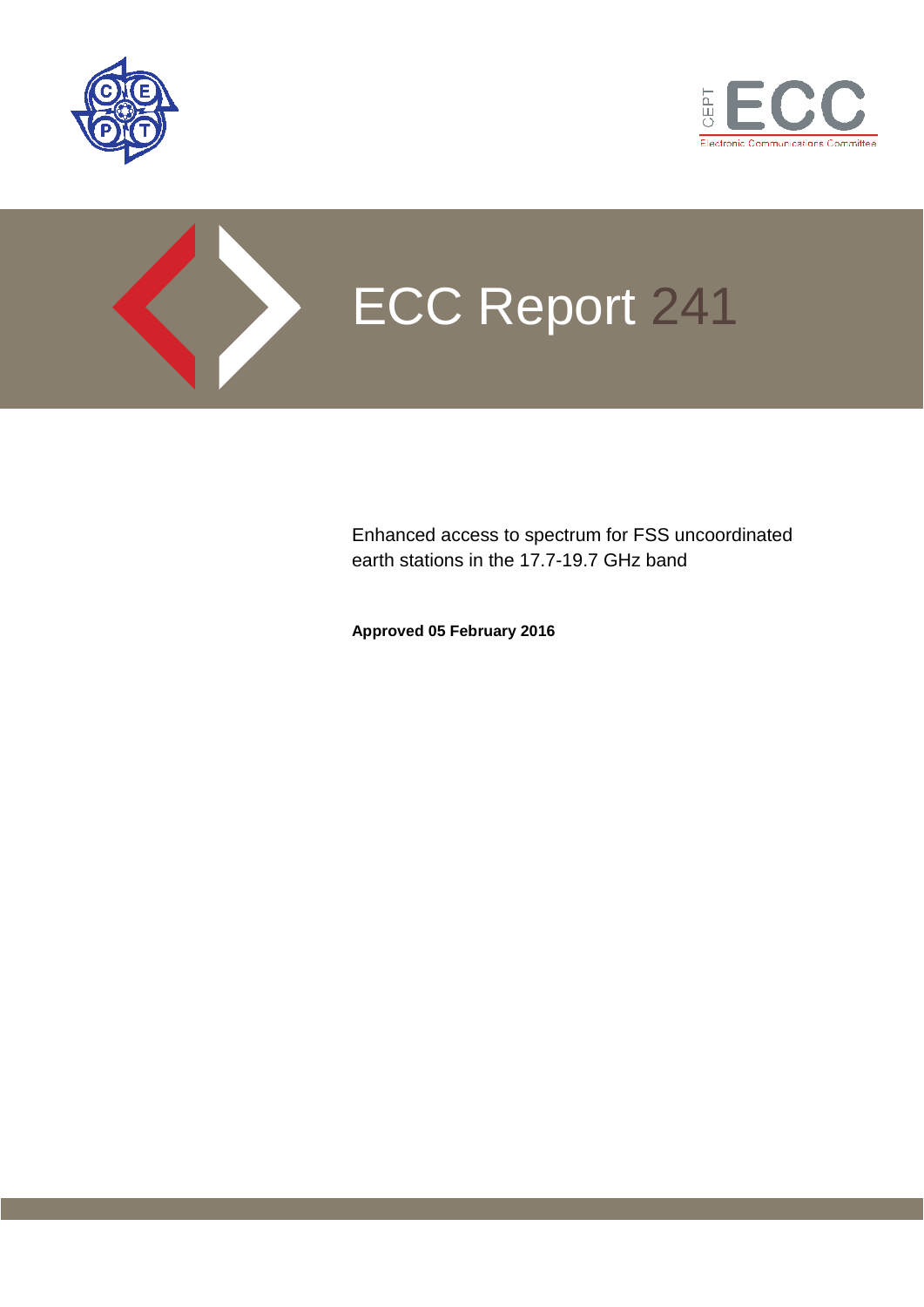#### <span id="page-1-0"></span>**0 EXECUTIVE SUMMARY**

The objective of this Report is to investigate possible options for enhanced operating conditions for uncoordinated FSS earth stations in the band 17-19.7 GHz and to study whether a regime of exemption from individual licensing could be developed within this band. Not all of the options may be available in some CEPT countries.

ECC Report 15[2\[1\]](#page-40-0) indicates the need for additional spectrum availability beyond the band 19.7-20.2 GHz to address FSS user uncoordinated terminals, and the requirement to address in particular traffic asymmetry (see chapter 5 of ECC Report 152).

This Report proposes that a clear identification for FSS uncoordinated use be introduced in ERC/DEC/(00)07 [\[2\],](#page-40-1) together with provisions for exemption of individual licensing and free circulation. The FSS uncoordinated earth stations would remain unprotected for Fixed Service interference in the band 17.7-19.7 GHz.

CEPT technical studies as shown in ECC Report 232 [11] have shown that FSS earth stations deployed in very high FS density zone will be able to use more than 65% of the band at the worst location. In rural areas, 95% of the spectrum will be available at the worst location for the FSS earth stations. These results are marginally degraded when the considered FSS earth station is operating at low elevation. Therefore whenever an FSS earth station is interfered by a FS transmitter, there is sufficient available spectrum to reassign the FSS user to non-interfered frequencies in the long term.

Given the extensive use of the 17.7-19.7 GHz band by FS, the awareness of the deployment of the Fixed service is key for FSS system design and spectrum planning. This Report considers the benefits of using a set of possible methods including DCA (Dynamic Channel Assignment) and FS assignment information to determine spectrum suitable for FSS use on a local basis. For administrations not in a position to make available the relevant FS assignment information, the Report provides an approach by means of decentralised software to build FS interference awareness (or identification of FS white spaces) based on national FS assignment information. The proposed approach would safeguard FS information confidentiality. The proposed approach relies on proven technical development used by certain CEPT administrations for FS coordination and would not hinder future development of FS in this frequency band. Since the development, deployment and maintenance of such software represents a significant effort, it is suggested to implement a process to periodically analyse the extent to which FS information is made available by CEPT countries to identify any possible future needs for a software-based solution as described in §3.4.3.

As shown by a questionnaire (see Annex 1), the FS channelling arrangements of ERC/REC 12-03 [\[3\]](#page-40-2) is widely implemented in CEPT, and this leaves about 40 MHz of unused spectrum in the FS duplex gap around 18.7 GHz in a large number of countries. This gap band could be used by FSS uncoordinated receiving earth station. It is proposed that administrations not making use of the duplex gap for FS promptly provide such information together with the boundaries of the duplex gap through EFIS. The same questionnaire showed that about half of the responding CEPT administrations make the use of Automatic Transmitter Power Control mandatory for fixed links. Given the interest of ATPC to enhance coexistence with FSS receive earth stations, it is recommended to maintain the current incentive for ATPC implementation and use.

It is expected that the above measures will promote frequency sharing in the band 17.7-19.7 GHz and will permit a wider use of FSS uncoordinated receive earth stations and associated satellite services and further enhance spectrum usage efficiency.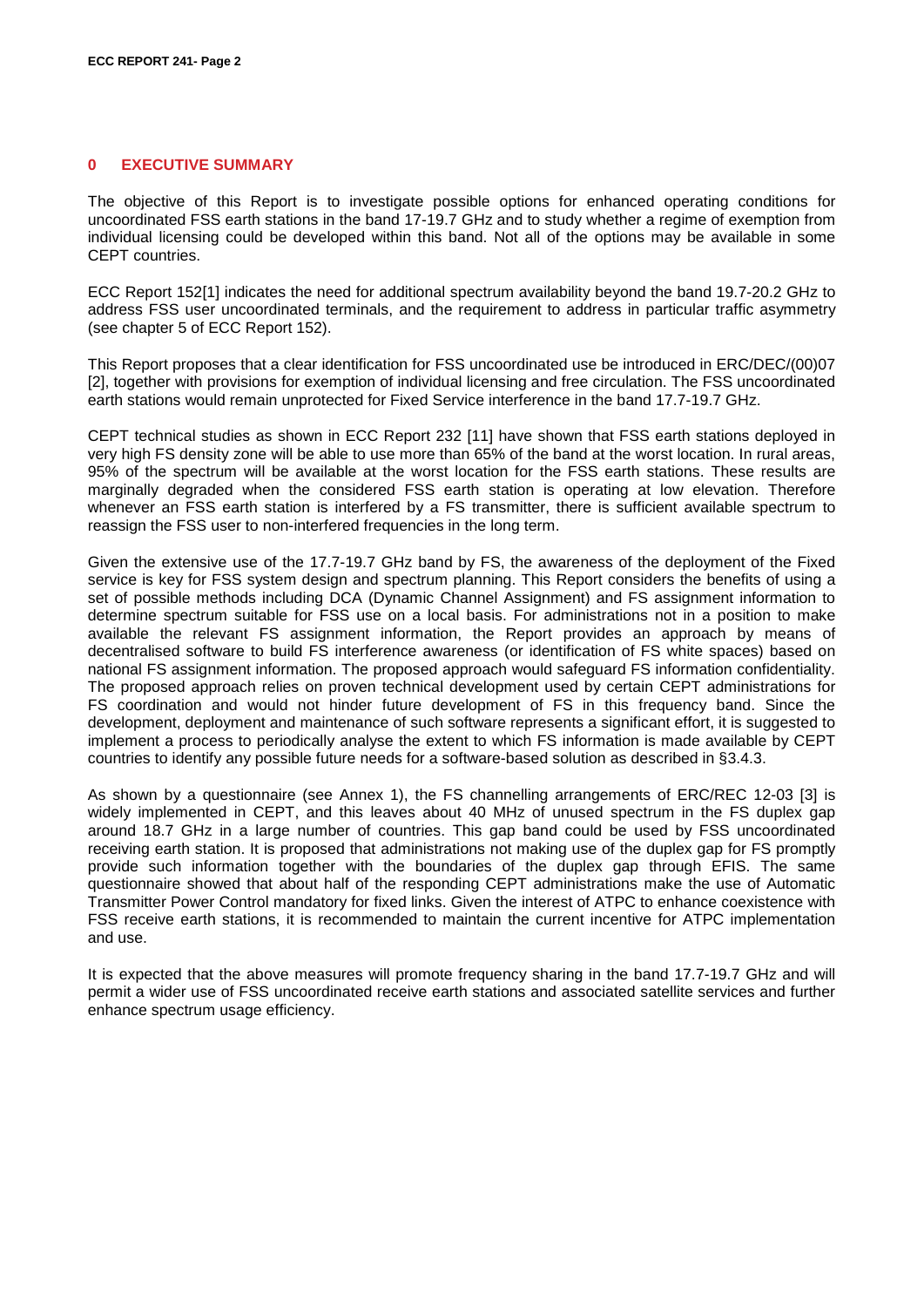# TABLE OF CONTENTS

| 0                |     |                                                                                             |  |
|------------------|-----|---------------------------------------------------------------------------------------------|--|
| 1                |     |                                                                                             |  |
| $\mathbf{2}$     |     | INFORMATION ON THE USE OF FIXED SERVICES IN THE BAND 17.7-19.7 GHZ  6                       |  |
| 3                |     | POTENTIAL MEASURES TO ENHANCE FSS SITUATION IN 17.7-19.7 GHZ BAND 9                         |  |
|                  | 3.1 |                                                                                             |  |
|                  |     |                                                                                             |  |
|                  |     |                                                                                             |  |
|                  | 3.2 |                                                                                             |  |
|                  |     |                                                                                             |  |
|                  |     |                                                                                             |  |
|                  | 3.3 |                                                                                             |  |
|                  |     |                                                                                             |  |
|                  | 3.4 |                                                                                             |  |
|                  |     |                                                                                             |  |
|                  |     |                                                                                             |  |
|                  |     | 3.4.3 Functional description and requirements for a software approach for "FS white spaces" |  |
|                  |     | (FS WS) which may be implemented by countries not providing FS assignment information:  16  |  |
|                  |     |                                                                                             |  |
|                  | 3.5 | Combination of methods to enhance provision of FSS service in the band 17.7-19.7 GHz on an  |  |
|                  |     |                                                                                             |  |
| $\boldsymbol{4}$ |     |                                                                                             |  |
|                  | 4.1 |                                                                                             |  |
|                  | 4.2 |                                                                                             |  |
|                  | 4.3 |                                                                                             |  |
|                  |     |                                                                                             |  |
| 5                |     |                                                                                             |  |
|                  |     |                                                                                             |  |
|                  |     |                                                                                             |  |
|                  |     | ANNEX 2: INFORMATION ON THE HCM AGREEMENT AND ASSOCIATED SOFTWARE  37                       |  |
|                  |     | ANNEX 3: ADMINISTRATIONS PUBLISHING FIXED SERVICE ASSIGNMENT INFORMATION FOR THE            |  |
|                  |     | ANNEX 4: INFORMATION ON THE CORASAT EU FP7 PROJECT ACTIVITIES IN RELATION TO THE            |  |
|                  |     |                                                                                             |  |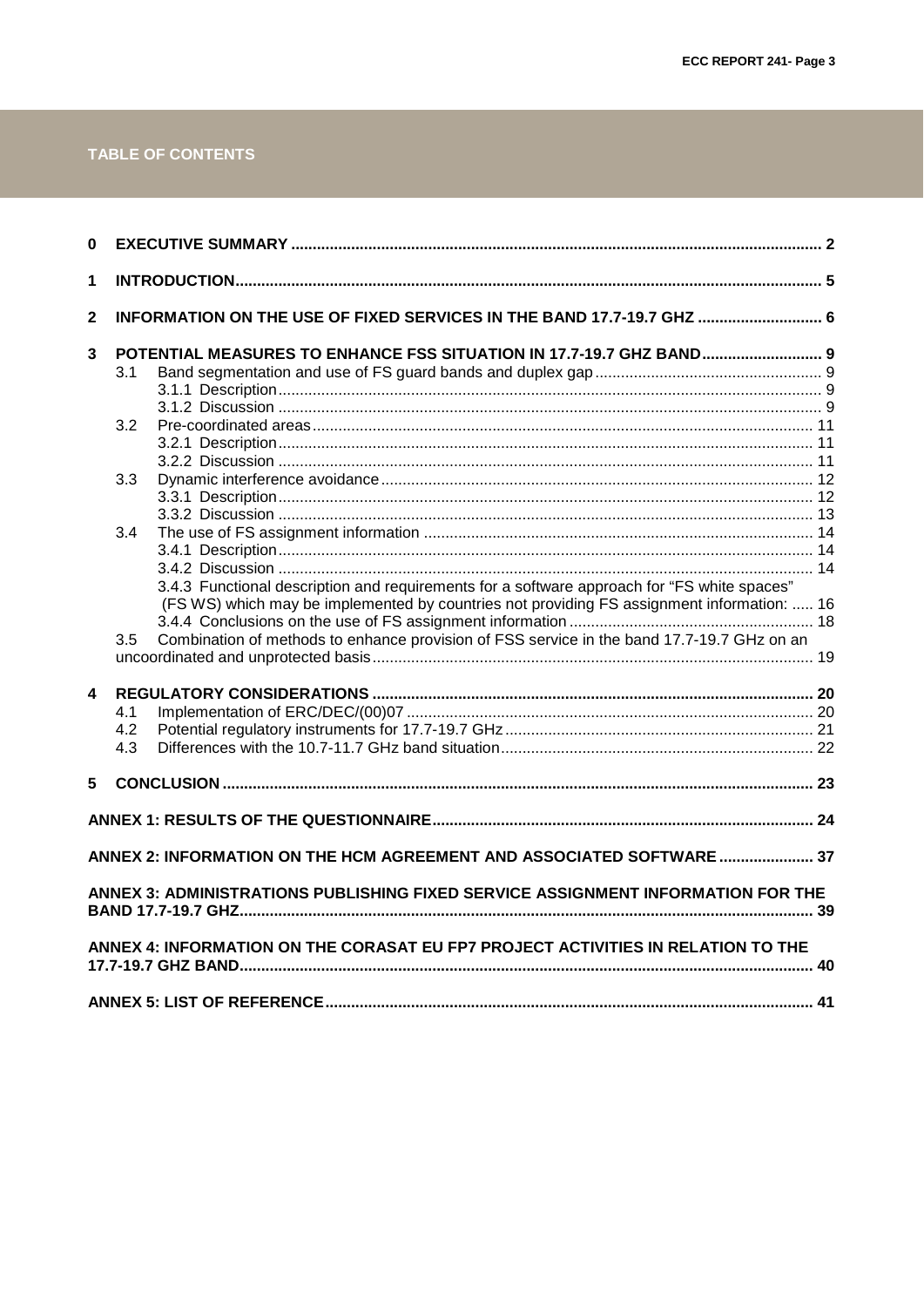# **LIST OF ABBREVIATIONS**

| <b>Abbreviation</b> | <b>Explanation</b>                                                             |
|---------------------|--------------------------------------------------------------------------------|
| <b>ARCEP</b>        | Autorité de Régulation des Communications Electroniques et des Postes (France) |
| <b>ATPC</b>         | <b>Automatic Transmitter Power Control</b>                                     |
| <b>BSS</b>          | <b>Broadcasting Satellite Service</b>                                          |
| <b>CEPT</b>         | European Conference of Postal and Telecommunications Administrations           |
| <b>CoRaSat</b>      | COgnitiveRAdio for SATellite Communications; an European Commission 7th        |
|                     | Framework Programme project funded under the ICT Call 8.                       |
| <b>ECC</b>          | <b>Electronic Communications Committee</b>                                     |
| <b>DCA</b>          | Dynamic Channel Assignment                                                     |
| <b>DLL</b>          | Dynamic Link Library                                                           |
| <b>DVB</b>          | Digital Video Broadcasting                                                     |
| <b>ECO</b>          | <b>European Communications Office</b>                                          |
| <b>EESS</b>         | <b>Earth Exploration Satellite Service</b>                                     |
| <b>EFIS</b>         | <b>ECO Frequency Information System</b>                                        |
| e.i.r.p.            | effective isotropically radiated power                                         |
| <b>ESOMPs</b>       | Earth Stations On-board Mobile Platforms                                       |
| <b>ETSI</b>         | European Telecommunications Standardisation Institute                          |
| EU                  | European Union                                                                 |
| EU R&D FP7          | European Union Research&Development Framework Programme 7                      |
| FS                  | <b>Fixed Service</b>                                                           |
| <b>FSS</b>          | <b>Fixed Satellite Service</b>                                                 |
| <b>HCM</b>          | <b>Harmonised Calculation Method</b>                                           |
| <b>HCMFS</b>        | <b>Harmonised Calculation Method Fixed Service</b>                             |
| <b>HEST</b>         | High e.i.r.p. Satellite Terminal                                               |
| <b>HTS</b>          | <b>High Throughput Satellite</b>                                               |
| <b>ITU</b>          | International Telecommunications Union                                         |
| Ka                  | Ka-band is part of the K band of the microwave band of the electromagnetic     |
|                     | spectrum (IEEE abbreviation)                                                   |
| <b>LEST</b>         | Low e.i.r.p. Satellite Terminal                                                |
| <b>LSA</b>          | <b>Licensed Shared Access</b>                                                  |
| QoS                 | <b>Quality of Service</b>                                                      |
| <b>R&amp;D FP7</b>  | Research & Development Framework Programme project #7                          |
| <b>RRS</b>          | Reconfigurable Radio Systems                                                   |
| <b>SES</b>          | <b>Satellite Earth Stations</b>                                                |
| <b>SRS</b>          | Space Research Service                                                         |
| TC                  | <b>Technical Committee</b>                                                     |
| <b>WS</b>           | <b>White Space</b>                                                             |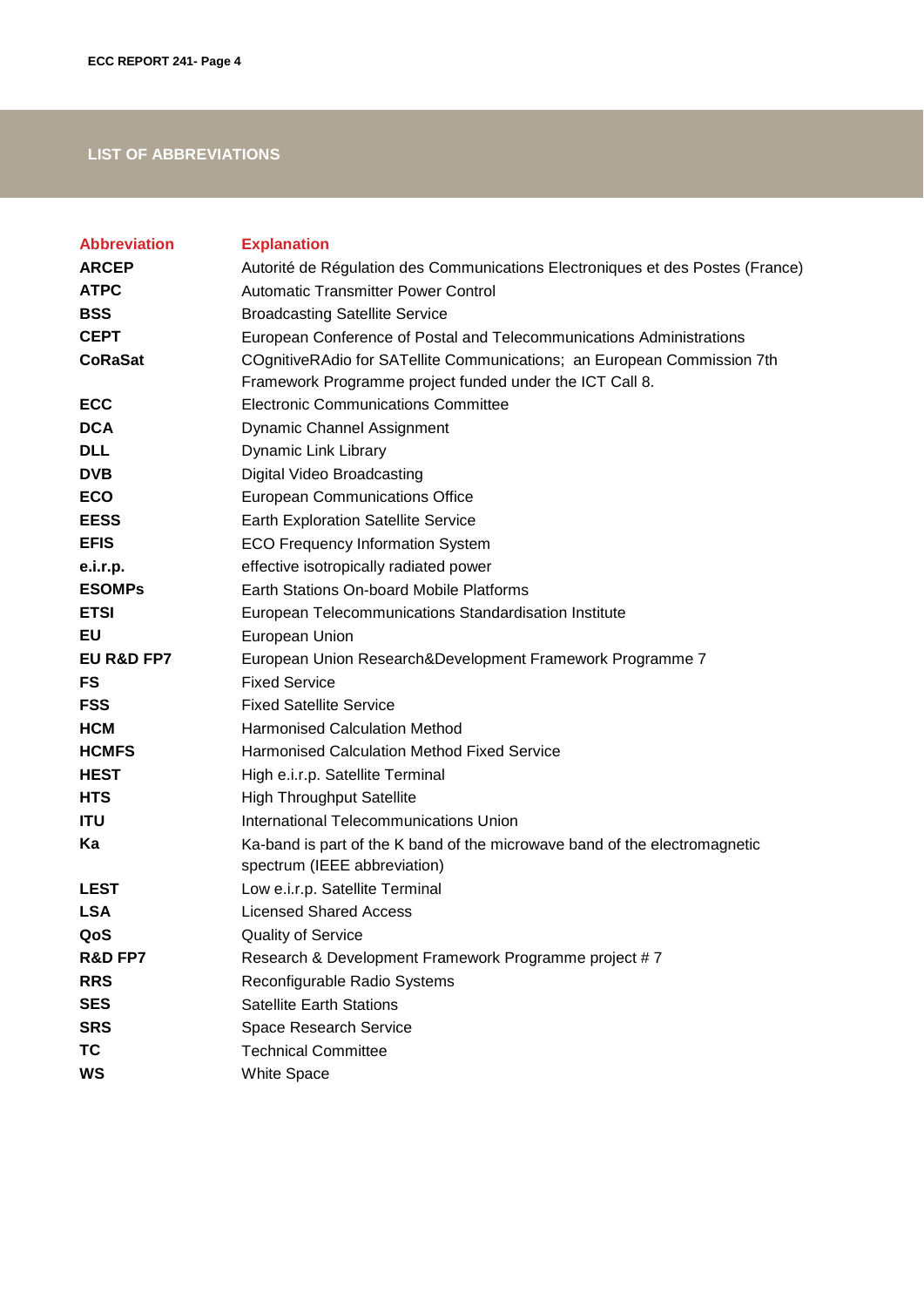#### <span id="page-4-0"></span>**1 INTRODUCTION**

The objective of this Report is to investigate the options for enhanced operating conditions for uncoordinated FSS earth stations in the band 17-19.7 GHz and to study whether a regime of exemption from individual licensing could be developed within this band.

ECC Report 152 [\[1\]](#page-40-0) highlighted that, with respect to decision ERC/DEC/(00)07 [\[2\]](#page-40-1) ("Spectrum Designation Decision in the band 17.7-19.7 GHz"):

*"In practice, this Decision means that uncoordinated FSS earth stations have a secondary status compared to the fixed service in the band 17.7-19.7 GHz and, as a consequence, have very limited possibilities to be deployed on a large scale in CEPT.*

*Using space-to-Earth spectrum available for end-user satellite terminals in addition to the exclusive FSS frequency bands (i.e. 19.7-20.2 GHz) would enable satellite operators to target a larger part of European households still beyond the range of terrestrial broadband networks or to offer them better throughputs (fast broadband).* 

*However, under the above-mentioned conditions, the regulatory status of FSS earth stations in the band 17.7-19.7 GHz is considered not strong enough for an actual implementation in CEPT."*

ECC Report 152 indicates the need for additional spectrum availability (see chapter 3 of ECC Report 152), and the requirement to address traffic asymmetry (see chapter 5 of ECC Report 152). The asymmetry of spectrum needs for broadband access services requires more spectrum for downlink to the user segment (satellite to user terminals), than for uplinks (user terminals to satellite).

In the paired uplink band 27.5-29.5 GHz, the bands 27.5-27.8285 GHz, 28.4445-28.8365 GHz and 29.4525- 29.5 GHz are identified for the use of uncoordinated FSS earth stations through ECC/DEC(05)01 [\[8\].](#page-40-4) This corresponds to a spectrum amount of 768 MHz. In addition, the band 28.8365-28.9485 GHz provides an additional 112 MHz. In this case, 880 MHz would be available for FSS uncoordinated uplinks, in addition to the existing 500 MHz in the band 29.5-30 GHz. In total, 1.38 GHz of spectrum could be available in Ka-band for uncoordinated uplinks.

Assuming that the 17.3-17.7 GHz band (400 MHz) becomes accessible for uncoordinated FSS downlinks, together with the already available 19.7-20.2 GHz band (500 MHz), there would still be a need for 480 MHz of uncoordinated FSS downlink spectrum in the band 17.7-19.7 GHz for fully symmetric spectrum. The additional requirement due to traffic asymmetry would also have to be accommodated in the band 17.7-19.7 GHz. Measures to ensure coexistence between uncoordinated FSS stations and FS systems are also investigated.

Regarding the sub-band 18.6-18.8 GHz, the protection requirements for the EESS and SRS passive services shall be met (see RR 5.522A and 21.16.2).This Report addresses FSS applications with earth stations at fixed locations, and does not consider the case of ESOMPs.

CEPT technical studies in ECC Report 232 [11] have shown that FSS earth stations deployed in very high FS density zone are able to use more than 65% of the band at the worst location. In rural areas, 95% of the spectrum is available at the worst location for the FSS earth stations. These results are marginally degraded when the simulated FSS earth station is operating at low elevation. Therefore, according to those CEPT studies, whenever an FSS earth station is interfered by a FS transmitter, there is sufficient available spectrum to reassign the FSS user to non-interfered frequencies.

Noting that the main business of the satellite operators will probably be located outside the most dense urban areas and also that the number of FS transmitters is related to the density of the population, the spectrum available today and in the future in those areas should in principle be higher than the result estimated by those CEPT studies in very high FS density areas. Therefore, spectrum availability for FSS earth stations in the band 17.7-19.7 GHz may be ensured in the long term.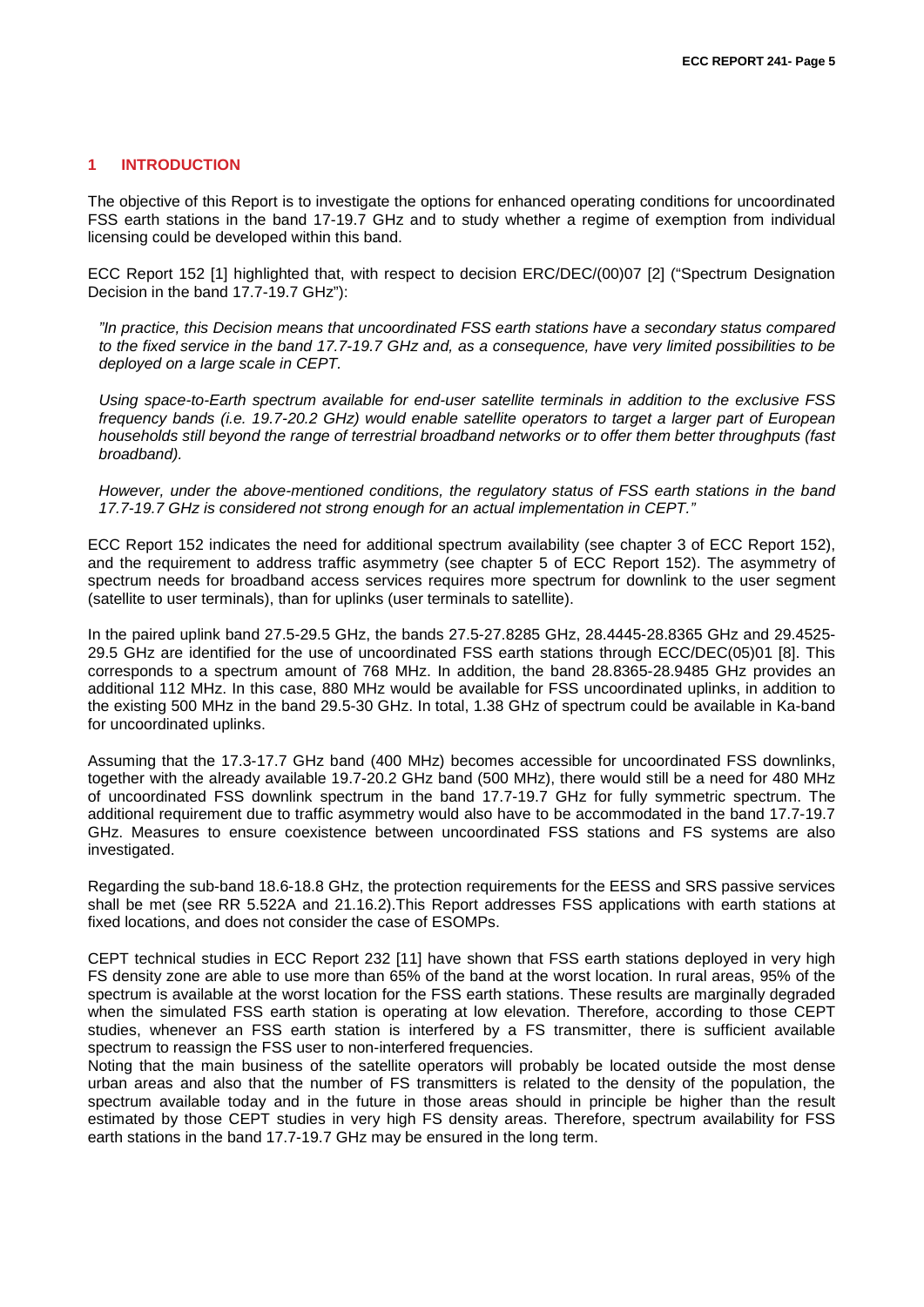#### <span id="page-5-0"></span>**2 INFORMATION ON THE USE OF FIXED SERVICES IN THE BAND 17.7-19.7 GHZ**

The FS channelling arrangements of ERC/REC 12-03 [\[3\]](#page-40-2) for medium and high capacity systems are depicted below:



#### **Figure 1: FS channeling arrangements of ERC/REC 12-03**

ERC/REC 12-03 states that low capacity digital systems channel frequency arrangements may be accommodated, on a national basis, within any of the high capacity channels or guard band Recommendation ITU-R F.595-10 [\[4\].](#page-40-5) This is applicable to the [1](#page-5-1)7.7-19.7 GHz band<sup>1</sup>.

ECC Report 173 [\[5\]](#page-40-6) provided further information:

- The number of FS links is about 90000 throughout CEPT, and this number is expected to grow significantly;
- The 17.7-19.7 GHz band is used not only in urban areas but also in sub-urban and rural areas.
- The channelling arrangements of ERC/REC 12-03 are widely implemented in CEPT;

ECC Report 173, section A.1.13 of Annex 1 provides the following information:

- 1. Heavily used historical P-P FS band with about 90000 links appear on field in this range. 95% percentile of hop length indicated as "typical" is about 20 km (9.5 km for those indicated as "minimum").
- 2. The major utilisation is for high capacity links, with a comparable usage of medium and low capacity applications. Most links are individually licensed; majority is allocated to fixed and mobile infrastructure.
- 3. The channel plan is based on the ERC/REC 12-03 for medium and high capacity; several national arrangements are used for low capacity.

Concerning the usage, significant increase expectations in next years are foreseen in about 21 countries, although a moderate situation of congestion is already reported.

<span id="page-5-1"></span><sup>&</sup>lt;sup>1</sup> This includes specific arrangements in use within the United Kingdom. Some legacy links also operate within the centre gap within the UK.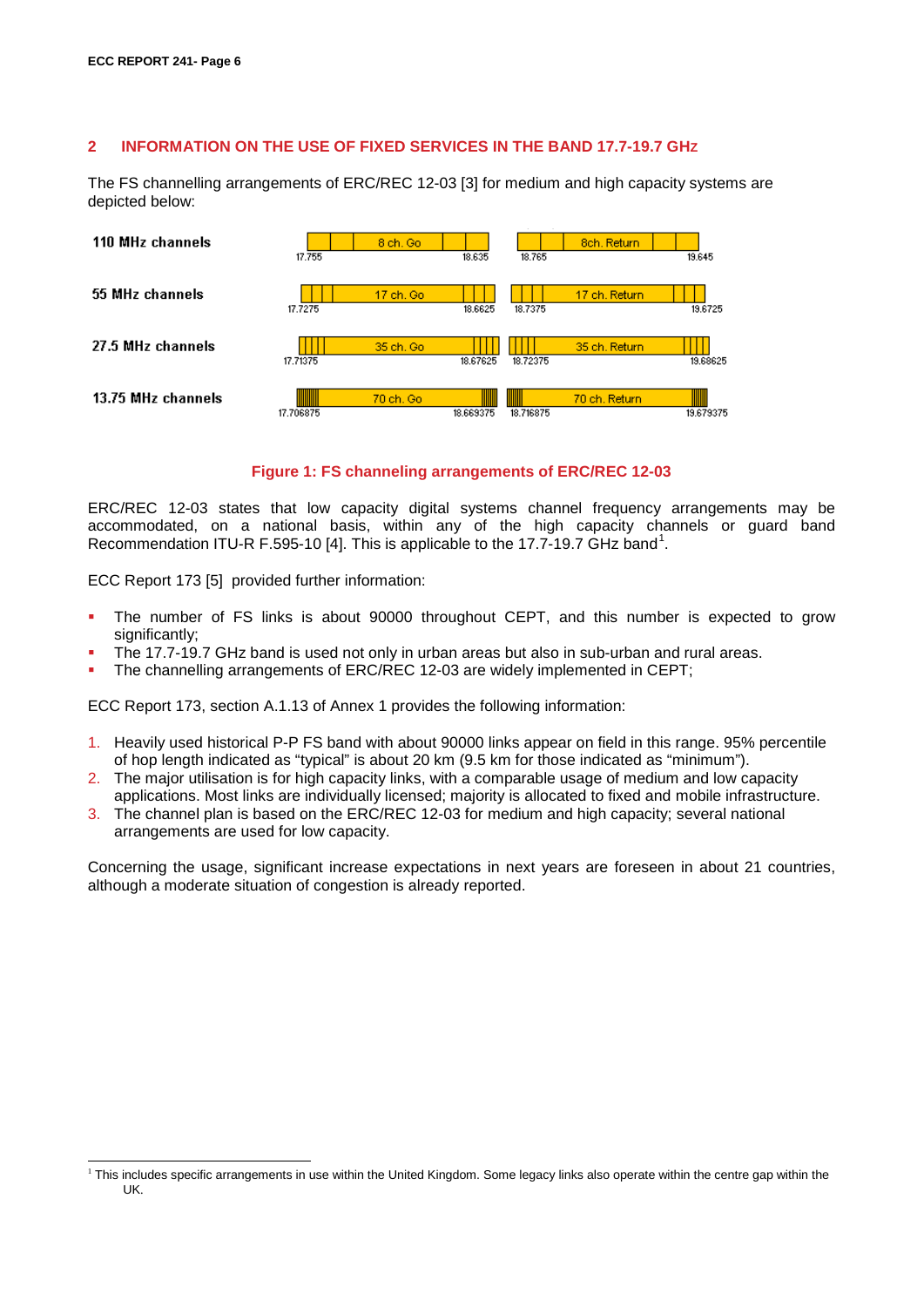

**Figure 2: P-P links trend in 17.7-19.7 GHz**

The spread sheet in Annex of ECC Report 173 [\[5\]](#page-40-6) provides specific information by country: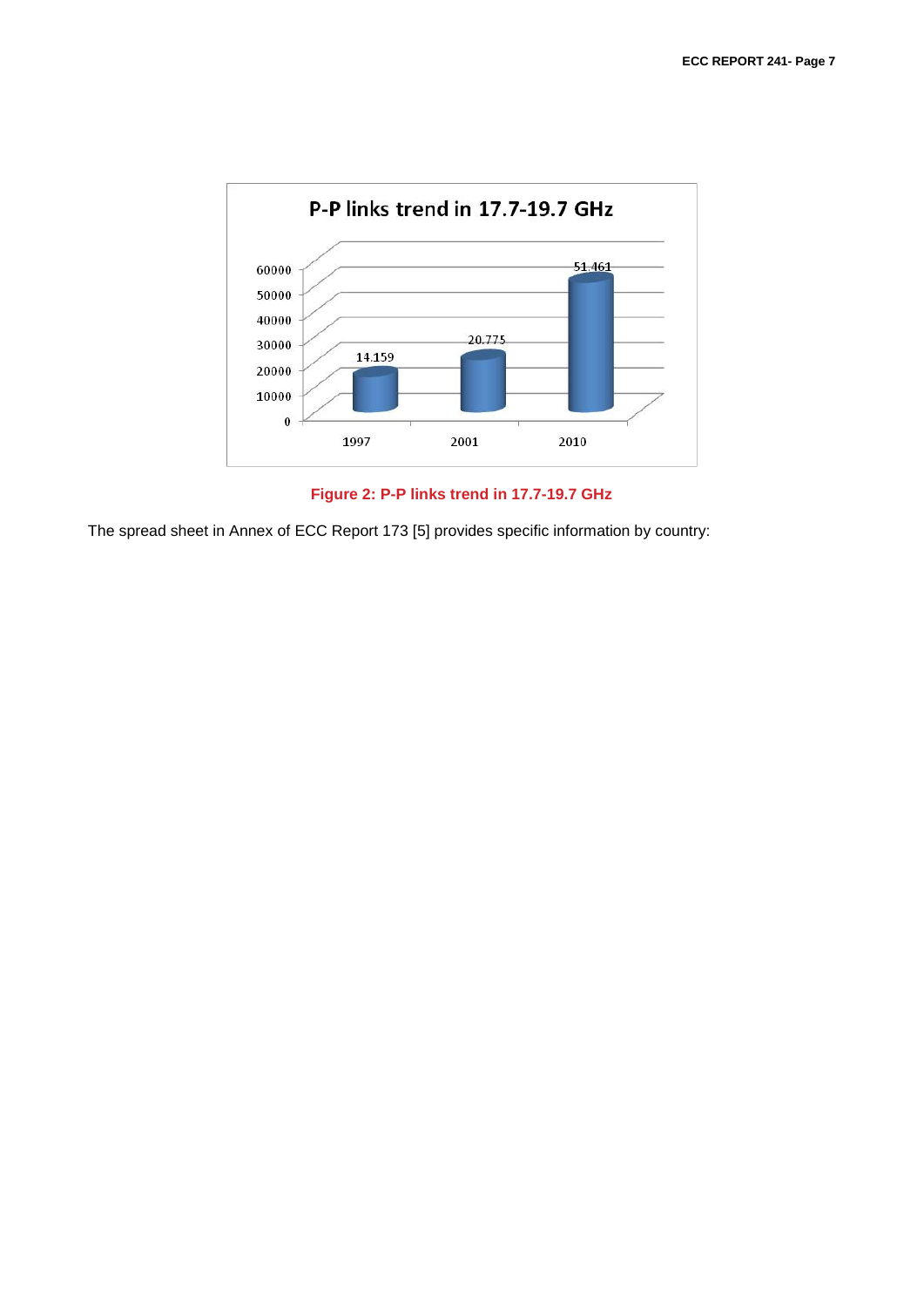| 18585-18815   |                   |              |              |               |                            |              |                 |                                                                    |          |              |                  |                |                   |                   |          |                     |                  |                   |                 |                     | 17700-19700       |              |       |                     |                         |                   |                |               |                     |                |                |                |                     |              |                  |            |              |                |                     |                     |                 |               | Frequency band (MHz) |                                                                                                                                             |
|---------------|-------------------|--------------|--------------|---------------|----------------------------|--------------|-----------------|--------------------------------------------------------------------|----------|--------------|------------------|----------------|-------------------|-------------------|----------|---------------------|------------------|-------------------|-----------------|---------------------|-------------------|--------------|-------|---------------------|-------------------------|-------------------|----------------|---------------|---------------------|----------------|----------------|----------------|---------------------|--------------|------------------|------------|--------------|----------------|---------------------|---------------------|-----------------|---------------|----------------------|---------------------------------------------------------------------------------------------------------------------------------------------|
| m             | ெ                 | Q            | ا≅           | $\omega$      | $\stackrel{\circ}{\ge}$    | Ιş           | $\frac{9}{2}$   | l≋                                                                 | ន្ត្រី   | Pec          | Ъğ               | FOR            | ļδ                | ļδ                | NOR<br>S | ਫ਼ੂ                 | For              | 후                 | Ιğ              | ∣ड़                 | E                 | ΣÂ           |       |                     | $\overline{\mathbb{P}}$ | ē                 | HING           | HING          | န္တ                 | $\hbox{ }$     | $\blacksquare$ | $\overline{1}$ | l≣                  | <b>EST</b>   | m                | <b>AND</b> | 9<br><       | 히              |                     | HRV                 | $\frac{1}{2}$   | ŠΗ            | Country              |                                                                                                                                             |
| $\times$      |                   | ×            | $\times$     | l×            |                            | $\times$     | $\times$        | $\times$                                                           | l×       | $\times$     | ×                | $\times$       | l×.               | l×.               | $\times$ |                     |                  | $\times$ $\times$ |                 | ×                   | $\mathbb{\times}$ | $\times$     | ×     | ×                   | $\times$                | $\mathbb{\times}$ | $\times$       |               | $\times$            | $\times$       |                | ×              | $\times$            |              | ×                | ×          |              | ×              | $\times$            | $\times$            | $\times$        | ×             |                      | $\frac{d^{l}h_{k}}{d\gamma}\frac{d\gamma}{d\eta_{k}}$                                                                                       |
|               |                   |              |              |               | ×                          |              |                 |                                                                    | $\times$ |              |                  |                |                   |                   |          | ×                   |                  |                   |                 |                     |                   |              |       | ×                   |                         |                   |                |               |                     |                |                |                |                     |              |                  |            | $\times$     |                |                     |                     |                 |               | Licensing regime     | $\epsilon_{\phi}$                                                                                                                           |
|               |                   |              |              |               |                            |              |                 |                                                                    |          |              |                  |                |                   |                   |          |                     |                  |                   |                 |                     |                   |              |       |                     |                         |                   |                |               |                     |                |                |                |                     |              |                  |            |              |                |                     |                     |                 |               |                      | Unlicensed                                                                                                                                  |
| ×             |                   |              | ×            | l×I           | $\times$ $\times$          |              | ×               |                                                                    |          |              | ×                | ×              | l×.               | $\times$          |          |                     |                  |                   |                 | ×                   | ×.                | $\times$     |       | $\times$            |                         | $\times$          | ×              |               |                     | $\times$       |                | $\times$       |                     |              | ×                |            |              |                | ×                   |                     |                 | $\times$      |                      | $\mathsf{A}_{\mathsf{A}}$                                                                                                                   |
|               |                   |              |              |               |                            |              |                 |                                                                    |          |              |                  |                |                   |                   |          |                     |                  |                   |                 |                     |                   |              |       |                     |                         |                   |                |               |                     |                |                |                |                     |              |                  |            |              |                |                     |                     |                 |               |                      | $\mathcal{A}_{\mathcal{M}_{\rho}}$                                                                                                          |
|               |                   |              | ×            |               | ×                          | l×           | ×               | $\times$                                                           |          | ×            | ×                | $\times$       |                   |                   |          |                     |                  |                   |                 | $\times$            |                   |              | ×     | l×.                 | ×                       |                   |                |               | ×                   |                |                | $\times$       | $\times$            |              |                  |            |              | $\times$       |                     | $\times$            | $\times$        | ×             |                      |                                                                                                                                             |
|               |                   |              |              |               |                            |              |                 |                                                                    |          |              |                  |                |                   |                   |          |                     |                  |                   |                 |                     |                   |              | ×     |                     |                         |                   |                |               |                     |                |                |                |                     |              |                  |            |              | $\times$       |                     |                     |                 |               | Application          | $ N_{e_{i}^{*}\textit{w}_{\textit{OF}_{i}}}\rangle_{\textit{Infrag}_{\textit{F}_{\textit{U}_{e}}\textit{U}_{\textit{F}_{\textit{V}_{e}}}}}$ |
|               |                   | ×            |              |               |                            |              |                 |                                                                    |          |              |                  |                |                   |                   |          | $\times$ $\times$   | $\times$         | l×                |                 |                     |                   |              |       |                     |                         |                   |                |               |                     |                |                |                |                     |              |                  |            |              |                |                     |                     |                 |               |                      | <b>Sroadcasting Infrastructure</b>                                                                                                          |
|               |                   |              |              |               |                            |              |                 |                                                                    |          |              |                  |                |                   |                   |          |                     |                  |                   |                 |                     |                   |              |       |                     |                         |                   |                |               |                     |                |                |                |                     |              |                  |            |              |                |                     |                     |                 |               |                      | [No Information available on the application                                                                                                |
|               |                   |              |              |               |                            |              |                 |                                                                    |          | ನ            |                  |                |                   |                   |          |                     |                  |                   |                 |                     |                   |              |       |                     |                         |                   | $\mathbb S$    |               |                     |                |                |                |                     |              |                  |            |              |                |                     |                     |                 |               |                      |                                                                                                                                             |
|               |                   |              |              |               |                            |              |                 |                                                                    |          |              |                  |                |                   |                   |          |                     |                  |                   |                 | $\circ$             |                   |              | Ч     |                     |                         |                   |                |               |                     |                |                |                |                     |              |                  |            |              |                |                     |                     |                 |               |                      | I <sup>Unidirection</sup>                                                                                                                   |
| 1505          |                   | <b>OPPZ</b>  | 332          | 2242          | $ \tilde{\mathbf{g}} _2^2$ |              |                 | $\frac{2427}{459}$                                                 |          | gg           | $\frac{1087}{2}$ | 131            | $rac{1220}{1220}$ | $\frac{1952}{2}$  | 787      |                     | $\omega$         | 1020              |                 | $\frac{47}{2}$      |                   | 이히히          |       | $\frac{686}{15812}$ |                         | ဒ                 |                |               | 2446                | $rac{62}{362}$ |                | 668tr          | 3650                |              | $rac{1505}{585}$ | 759        | No info      | $rac{683}{18}$ |                     | 38                  | $rac{361}{446}$ |               | P-P links            |                                                                                                                                             |
|               |                   |              |              |               |                            |              |                 |                                                                    |          |              |                  |                |                   |                   |          |                     |                  |                   |                 |                     |                   |              |       |                     |                         |                   |                |               |                     |                |                |                |                     |              |                  |            |              |                |                     |                     |                 |               |                      | $\vert$ bidirectional                                                                                                                       |
|               |                   |              |              |               |                            |              |                 |                                                                    |          |              |                  |                |                   |                   |          |                     |                  |                   |                 |                     |                   |              |       |                     |                         |                   |                |               |                     |                |                |                |                     |              |                  |            |              |                |                     |                     |                 |               | PMP BS               |                                                                                                                                             |
|               |                   |              |              |               |                            |              |                 | ERC/REC 12-03 and ITU-R F.595-9<br>ERC/REC 12-03 and ITU-R F.595-9 |          |              |                  |                |                   |                   |          |                     |                  |                   |                 |                     |                   |              |       |                     |                         |                   |                |               |                     |                |                |                |                     |              |                  |            |              |                |                     |                     |                 |               |                      | Andricable only for P MP and mesh network                                                                                                   |
| national plan | <b>ITU-RF.595</b> | ERC/REC12-03 | ERC/REC12-03 | ERC/REC 12-03 | ERC/REC12-03               | ERC/REC12-03 | ERC/REC12-03    |                                                                    |          | ERC/REC12-03 | ERC/REC12-03     | ITU-RF.595     | national plan     | <b>ITU-RE.595</b> |          | <b>ERC/REC12-03</b> | F-5958-8 Annex 8 | ERC/REC 12-03     | Nat. freq. plan | <b>ERC/REC12-03</b> | ERC/REC12-03      | ERC/REC12-03 |       | ERC/REC 12-03       | ERC/REC12-03            | ERC/REC 12-03     | FRC/DEC/(00)07 | ERC/REC 12-03 | <b>ERC/REC12-03</b> | ERC/REC12-03   | IUT-RF 595-8   | ERC/REC12-03   | <b>ERC/REC12-03</b> | ERC/REC12-03 | ITU-R F.595-9    |            | ERC/REC12-03 | ERC/REC12-03   | <b>ERC/REC12-03</b> | ERC/REC 12-03       | ERC/REC12-03    | ERC/REC 12-03 |                      |                                                                                                                                             |
|               |                   |              |              |               |                            |              |                 |                                                                    |          |              |                  |                |                   |                   |          |                     |                  |                   |                 |                     |                   |              |       |                     |                         |                   |                |               |                     |                |                |                |                     |              |                  |            |              |                |                     |                     |                 |               |                      | [Channel/Frequency plan used                                                                                                                |
|               |                   |              |              |               |                            |              |                 |                                                                    |          |              |                  |                |                   |                   |          |                     |                  |                   |                 |                     |                   |              |       |                     |                         |                   |                |               |                     |                |                |                |                     |              |                  |            |              |                |                     |                     |                 |               |                      |                                                                                                                                             |
| LO ME HI      |                   | LO ME HI     | LO ME HI     |               | NE HI                      | Ξ            | <b>LO ME HI</b> | LO ME HI                                                           | LO ME HI |              | ∏<br>E           | 5              |                   |                   | Ξ        |                     | NE HI            | NE HI             |                 | Ξ                   |                   | Ξ            | NE HI | <b>LO ME HI</b>     | NE HI                   | LO ME HI          |                |               | LO MEHI             | 즣              |                | LO ME HI       | NE H                | 즣            | LO ME HI         |            |              | <b>LO ME</b>   |                     | $\mathop{\leq}_{m}$ | LO ME HI        | Ξ             |                      | Link capacity                                                                                                                               |
|               |                   |              | Ġ.           |               | ă                          | 15           | 5               | 비리                                                                 |          |              | Ñ,               | $\overline{5}$ | ¦⊨                | $\frac{11}{2}$    | 5        |                     | ίä,              | сn.               |                 | $4 - 25$            |                   | 4 S          |       | $\sigma_{\rm i}$    | $\omega$                | 능                 |                |               | $\infty$            | $\omega$       |                | $4 - 25$       | G                   | 21           |                  |            |              |                |                     | 5                   | 비리              |               |                      | [Typical link length                                                                                                                        |
|               |                   |              |              |               |                            |              |                 |                                                                    |          |              |                  |                |                   |                   |          |                     |                  |                   |                 |                     |                   |              |       |                     |                         |                   |                |               |                     |                |                |                |                     |              |                  |            |              |                |                     |                     |                 |               |                      |                                                                                                                                             |

**Figure 3: Country information**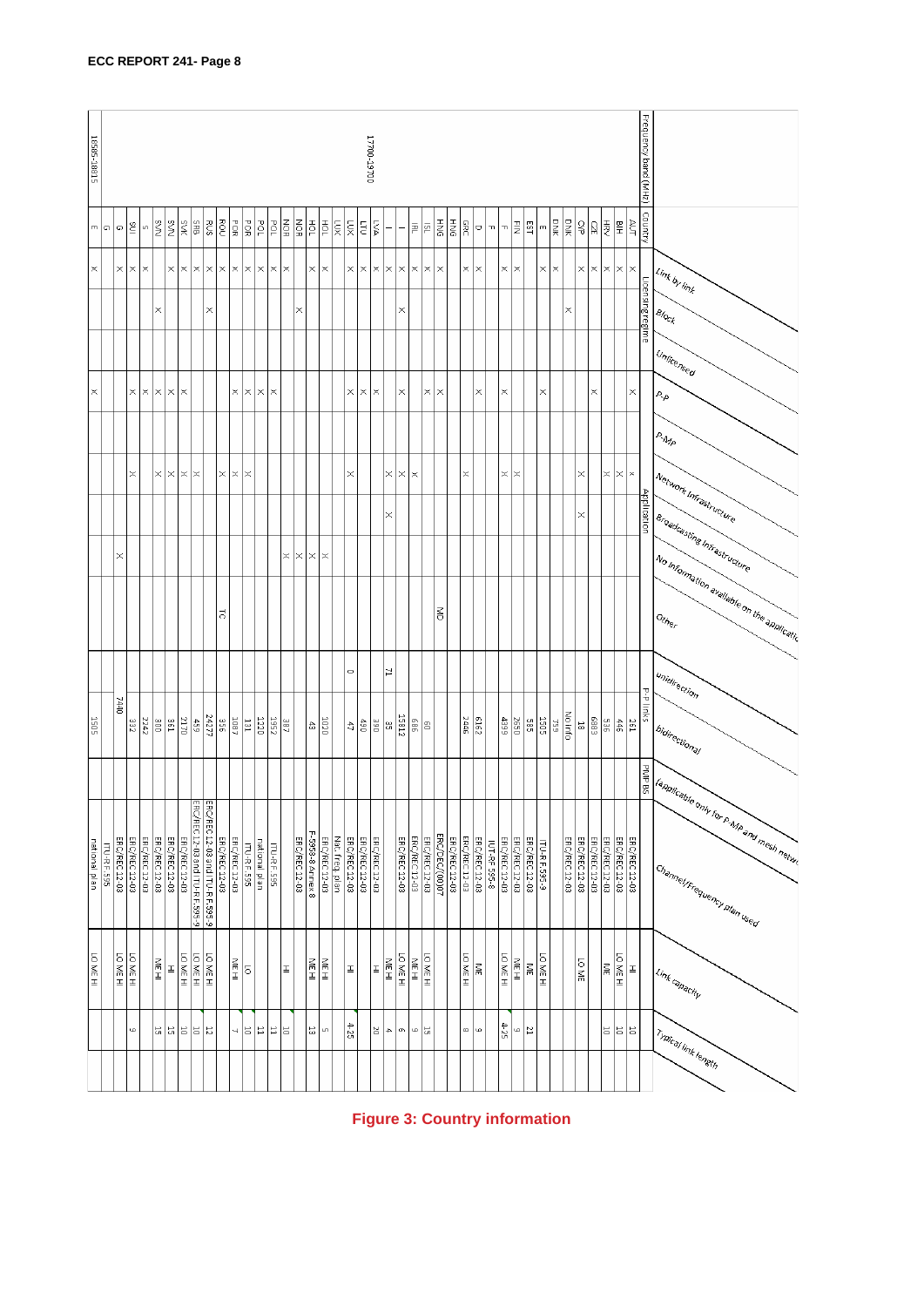#### <span id="page-8-0"></span>**3 POTENTIAL MEASURES TO ENHANCE FSS SITUATION IN 17.7-19.7 GHZ BAND**

The following sections identify concepts for enhanced FSS operation in the 17.7-19.7 GHz band. According to specific situations, any of those concepts, or a combination of those might be implemented. For each case, advantages and disadvantages are identified.

#### <span id="page-8-1"></span>**3.1 BAND SEGMENTATION AND USE OF FS GUARD BANDS AND DUPLEX GAP**

#### <span id="page-8-2"></span>**3.1.1 Description**

Under the band segmentation approach, certain portions of the band 17.7-19.7 GHz would be reserved for FSS exclusive use. The remainder of the 17.7-19.7 GHz would be used on a shared basis between uncoordinated FSS earth stations and the Fixed Service.

#### <span id="page-8-3"></span>**3.1.2 Discussion**

Given the extent of use of the FS in the band 17.7-19.7 GHz, a practical band segmentation option on a large geographical scale would be to exploit the frequency band within or in the vicinity of the centre gaps of the FS channelling arrangements.

Centre gaps:

#### **Table 1: Centre Gaps as in ERC/REC 12-03**

| <b>Channel width (ERC/REC 12-03)</b> | Centre gap width (MHz) |
|--------------------------------------|------------------------|
| 110 MHz                              | 130                    |
| 55 MHz                               | 75                     |
| 27.5 MHz                             | 47.5                   |
| 13.75 MHz                            | 47.5                   |

The centre gap width is much less than the spectrum requirements of FSS in 17.7-19.7 GHz discussed in section 2 above. However, it could provide access to some interference-free spectrum for FSS use in countries or areas where co-channel fixed links are not in operation or planned.

In certain countries different arrangements may be used with different duplex gaps according to ERC/REC 12-03 [\[3\]](#page-40-2) (low capacity systems) and Recommendation ITU-R F.595-10 [\[4\],](#page-40-5) which could make the use of such gaps by FSS uncoordinated stations difficult in practice in these countries.

ECC Report 17[3\[5\]](#page-40-6) indicate that most CEPT countries implement the FS channelling arrangements described in ERC/REC 12-03 and some implement national frequency arrangements.

ERC/REC 12-03 defines a duplex gap frequency band which use by FS might be limited across CEPT, and hence FSS receive earth stations might be able to operate within that duplex gap with less probability of being interfered by FS links. In order to precisely evaluate this situation, administrations were asked through a questionnaire to provide information about the duplex gap and its current and future usage.

ERC/DEC/(00)07 [\[2\]r](#page-40-1)efers to the implementation of automatic transmit power control (ATPC) by fixed links installed after 1st January 2003, information suggested that not all administrations currently require new fixed links to implement ATPC and information on this issue was also sought.

The detailed results of the questionnaire are provided in [ANNEX 1:](#page-23-0)

It should be assumed that many countries (16) use only channel arrangements of ERC/REC 12-03, mainly 13.75 MHz, 27.5 MHz and 55 MHz channel arrangements, and for this the following minimum duplex gap without further guard bands can be assessed: 40.625 MHz from 18 676,25 MHz to 18 716,875 MHz. From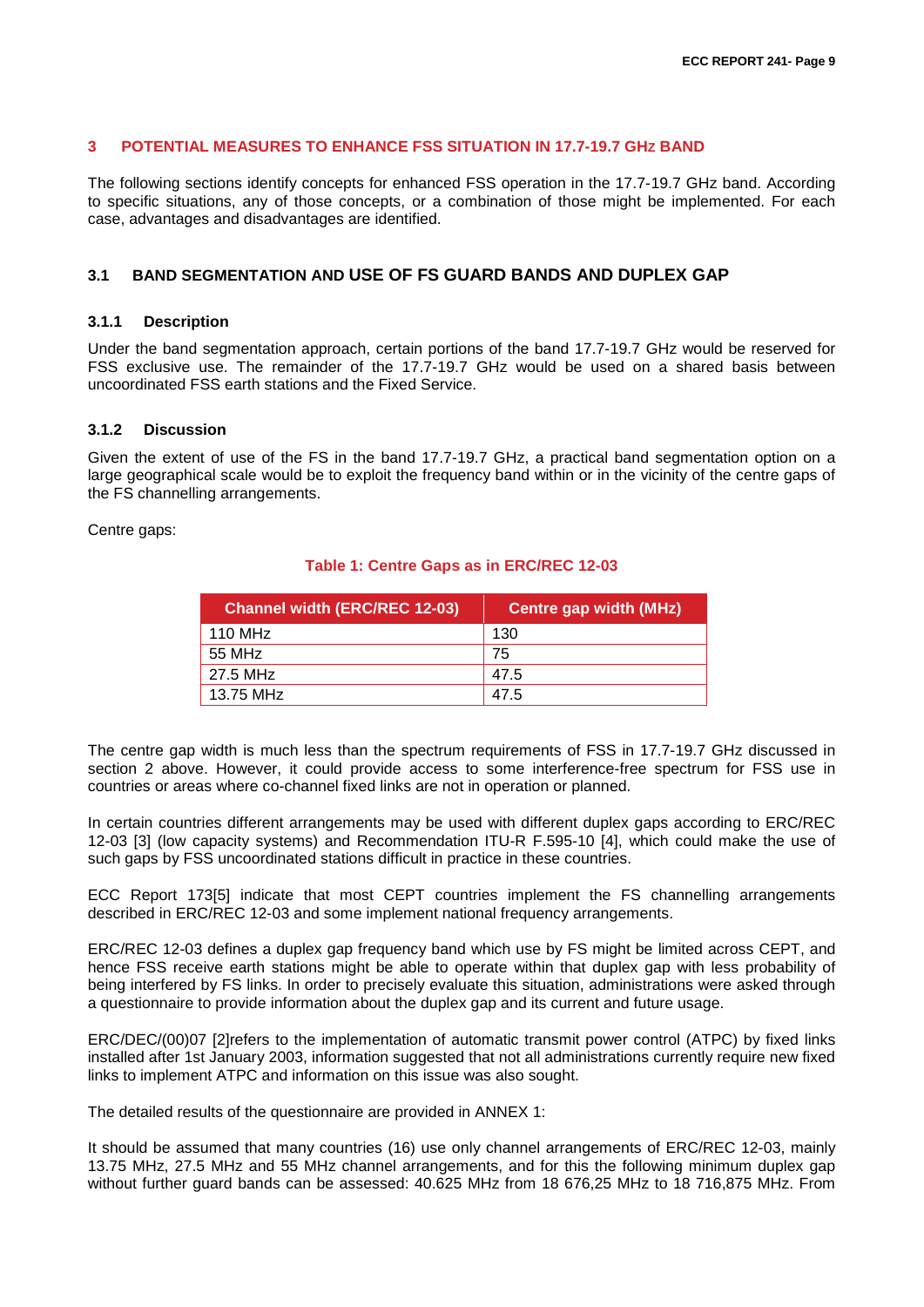frequency edge 18676.25 MHz to frequency edge 18723.75 MHz a minimum duplex gap width of 47.5 MHz is implemented, according to 27.5 MHz channel spacing (if 13.75 MHz channel arrangement is not implemented.

Among those countries having responded to the questionnaire, 26 countries in CEPT do not currently use nor plan to use the duplex gap. 4 countries have a partial usage, and 6 countries declare using the duplex gap, or having plans to do so.

Considering this situation, the FS duplex gap may be used in many areas by FSS receive earth stations without being interfered. It should be noted however that, due to its limited width compared to the reception bandwidth of a FSS receive earth station, the duplex gap does not constitute in itself a very significant spectrum resource, but might be considered as a safe spectrum when defining satellite frequency plans.

The table below summarises the advantages and disadvantages of the band segmentation approach, assuming the use of the duplex gap:

#### **Table 2: Band Segmentation – Advantage and Disadvantages**

| <b>Advantages</b>                                                                                                                                                                                             | <b>Disadvantages</b>                                                     |
|---------------------------------------------------------------------------------------------------------------------------------------------------------------------------------------------------------------|--------------------------------------------------------------------------|
| The FS duplex gap is a<br>relatively harmonised band in<br>CEPT.<br>EFIS provides the required<br>degree of information: FS<br>duplex gap boundaries and FS<br>use/non-use (if updated by<br>administrations) | Duplex gap is narrow, but<br>still of interest to satellite<br>operators |

In consequence, a future evolution of the ECC/DEC/(00)07 [\[2\]](#page-40-1) may contain a provision indicating that countries not having implemented FS in the duplex gap may be encouraged not do so in the future. This would provide an indication that on the long term this portion of spectrum may be used by FSS earth stations, as a "safe harbour" spectrum. However, to avoid constraints on FS deployment, administrations would only be required to provide information to ECO in this respect. The width of the duplex spectrum being dependent on the FS channelling implemented, administrations not using the duplex gap for FS should be mandated to provide through EFIS information on the duplex gap frequency boundaries relevant for their country. The ECO has implemented in the EFIS database a new section with FS implementation information from which one can see the available national implementation information for ERC/REC 12-03 [\[3\]](#page-40-2) (see ECO Report 04 [12], especially [http://www.efis.dk/recommendationMatrixViewer.jsp?sectionRowId=7\)](http://www.efis.dk/recommendationMatrixViewer.jsp?sectionRowId=7).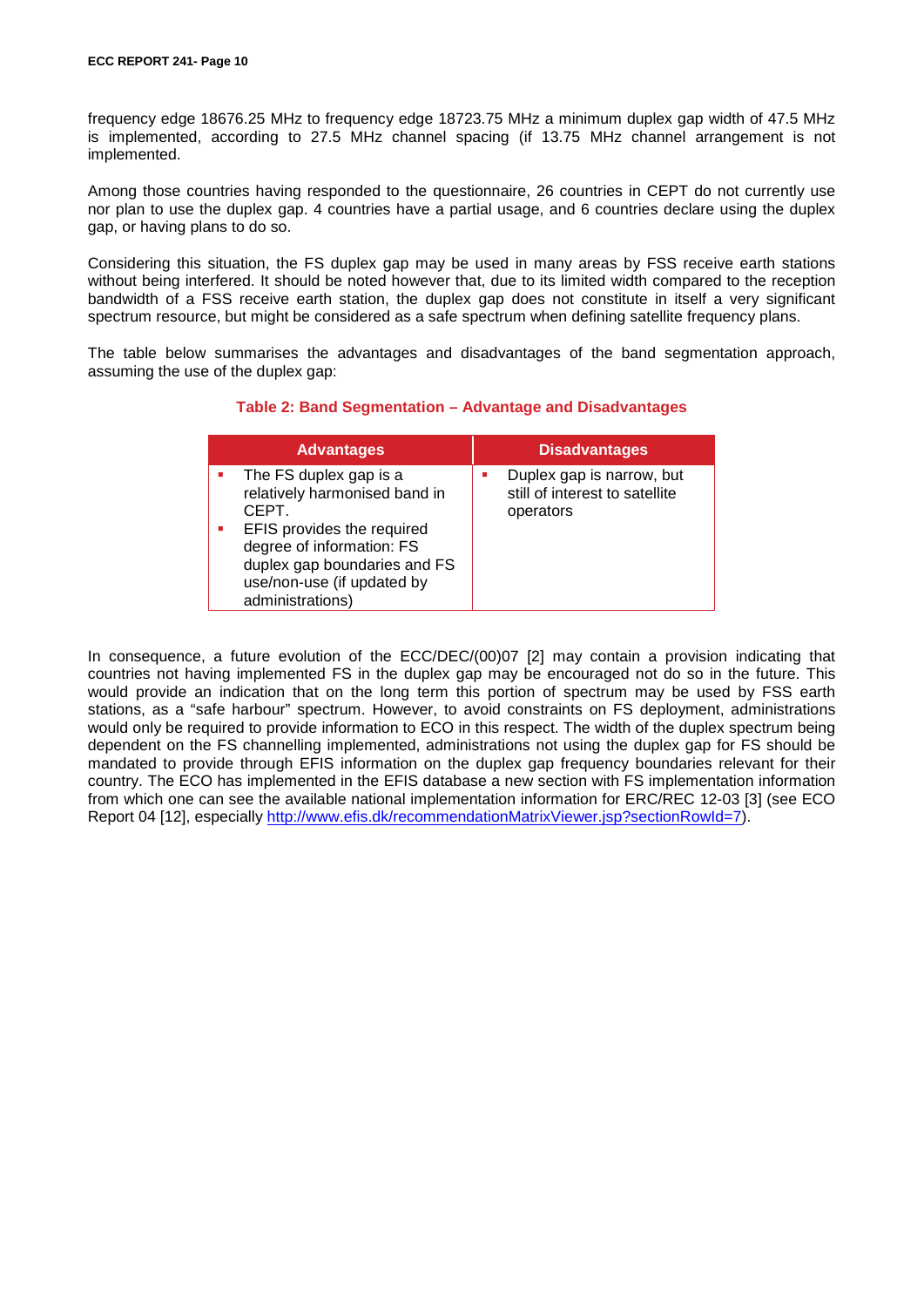# **ERC Recommendation 12-03**

| *: No info (default value) NP: National plan NFS: FS not allowed P: Planned L: Limited implementation Y: Implemented Y1: Link by link assignment |                          |                         |            |          |            |     |    |        |            |     |            |            |               |          |
|--------------------------------------------------------------------------------------------------------------------------------------------------|--------------------------|-------------------------|------------|----------|------------|-----|----|--------|------------|-----|------------|------------|---------------|----------|
| Y2 : Light license registration Y3 : Light license registration Y4 : Licence-exempt R : Refarming                                                |                          |                         |            |          |            |     |    |        |            |     |            |            |               |          |
|                                                                                                                                                  | $\overline{\phantom{a}}$ |                         |            |          |            |     |    |        |            |     |            |            | $\rightarrow$ |          |
| <b>Frequency Band</b>                                                                                                                            | ALB                      | AS                      | <b>AUT</b> | BY       | <b>BEL</b> | BIH | BG | CRO    | <b>CYP</b> | CZE | <b>DNK</b> | <b>EST</b> | <b>FIN</b>    | Æ        |
| A 17.7 - 18.7 GHz and 18.7 - 19.7 GHz                                                                                                            |                          |                         |            |          |            |     |    |        |            |     |            |            |               |          |
| a (FDD) 110 MHz channel spacing                                                                                                                  | Y                        | $\star$                 | Y          | $^\star$ | <b>NFS</b> | Y   | Y  |        | γ          | Υ   | Y          | Y          | <b>NP</b>     | <b>N</b> |
| b (FDD) 55 MHz channel spacing                                                                                                                   | Y                        | $\star$                 | γ          | Y        | v          | Y   | v  |        | Ÿ          | v   | v          | Y          | NP.           | Y        |
| c (FDD) 27.5 MHz channel spacing                                                                                                                 | Y                        | $\star$                 | Y          | Y        | Y          | Y   | Y  | v      | Y          | Υ   | Υ          | Y          | <b>NP</b>     | N        |
| d (FDD) 13.75 MHz channel spacing                                                                                                                | Y                        | $\frac{d}{d\mathbf{k}}$ | $\star$    | V        | v          | Y   | v  | $\vee$ | $\vee$     | Ÿ   | v          | $\vee$     | <b>NP</b>     | N        |

National restrictions information is provided below

#### **Figure 4: ERC/REC 12-03 implementation matrix in EFIS**

Information on additional national channel arrangements as well as mixed national/international channel arrangement plans is also provided in EFIS.

This option would not be a constraint for the fixed service.

#### <span id="page-10-0"></span>**3.2 PRE-COORDINATED AREAS**

#### <span id="page-10-1"></span>**3.2.1 Description**

In urban areas, the 17.7-19.7 GHz range may be fully used by FS, or the prospect of reaching saturation is possible. While in more sparsely populated areas it is likely that the saturation will never be reached, even on the long term.

Regarding the FSS use of Ka-band: one of the major identified applications in ECC Report 152 [\[1\]](#page-40-0) is broadband connectivity for users beyond the coverage of terrestrial services. Therefore, the areas where spectrum would be most needed for FSS would be those of less need for the FS. However, these rural areas may be where fibre deployments are less extensive and where new fixed links may be more likely to be deployed.

The concept of pre-coordinated areas consists in extending the principle of coordinated earth stations to wider geographical zones, and associated sub bands of 17.7-19.7 GHz, in which FSS earth stations could be deployed without further individual coordination. These zones would be located in less populated areas, and defined so that the spectrum remaining available for FS will cover its long term requirement.

#### <span id="page-10-2"></span>**3.2.2 Discussion**

The pre-coordinated areas would have the advantage to give visibility on available spectrum for FSS use in certain zones.

This concept would restrict the frequency range in which new fixed links could be assigned, but provided that this remaining range is wide enough to accommodate the foreseeable FS growth in these less populated areas, FS would not suffer any capacity shortage.

One major expected difficulty is the definition of such zones and associated sub-bands. This definition would probably be done at the national level, since assignment for FS is a national matter and excluding licensed fixed links in favour of satellite receivers raises policy questions, such as spectrum pricing considerations. It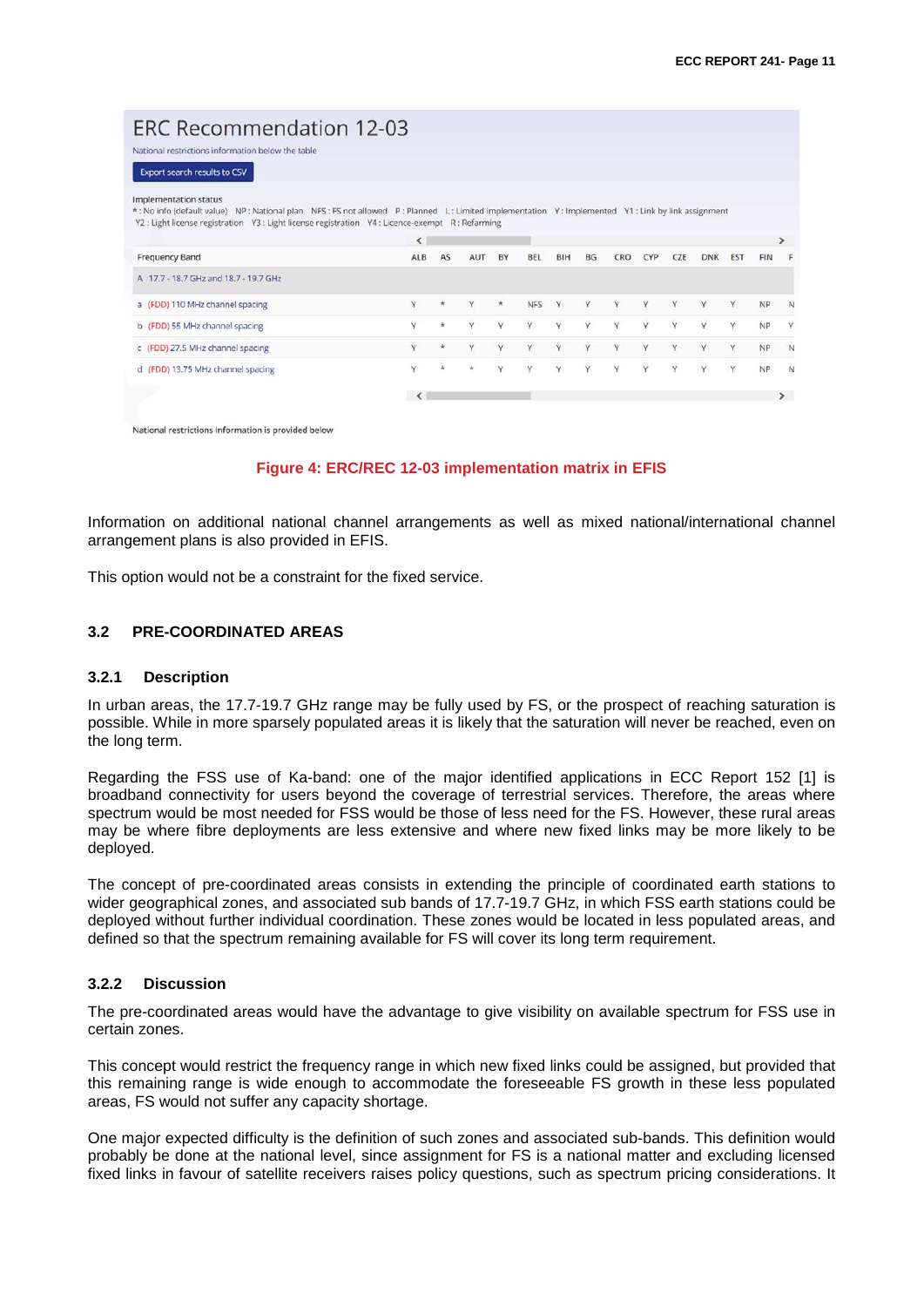is possible that in countries where block licensing applies, it may be difficult to identify such zones. Furthermore, this approach would have to address existing FS deployments which may be widespread geographically and over the whole band, by grandfathering existing FS links in those areas, or re-assigning them in other portions of the band 17.7-19.7 GHz.

Harmonisation is a desirable objective for FSS as regards:

- Sub-bands: these should be to the maximum extent possible similar throughout CEPT countries, and chosen to impact the least possible number of FS channels;
- Timing: pre-coordinated areas should be defined at the same time in all CEPT countries;
- Geographical extent: the concerned areas should represent a significant portion of the territory of each CEPT country interested by this approach.

The pre-coordinated areas concept would result in limiting a priori the frequencies accessible to FS in certain areas of less demand.

The table below summarises the advantages and disadvantages of the pre-coordinated area approach:

| <b>Advantages</b>                                                                                                            | <b>Disadvantages</b>                                                                                                                                                                                                                                                                                                                                                        |
|------------------------------------------------------------------------------------------------------------------------------|-----------------------------------------------------------------------------------------------------------------------------------------------------------------------------------------------------------------------------------------------------------------------------------------------------------------------------------------------------------------------------|
| Pre-coordinated bands and<br>areas allows straightforward<br>FSS protection<br>FS spectrum needs are met in<br>the long term | FS Assignment flexibility<br>ш<br>would be restricted<br>(although needs are met).<br>Harmonisation of pre-<br>a.<br>coordinated bands may be<br>difficult to achieve<br>throughout CEPT.<br>Other mitigation<br>٠<br>mechanisms will have to be<br>developed anyway for non-<br>pre-coordinated areas.<br>Some workload for<br>٠<br>administrations to manage<br>FS zoning |

#### **Table 3: Pre-coordinated areas – Advantage and Disadvantages**

This option would constraint future flexibility of FS assignments in the country of administrations that want to implement it.

#### <span id="page-11-0"></span>**3.3 DYNAMIC INTERFERENCE AVOIDANCE**

#### <span id="page-11-1"></span>**3.3.1 Description**

Each FSS uncoordinated station would be capable to detect interference from sources located nearby, most likely FS but also potentially feeder stations for BSS in the lower part of the 17.7-19.7 GHz range. If the interference level is considered not acceptable, the FSS system assigns another channel to the user. This mechanism is known as DCA: Dynamic Channel Assignment.

Two types of DCA are identified:

 Permanent/Continuous DCA: From the commissioning and during the operations of an FSS terminal, an FSS system is able to assign and potentially modify the channel frequency allocated to the terminal, should that channel experience harmful interference, process which is repeated as many times as the evolving interference scenario requires;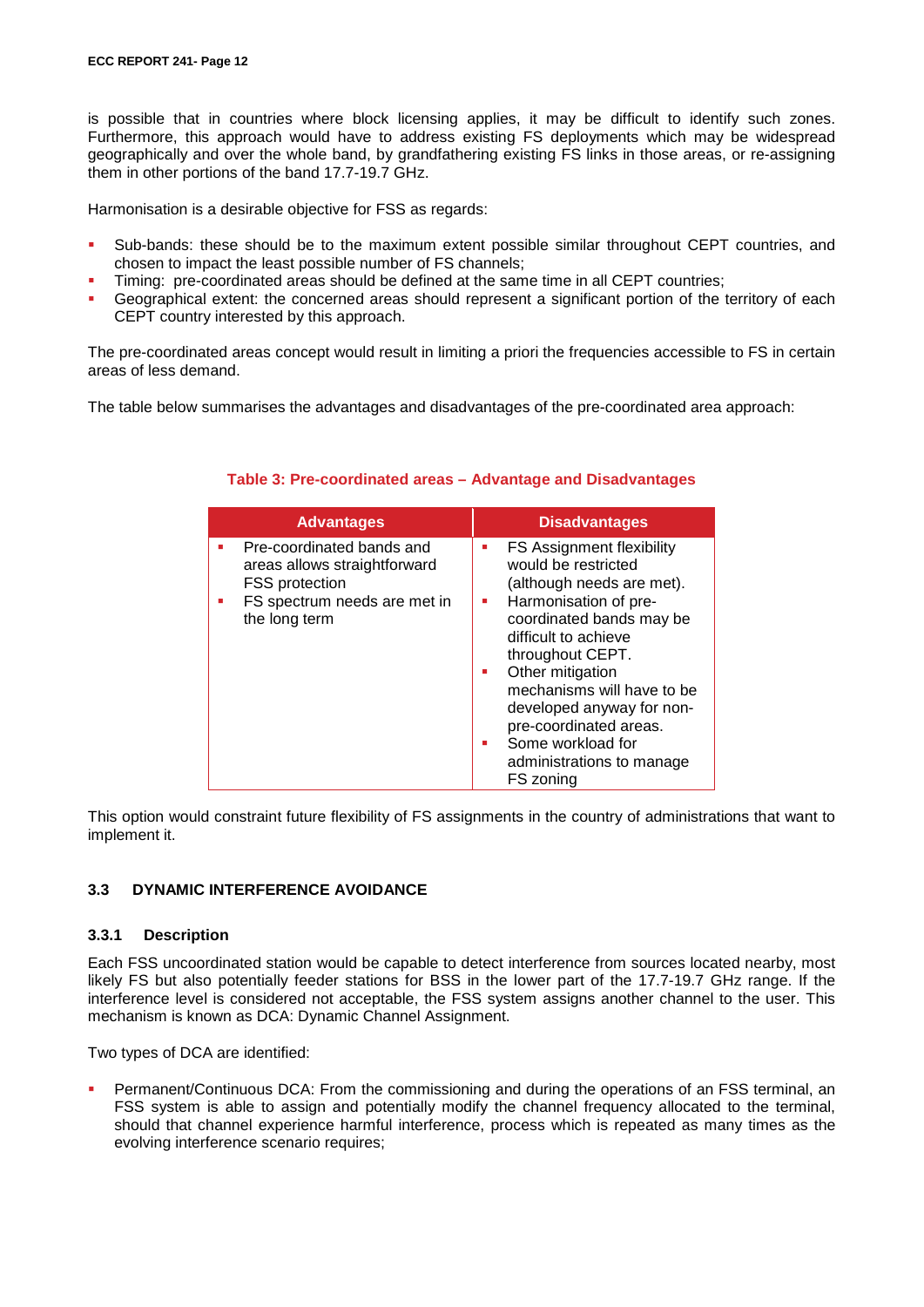Protected DCA: At the commissioning of the FSS terminal, the FSS system is able to identify interference-free channels for that FSS terminal. From that point in time, that FSS earth station would receive regulatory protection from new FS links.

#### <span id="page-12-0"></span>**3.3.2 Discussion**

In the case of permanent/continuous DCA, individual FSS terminals must be capable to feed-back information at the system level on interference level/QoS, so that reassignment can be made if necessary. Fall-back channels may be in the 17.7-19.7 GHz band, or in the exclusive band 19.7-20.2 GHz.

Compared to the "FS assignment database access" approach described below, the dynamic interference avoidance approach has the benefit that the assessment of the feasibility to operate is based on actual measurement of interference, avoiding the need for certain assumptions required to assess the possibility of interference in the database approach. For example, the actual propagation path between the FS station and FSS terminal could be obstructed by buildings or terrain features not otherwise predicted.

The dependence of the DCA efficiency on the density of deployment and spectrum usage by the FS should be studied.

In the case of protected DCA, FS links deployed after the newly commissioned FSS earth station would have to protect the FSS earth station. This earth station would be considered as a coordinated earth station. This concept would limit the deployment of new FS stations. Protected DCA will be a constraint for the fixed service.

The DCA concept in general is already identified among the mitigation techniques listed in Annex 2 of ERC/DEC/(00)07 [\[2\].](#page-40-1)

The view was expressed that DCA may not work on the long term unless there was a freeze on deployment and licensing of new FS links in the relevant bands segments. If there is no freeze, eventually even if DCA works initially, it becomes progressively more constrained as time moves on an FS link numbers increase. This unpredictable situation is the justification for the "protected DCA" scheme.

The concept of protected DCA would limit the flexibility for frequency assignment to FS around the earth stations that are protected.

The ability of DCA to mitigate interference in the long term in areas of dense FS deployment and in the case of increase of the number of FS links is uncertain.

As regards the Protected-DCA scheme:

- The impact on FS could be minimised if the spectrum that is locally protected is limited to the spectrum effectively used by the receive earth station, i.e. a typical satellite carrier. However, such scenario limits the flexibility for the satellite operator to change or enlarge the frequency assigned to an individual user;
- An Earth-Station under protected DCA would need to be registered, for later protection.

An operational constraint on DCA was identified, given the way various Ka-band satellite systems currently provide operationally Ka-band capacity. When satellite capacity is used by distinct service providers, their Gateways in the system use different portions of the Ka-band to communicate with the users located in spot beams. In such situation, it is not practicable to hop FSS user terminal receive frequencies from one gateway to another serving the same Ka-band spot beam.

The CoRaSat EU R&D FP7 project investigates different sharing scenarios between satellites, and other terrestrial services or other satellite applications, using cognitive and database methods (see Annex 4). CoRaSat contributed to the development of an ETSI System Reference Document in ETSI TC SES for Cognitive solutions used by satellite services which is available under ETSI TR 103 263 [\[9\].](#page-40-7)

The table below summarises the advantages and disadvantages of the dynamic interference avoidance method: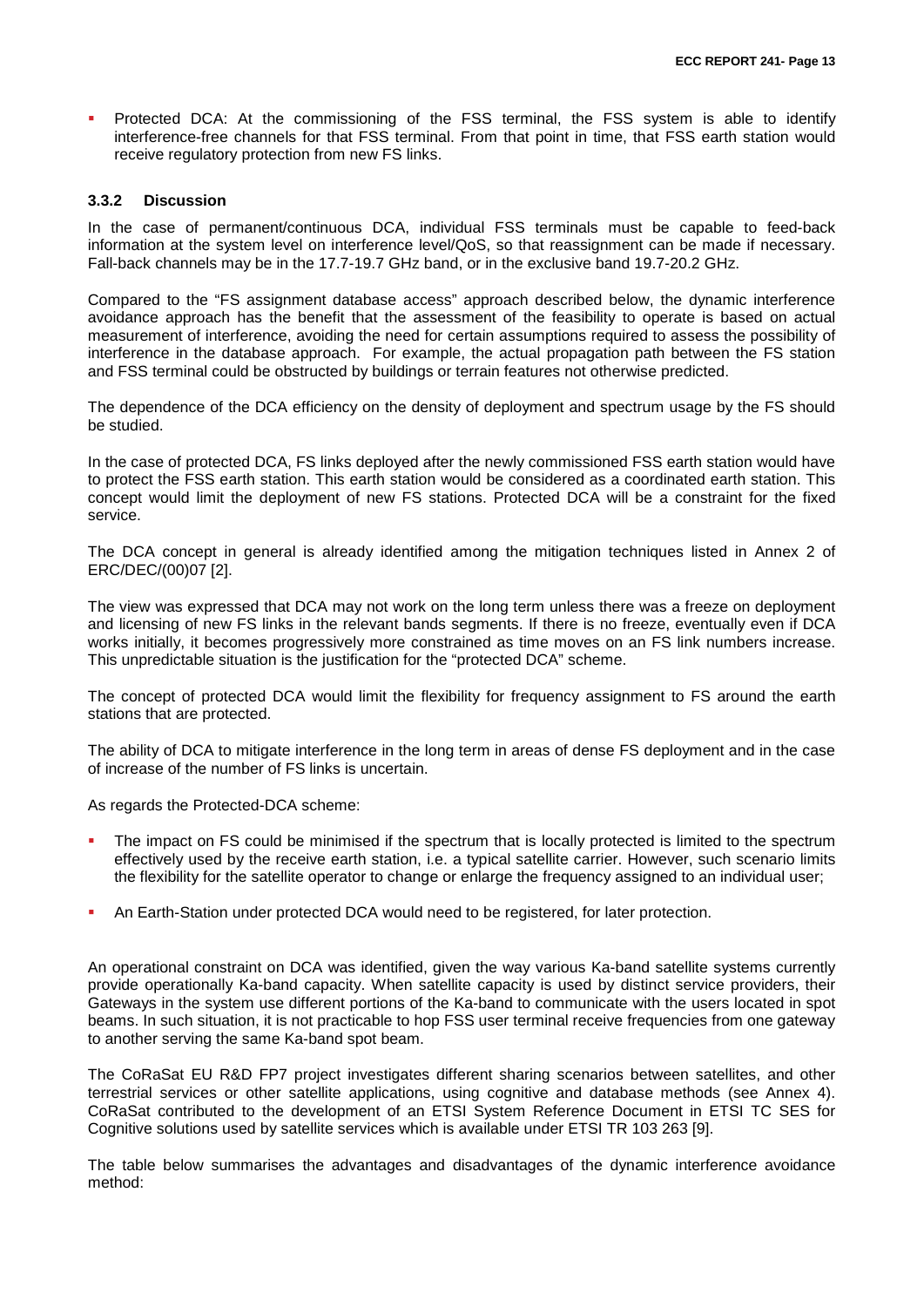| <b>Advantages</b>                                                                                                                                                                                                                                                                                                                                                                                                                                        | <b>Disadvantages</b>                                              |
|----------------------------------------------------------------------------------------------------------------------------------------------------------------------------------------------------------------------------------------------------------------------------------------------------------------------------------------------------------------------------------------------------------------------------------------------------------|-------------------------------------------------------------------|
| No impact on FS current and future<br>deployment<br>No workload on administrations<br>ш<br>Spectrum efficiency: only those users<br>effectively suffering interference would<br>be reassigned a different frequency<br>(take advantage of clutter losses not<br>taken into account in a theoretical<br>model).<br>Greater flexibility to adapt to the<br>ш<br>changing environment due to the<br>continuous deployment of the<br>terrestrial FS networks | Reactive approach to<br>interference<br>Some technical complexity |

#### **Table 4: Dynamic Interference Avoidance (DCA) – Advantage and Disadvantages**

Continuous DCA would not be a constraint for the fixed service and should continue to be identified as a mitigation technique in the ERC/DEC/(00)07 [\[2\].](#page-40-1)

#### <span id="page-13-0"></span>**3.4 THE USE OF FS ASSIGNMENT INFORMATION**

#### <span id="page-13-1"></span>**3.4.1 Description**

FSS operators would have access to information containing a list of characteristics of Fixed links assignments (eg. location, assigned frequencies, azimuth, e.i.r.p., dish size…). With that information, the FSS system configuration and channel allocation to FSS users could be made so as to anticipate and avoid interference into FSS earth stations.

#### <span id="page-13-2"></span>**3.4.2 Discussion**

The use of geo-location databases, often in association with interference sensing, are often viewed as baseline techniques in cognitive radio systems. These techniques allow spectrum availability awareness, enabling licensing schemes such as LSA. In the context of the 17.7-19.7 GHz band for FSS, uncoordinated earth stations are operated in receive mode (no interference is generated by these stations on FS), and cannot claim protection from the Fixed Service. In that band, FSS uncoordinated earth stations operation is without impact on neighbouring FS stations, and therefore geo-located FS information would be used for the purpose of avoiding interference from the Fixed Service.

Specifically, the FS assignment information could be used:

- In FSS system design phases, as it would allow to accurately characterise FS interference in terms of geographical and spectral distribution, so that FSS system design could be optimised;
- During FSS system operation:
	- The satellite system configuration may be adjusted (e.g. frequency used by each of the satellite beams, channel bandwidth adjustment)
	- **The assignment of FSS downlink frequencies to individual terminals could be optimised inside each** beam.

An interference analysis software could be used in principle to conduct the above analyses, and identify the "Fixed Service white spaces" effectively usable by uncoordinated FSS earth stations, based on FS assignment information.

The availability of such information may depend on each country assignment policy for FS. For instance, where block assignment for FS is used, the detailed characteristics of individual Fixed Links may not be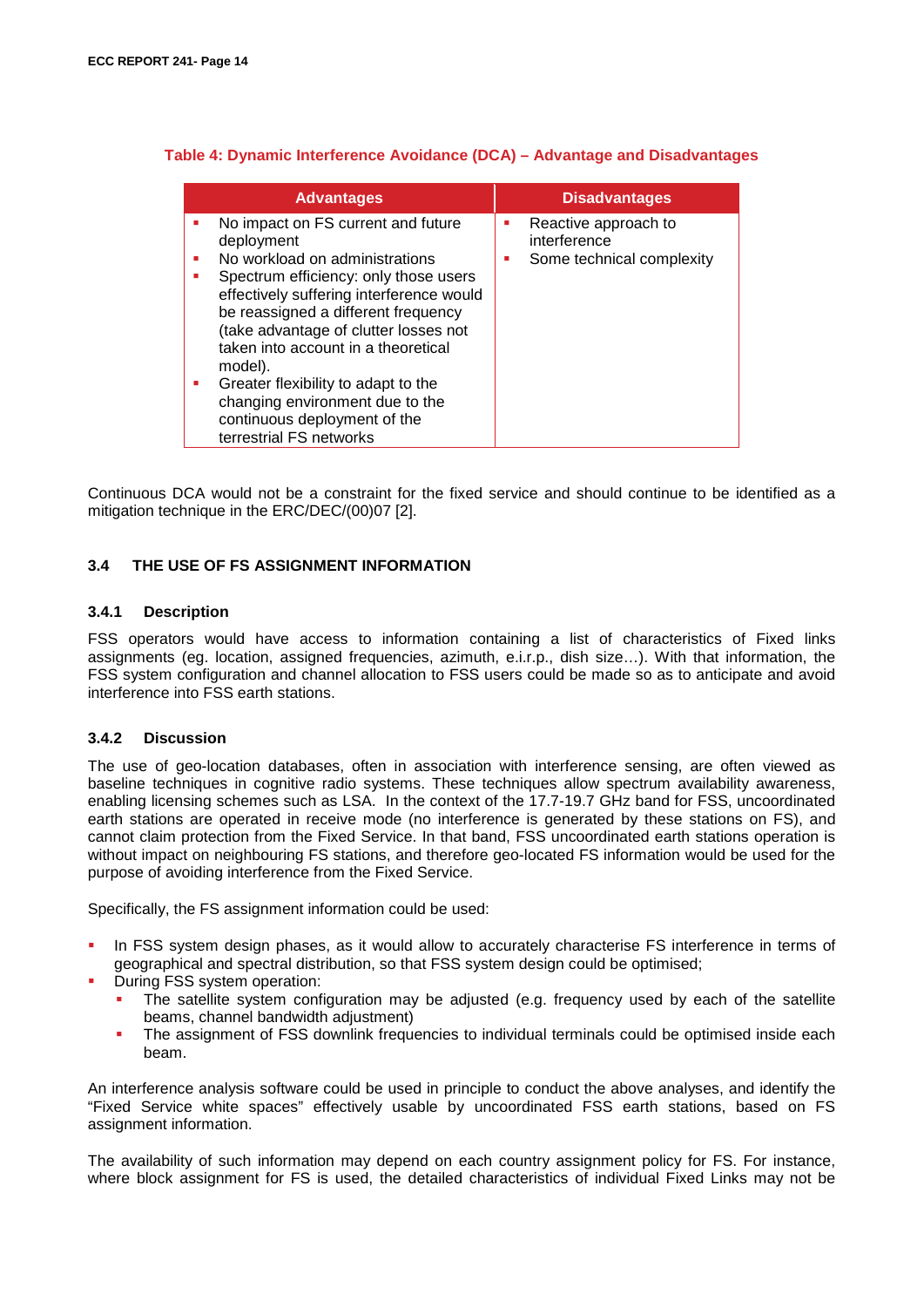available. However, in the 17.7-19.7 GHz band, the link-by-link assignment method is implemented by almost all CEPT countries (see ECC Report 173 [\[5\]\)](#page-40-6), and therefore FS assignment information exists within administrations.

Depending on national circumstances, administrations may or may not be in a position to release FS assignment information, and this would impact the implementation of a FS white space analysis software.

- For administrations not in a position to release such FS characteristics, a software method to identify "FS white spaces" could be implemented at the administration premises. It permits to avoid requesting administrations to provide specific FS information.
- A software managed and used by FSS operators could process FS information made available by administrations without further involvement or actions required by administrations. The efficiency of this solution would depend on the content of the information and the number of administrations that would make it available.

Some CEPT countries may implement FS links whose existence and characteristics are classified. As this would concern a limited number of links, the absence of information on such links is considered as an acceptable risk for FSS and no specific measure would be needed.

For example, the CoRaSat EU R&D FP7 project investigates different sharing scenarios between satellites, and other terrestrial services or other satellite applications, using cognitive and database methods (see Annex 4). CoRaSat contributed to the development of an ETSI System Reference Document in ETSI TC SES for Cognitive solutions used by satellite services which is available under ETSI TR 103 263 [\[9\].](#page-40-7) This document has been used in the course of the development of this Report.

On the basis of the discussion above, the following high level concepts and requirements are identified :

- CEPT administrations generally maintain national FS assignment databases. As the format of such information differ for each administration, any software solution should take this into account;
- **In countries where FS assignment information is or could be made publically available**, FSS operators may use that information using their own tools to determine locally available spectrum for FSS use;
	- This would not require further action from administrations as FSS operators would conduct the interference assessments with their own means;
	- Some administrations highlighted that no liability on administrations should exist for the consequences of providing inaccurate FS assignment information;
	- ECO may centralise the FS assignment information e.g. in the EFIS Right of Use section, without further action from administrations;
- **In countries where FS assignment information could not be made publically available** (for instance for confidentiality requirements), a commonly agreed software approach that would allow to determine locally available spectrum for FSS, without disclosing FS information may be implemented;
	- Individual administrations may implement at their own discretion a software module to access national FS data, make interference calculations, and return information on the availability of spectrum for a specific location. Such module may be used by FSS operators/service providers from a web interface;
	- In order to minimise the workload for administrations, the software system would have to be automated to the maximum extent possible;
	- The ECO may host a list of hyperlinks to the national web-interfaces;
	- It may be noted that some CEPT administration implement for their FS border coordination the HCM agreement. This agreement provides for predefined FS data format and programs to assess interference. The FS to FSS interference situation being technically similar to the FS to FS coordination, the technical approaches used by the HCM may be useful in this context (see Annex 2 for a summary description of the HCM framework);
	- Implementation of software is subject to security regulations by each administrations.
	- The FS assignments are relatively dynamic. FS information may be considered by FSS operators as exploitable if it were updated on a monthly basis for the purpose of deploying uncoordinated FSS earth stations.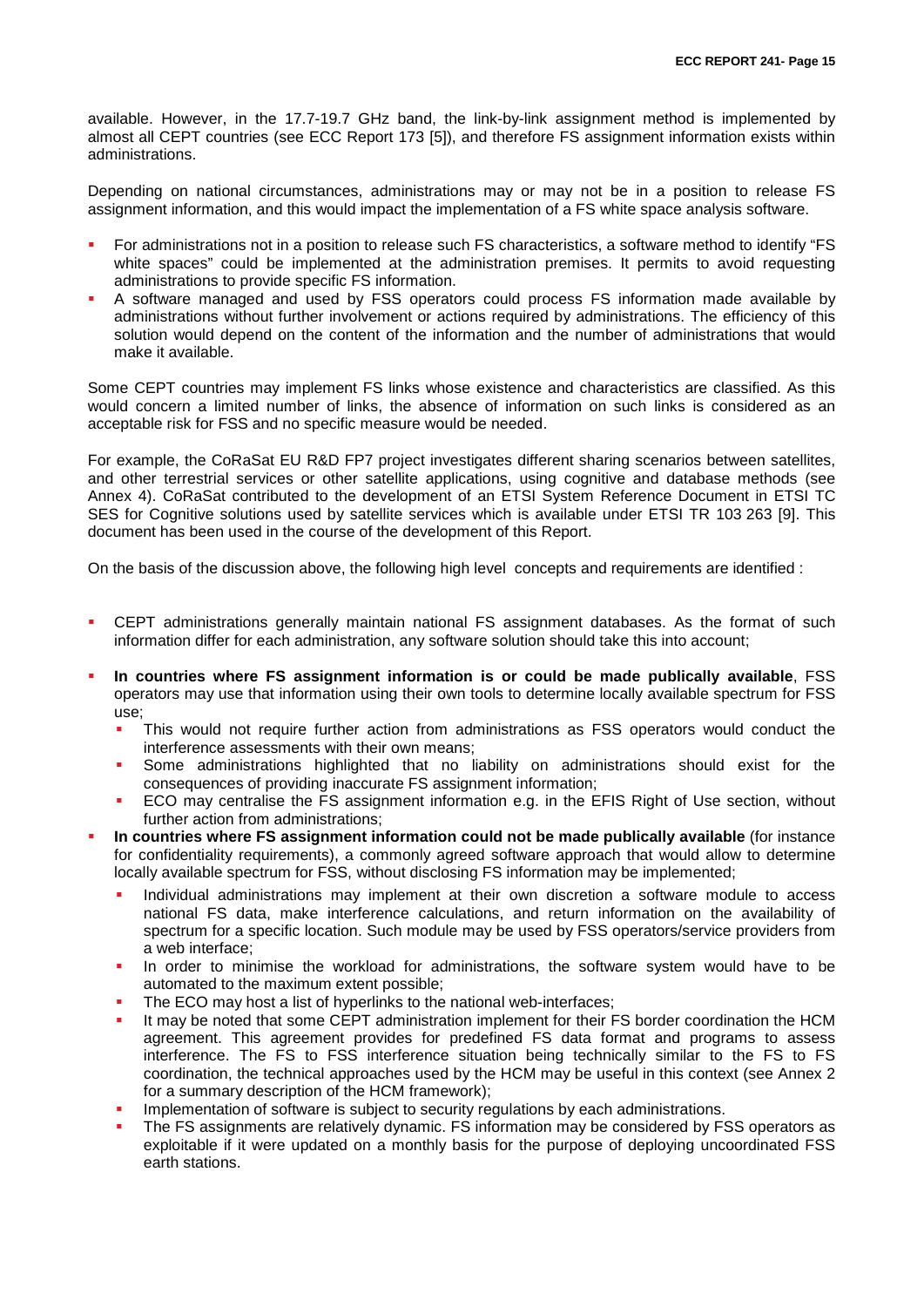Such system should be of assistance to FSS uncoordinated earth station spectrum planning. The identification of available spectrum would give no right for protection from FS interference to these uncoordinated stations, even when taking into account future developments of the Fixed Service.

#### <span id="page-15-0"></span>**3.4.3 Functional description and requirements for a software approach for "FS white spaces" (FS WS) which may be implemented by countries not providing FS assignment information:**

Technically, the assessment of the interference from FS transmitters into FSS receiving earth stations is very similar to the calculation made under the HCM agreement between FS links. Therefore, it is feasible to envisage a software module able to provide the level of FS interference received by an FSS earth Station at a given location, in a defined frequency band, provided that the proper FS data can be used.

The FS WS software would be the same for all concerned administrations, and would be hosted and run on servers owned by each of these administrations. A web interface would allow users wishing to get information on available spectrum in the 17.7-19.7 GHz on the territory of an administration to submit requests, and get information on spectrum availability without having access to specific FS data.

The FS WS software would be able to retrieve the national FS information, if made available, to execute the necessary calculations.

A high-level diagram of the FS WS software implementation is provided below:



#### **Figure 5: High level diagram of the FS WS software**

With this architecture the requirements of administrations for preserving FS data confidentiality, and limited workload would be met through fully automated process.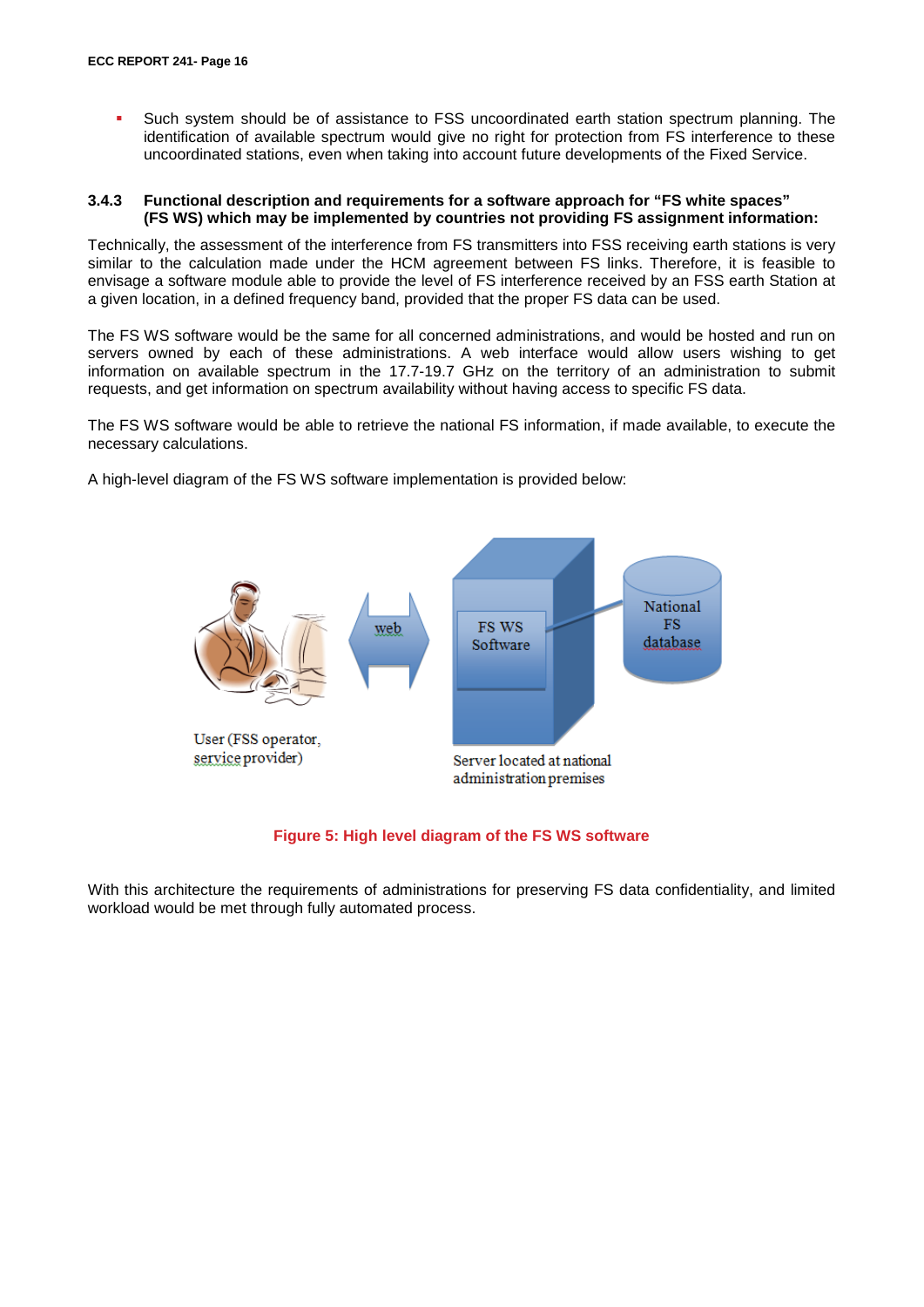

**Figure 6: Detailed diagram**

For the implementation of the FS WS software, the following requirements would apply:

- The FS database is in the native format currently used by the administration. This database is deemed to be maintained routinely up to date by the administration, independently from the FS WS software operation.
- The "Interface" module aims to get FS data from the database, and to convert it into a format that can be exploited by the Interference calculation software. Such format would be possibly as described in the Annex 2B of the HCM agreement.
- The "Interference Calculation Software" would fulfil the following three functions:
	- Interacting with a web interface from which interference calculation would be requested.<br>In Managing calculations and configuration (e.g. paths to ES information files, sequencing
	- Managing calculations and configuration (e.g. paths to FS information files, sequencing requested calculations, constructing calculation reports). This can be compared functionally to the existing HCM CalcFiSH software.
	- Doing interference calculations. The existing HCMFS\_DLL library in the HCM software could be reused with minimal modifications.

This software module would be unique, i.e. all administration would run the same software version, as is the case for HCM.

- The web user interface: This interface could run on the administration website. This web interface would fulfil the following requirements:
	- **Provide a template to configure the calculations**
	- **Inputs encompasses**
- FSS earth stations information under a format closely derived from Annex 2B of the HCM agreement. Typically, this could be a list of FSS earth station locations with associated station characteristics: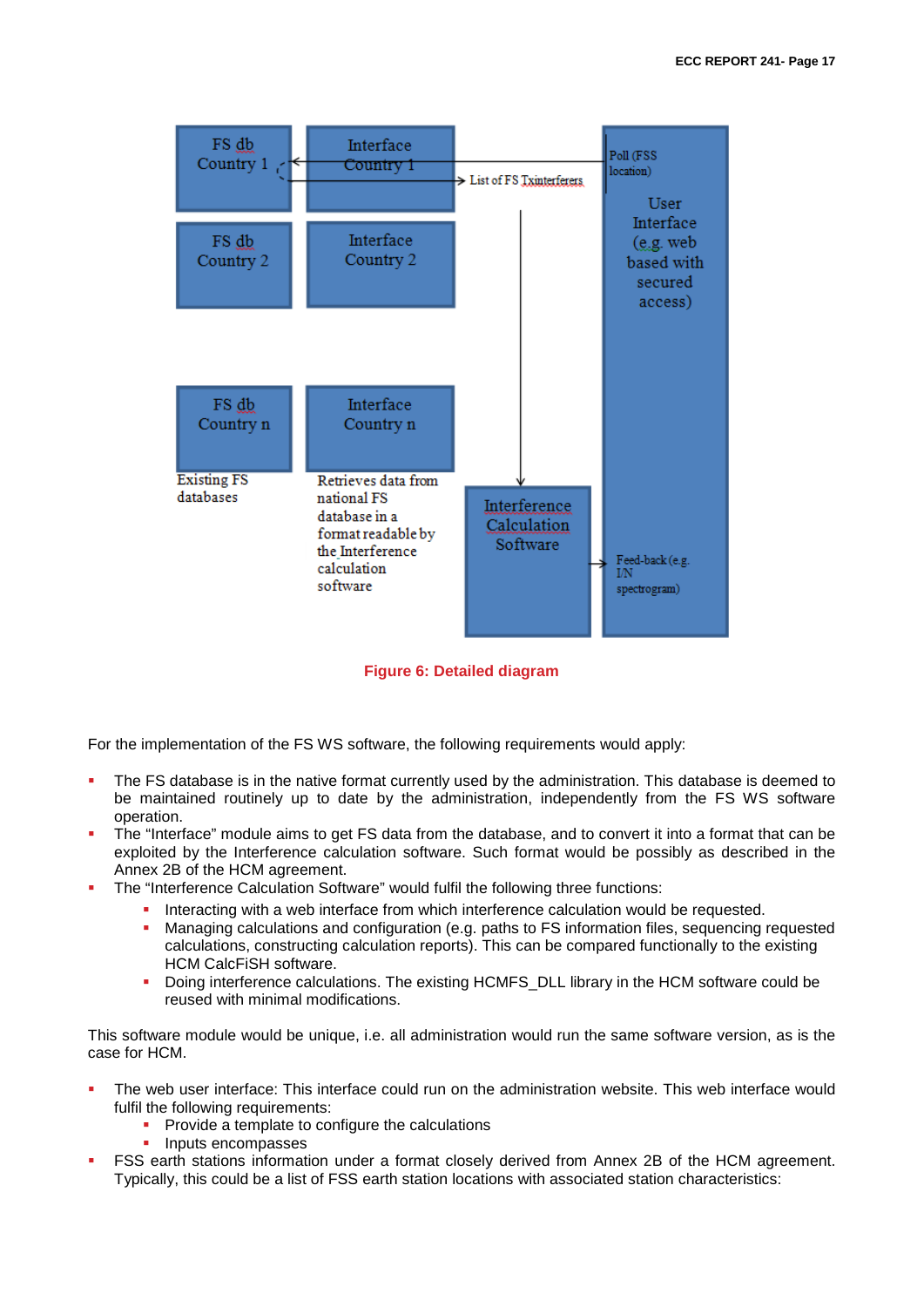- Height of antenna above ground
- Height of the station site above sea level
- Azimuth and elevation (or associated GSO orbital location)
- Antenna gain pattern
- Clutter losses per azimuth (if available)
- **Frequency**
- Geographical Coordinates
- Receiver selectivity mask
- Polarisation
- Receiver noise power level (FkTB)
- Calculation configuration: e.g. percentage of time for propagation calculations.
	- Outputs: file (e.g. csv) containing spectrograms of a resolution typically of 1 MHz across the band 17.7-19.7 GHz of level of interference predicted.

The calculation results may be as described in the table below, depending on the information available to/from the FSS user:

#### **Table 5: Calculation results**

| Input data from the user                                                                                                                                         | <b>Calculation results</b>                                         | Comment                                                                                                                                                                                                                                                                                                                                                                   |
|------------------------------------------------------------------------------------------------------------------------------------------------------------------|--------------------------------------------------------------------|---------------------------------------------------------------------------------------------------------------------------------------------------------------------------------------------------------------------------------------------------------------------------------------------------------------------------------------------------------------------------|
| Option1<br>Coordinates of the FSS victim<br>station + pointing direction and<br>antenna pattern                                                                  | Spectrogram of FS<br>interference across 17.7-<br>19.7 GHz.        | Permits identification of all possible<br>frequencies for a given FSS terminal at a<br>given location and pointing direction                                                                                                                                                                                                                                              |
| Option 2<br>Coordinates of the FSS victim<br>station + pointing direction +<br>antenna pattern + interference<br>threshold + desired FSS<br>frequency assignment | OK / Not OK (above or<br>below threshold -see below<br>the table)  | The deployment of an FSS network will<br>necessitate a very large number of polls.<br>In this case a fully automated process is<br>necessary.<br>The output could identify GREEN,<br>YELLOW or RED location for FSS<br>reception based on impact criteria, and<br>provide suggestions about more favourable<br>frequencies within the 2 GHz wide 17.7-<br>19.7 GHz range. |
| Option 3<br>area of interest + pointing<br>direction + antenna pattern +<br>interference threshold + desired<br>FSS frequency assignment                         | Mapping of available<br>locations for the given<br>frequency range | Allows visualising "FS white spaces" with a<br>frequency granularity matching specific<br>satellite systems frequency plans. This<br>supposes that the software is able to<br>handle a precise geographical resolution<br>(of the order of 100m) which entail large<br>calculation volumes                                                                                |

#### <span id="page-17-0"></span>**3.4.4 Conclusions on the use of FS assignment information**

Two methods enabling the use of FS assignments information are envisaged. The first relies on the public availability of the relevant FS data, while the second method would rely on the implementation of software permitting the identification of the "FS white spaces" by those administrations not in a position to make the relevant FS information available.

Between the two methods, the first one requires less involvement for those administrations which already make the data available, and the FSS operators can conduct their own interference analyses according to their needs. It should be noted that certain administrations already publish FS assignment information (see Annex 3).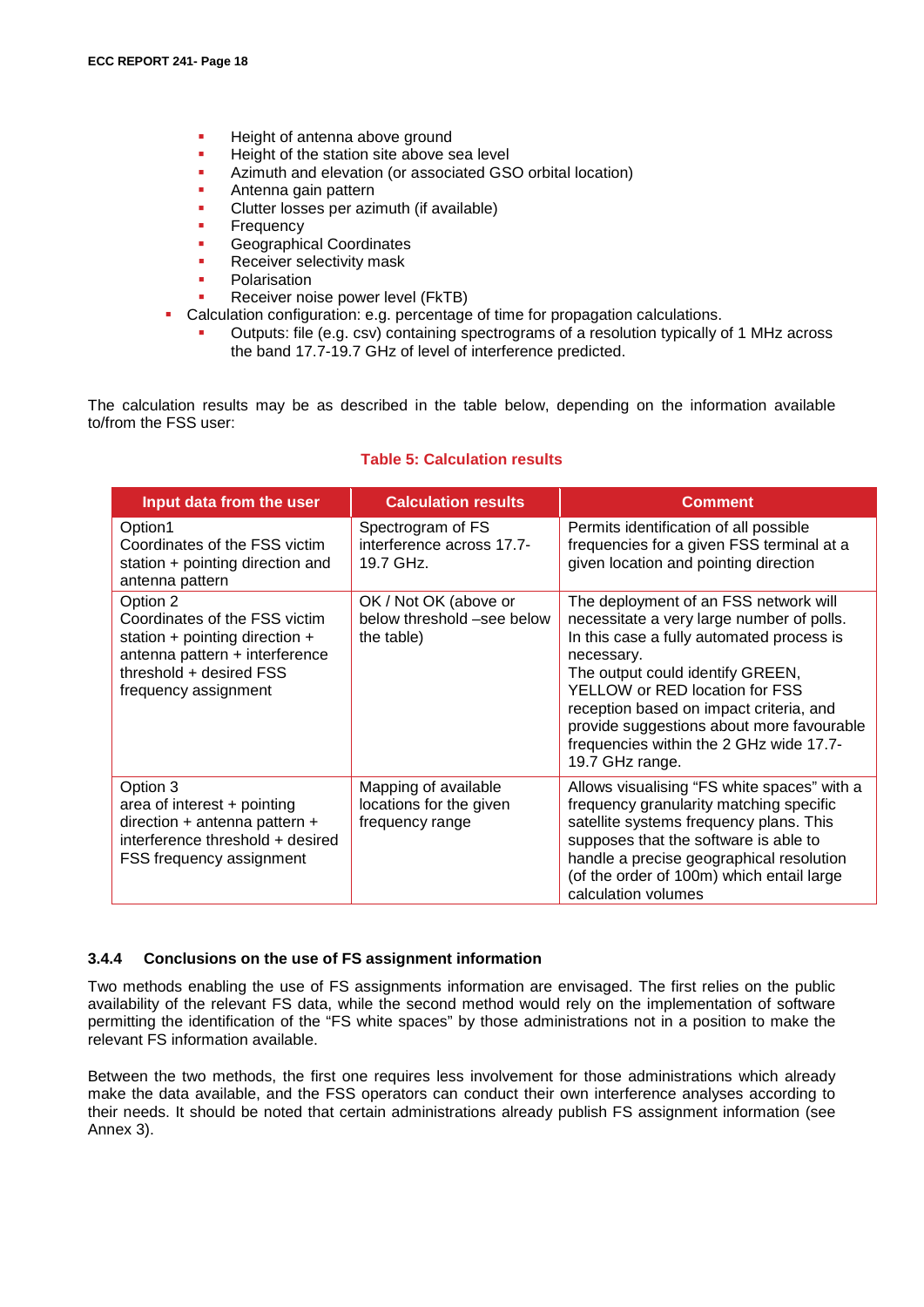The second method requires software development (see Section 3.4.3), implementation and maintenance. The HCM example shows this is a feasible approach however there are associated costs and organisational issues, such as more involvement for administrations.

The first method is preferable from the perspective of FSS operators.

The table below summarises the advantages and disadvantages of the method based on the use of FS assignment information through dedicated software as described in Section 3.4.3:

#### **Table 6: FS Information Access – Advantage and Disadvantages**

| <b>Advantages</b>                                                                                                                                                                                                                | <b>Disadvantages</b>                                                                                                                                                                                                                                        |
|----------------------------------------------------------------------------------------------------------------------------------------------------------------------------------------------------------------------------------|-------------------------------------------------------------------------------------------------------------------------------------------------------------------------------------------------------------------------------------------------------------|
| No impact on FS current and<br>future deployment<br>Established calculation models<br>used for FS to FS coordination<br>Allows efficient use of spectrum<br>by FSS based on information<br>made available by<br>administrations. | Connexion to national FS<br>٠<br>information to be established<br>and deployment of a dedicated<br>software, for administrations<br>not in a position to release FS<br>information.<br>Depends on availability of FS<br>information from<br>administrations |

It is noted that FS information may not be made available, or uniform in nature, across CEPT countries. Furthermore, software solutions to be implemented in administrations may be impractical due to security regulations of individual administrations.

#### <span id="page-18-0"></span>**3.5 COMBINATION OF METHODS TO ENHANCE PROVISION OF FSS SERVICE IN THE BAND 17.7- 19.7 GHZ ON AN UNCOORDINATED AND UNPROTECTED BASIS**

Studies have demonstrated that extensive spectrum remains usable for reception by FSS uncoordinated earth stations in all locations, even in areas of dense FS deployment. To ensure FSS service to any specific user, the main requirement is for satellite systems to build awareness of local spectrum availability so that all users can be served.

All options investigated in the above sections contribute to this objective:

Band segmentation provides information on the long term use of the band, for example the FS duplex gap may be identified as a useful fall back spectrum for FSS users in many countries. Identifying portions of spectrum which may be used for FSS reception on the long term without significant risk of interference provides guidance for the design of satellite systems, e.g. for the definition of the frequency plan.

The approach based on FS assignment information also provides guidance on FS spectrum use and resulting availability for FSS, but on shorter time scales and on a very accurate geographical basis. FS assignment information allows to anticipate spectrum congestion at local and wider scales. If such information is regularly updated, individual FSS user assignment can be made by the operator.

Under the DCA approach, each terminal is able to evaluate its quality of service, and the satellite system can reassign a new channel as necessary in case of degradation due to interference. This is a "reactive" approach to interference situations which implies that the satellite system implements an adequate frequency plan. In this sense, the use of FS assignment information and the DCA approaches are complementary.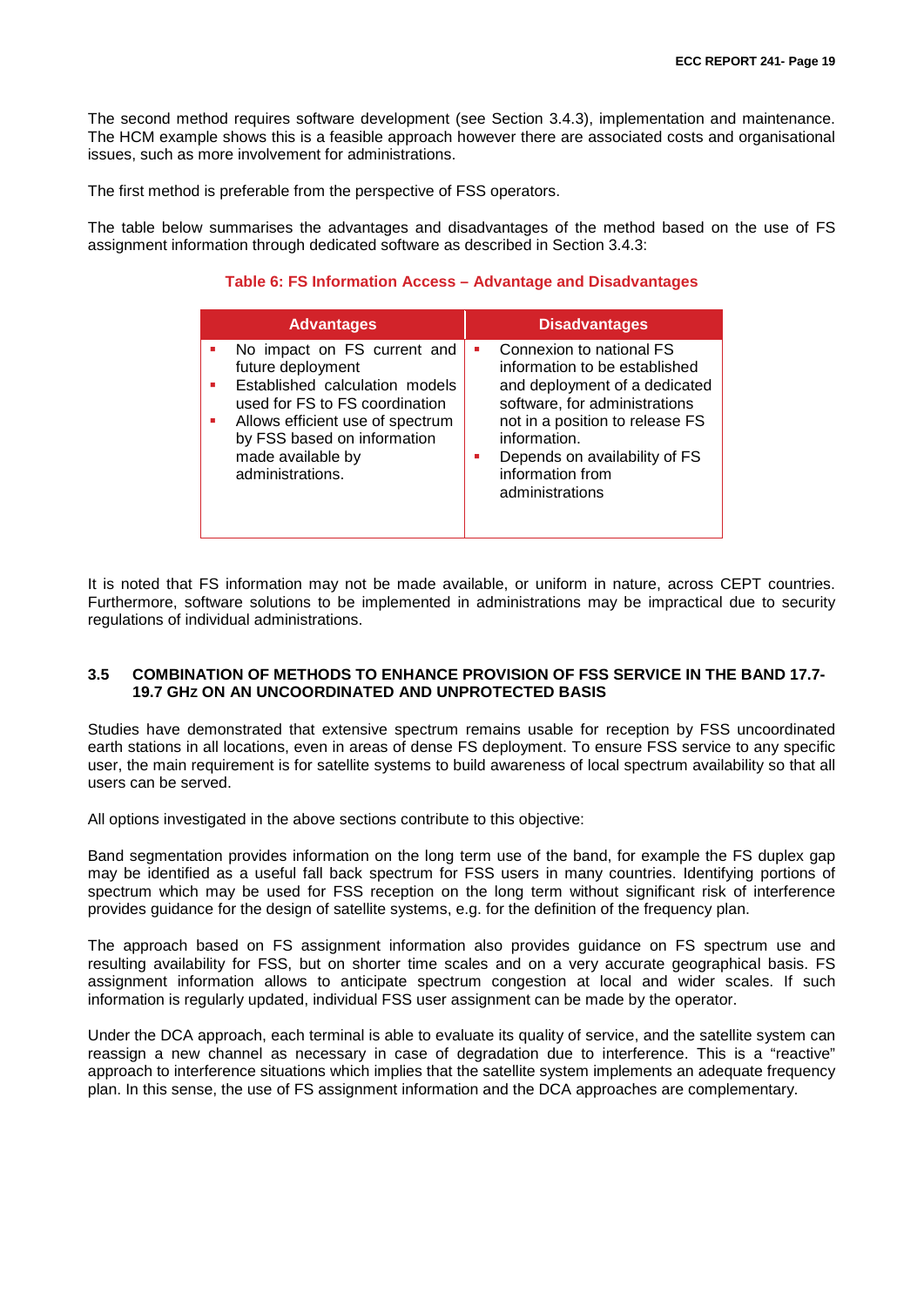# <span id="page-19-0"></span>**4 REGULATORY CONSIDERATIONS**

#### <span id="page-19-1"></span>**4.1 IMPLEMENTATION OF ERC/DEC/(00)07**

The status of implementation of ERC/DEC/(00)07 [\[2\]](#page-40-1) with CEPT, and the allocation of the band 17.7-19.7 GHz in CEPT countries is summarised in table below (see the ECO web page for most recent information):

#### **Table 7: Implementation of ERC/DEC/(00)07**

| <b>Country</b>         | FSS (space-to-Earth) allocation in<br>17.7-19.7 GHz - Source EFIS | <b>Implementation of</b><br><b>ERC/DEC/(00)07</b> |
|------------------------|-------------------------------------------------------------------|---------------------------------------------------|
| Albania                | Yes                                                               | Yes                                               |
| Andorra                |                                                                   | No info                                           |
| Austria                | Yes                                                               | Yes                                               |
| Azerbaijan             |                                                                   | No info                                           |
| <b>Belarus</b>         | Yes                                                               | Under study                                       |
| Belgium                | None                                                              | Yes                                               |
| Bosnia and Herzegovina | Yes                                                               | Yes                                               |
| <b>Bulgaria</b>        | Yes                                                               | Yes                                               |
| Vatican City           | -                                                                 | No info                                           |
| Croatia                | Yes                                                               | Yes                                               |
| Cyprus                 | Yes                                                               | Yes                                               |
| <b>Czech Republic</b>  | Yes                                                               | Yes                                               |
| Denmark                | Yes                                                               | Yes                                               |
| Estonia                | Yes                                                               | Yes                                               |
| Finland                | Yes                                                               | Yes                                               |
| France                 | Yes                                                               | Yes                                               |
| Georgia                | Yes                                                               | Yes                                               |
| Germany                | Yes                                                               | Yes                                               |
| Greece                 | Yes                                                               | Yes                                               |
| Hungary                | Yes                                                               | Yes                                               |
| Iceland                | Yes                                                               | Yes                                               |
| Ireland                | Yes                                                               | Yes                                               |
| Italy                  | Yes                                                               | Yes                                               |
| Latvia                 | Yes                                                               | Yes                                               |
| Liechtenstein          | Yes                                                               | Yes                                               |
| Lithuania              | Yes                                                               | Yes                                               |
| Luxembourg             | Yes                                                               | Yes                                               |
| Macedonia              | Yes                                                               | Yes                                               |
| Malta                  | Yes                                                               | Yes                                               |
| Moldova                | Yes                                                               | Yes                                               |
| Monaco                 |                                                                   | No info                                           |
| Montenegro             | None                                                              | Yes                                               |
| Netherlands            | 18.4-19.7 GHz only                                                | Yes                                               |
| Norway                 | None                                                              | Yes                                               |
| Poland                 | Yes                                                               | Yes                                               |
| Portugal               | Yes                                                               | Yes                                               |
| Romania                | Yes                                                               | Yes                                               |
| Russian Federation     | Yes                                                               | Yes                                               |
| San Marino             | $\overline{\phantom{a}}$                                          | No info                                           |
| Serbia                 | Yes                                                               | Yes                                               |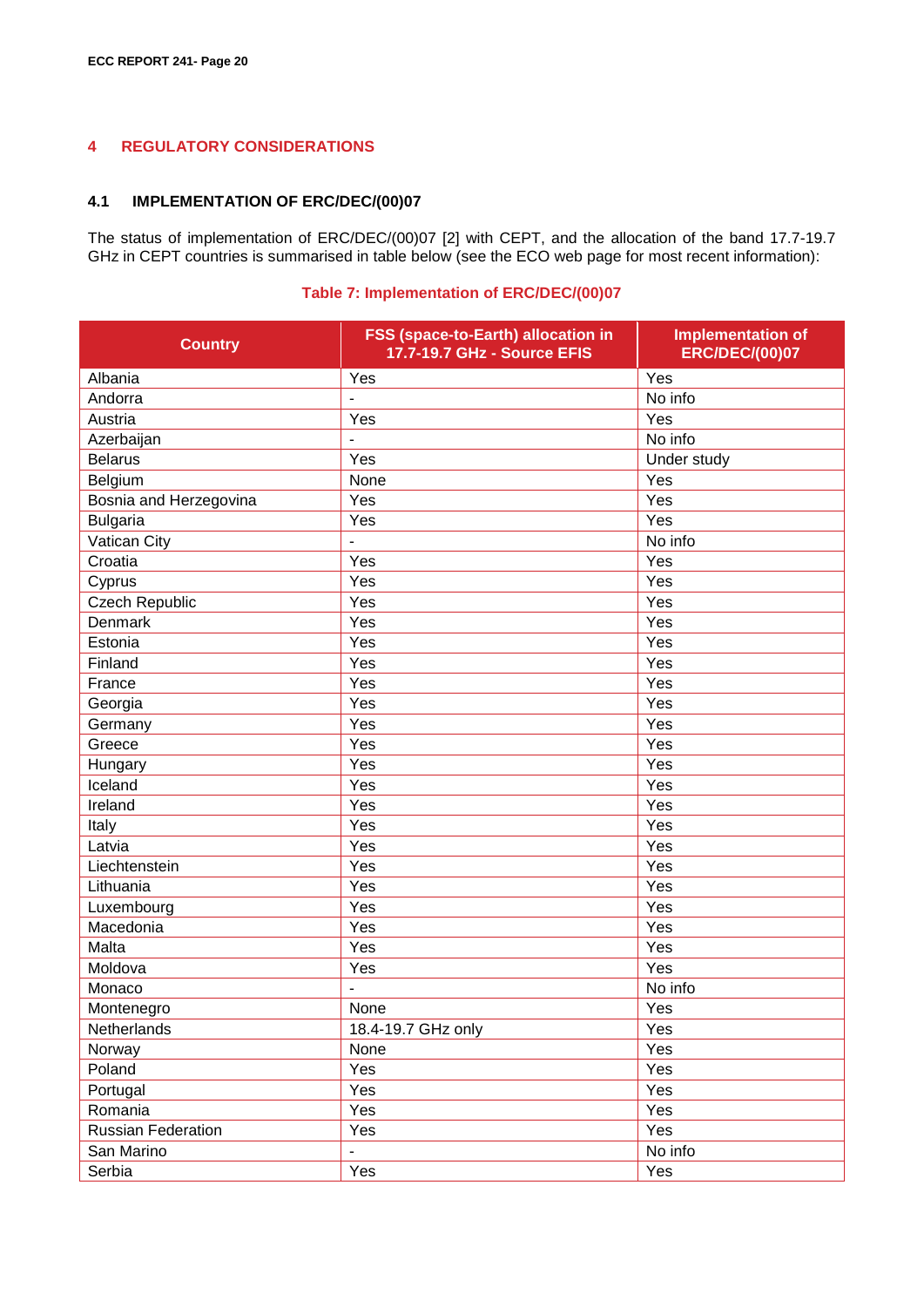| <b>Country</b> | FSS (space-to-Earth) allocation in<br><b>17.7-19.7 GHz - Source EFIS</b> | <b>Implementation of</b><br><b>ERC/DEC/(00)07</b> |
|----------------|--------------------------------------------------------------------------|---------------------------------------------------|
| Slovakia       | 17.7-18.1 GHz only                                                       | Yes                                               |
| Slovenia       | Yes                                                                      | Yes                                               |
| Spain          | Yes                                                                      | Yes                                               |
| Sweden         | Yes                                                                      | Yes                                               |
| Switzerland    | Yes                                                                      | Yes                                               |
| Turkey         | Yes                                                                      | Yes                                               |
| United Kingdom | Yes                                                                      | Yes                                               |
| Ukraine        | Yes                                                                      | Planned                                           |

The Decision ERC/DEC/(00)07 [\[2\]](#page-40-1) is widely implemented in the CEPT. This is consistent with the widespread use of the band 17.7-19.7 GHz by the Fixed Service within CEPT.

#### <span id="page-20-0"></span>**4.2 POTENTIAL REGULATORY INSTRUMENTS FOR 17.7-19.7 GHz**

The ERC/DEC/(00)07 [\[2\]](#page-40-1) stipulates that uncoordinated earth stations shall operate on an unprotected basis, and requires both FS and FSS systems to implement interference mitigation measures. These technical mitigation measures are appropriate to protect FS, but the current regime is not sufficient to enable FSS uncoordinated stations to be massively deployed in the 17.7-19.7 GHz band, as there is uncertainty to provide FSS services in the band 17.7-19.7 GHz.

A Decision making spectrum available for uncoordinated FSS earth stations in the 17.7-19.7 GHz would therefore be necessary, as the current decision does not explicitly make this identification. It has been noted that in some countries, receivers are not subject to authorisation, and therefore the appropriateness of an ECC Decision for individual license exemption is questionable in those countries, in particular if those FSS receivers are unprotected. However, the Decisions ECC/DEC/(06)02 [\[6\]](#page-40-8) and ECC/DEC/(06)03 [\[7\]](#page-40-9) (LEST and HEST), encompass both uplinks and downlink bands: 29.5-30 GHz and 19.7-20.2 GHz, hence FSS receive earth stations are also addressed .A clear identification of the band 17.7-19.7 GHz for uncoordinated FSS earth stations is desirable in a updated version ERC/DEC/(00)07 [\[2\].](#page-40-1) This should be accompanied by provisions for individual licence exemption and free circulation of such uncoordinated earth stations.

Taking into account the methods discussed in section 3, the following regulatory provisions may be considered in an ECC Decision as appropriate:

- Band segmentation and use of FS guard bands and duplex gap: Administrations not using the duplex gap to promptly indicate so, and to inform about the boundaries of the duplex gap in their country, using EFIS.
- Use of FS assignment information:
	- Using FS assignment information, where available, as a mitigation technique.
	- Specify the desirable FS parameters required to conduct interference analysis with FSS uncoordinated receive earth stations.
	- A process to periodically analyse the extent to which FS information is made available by CEPT Administrations to identify any possible future needs for a software-based solution as described in §3.4.3

The DCA technique is already identified in the current ERC/DEC/(00)07 and should continue to be promoted, but not as a sole solution.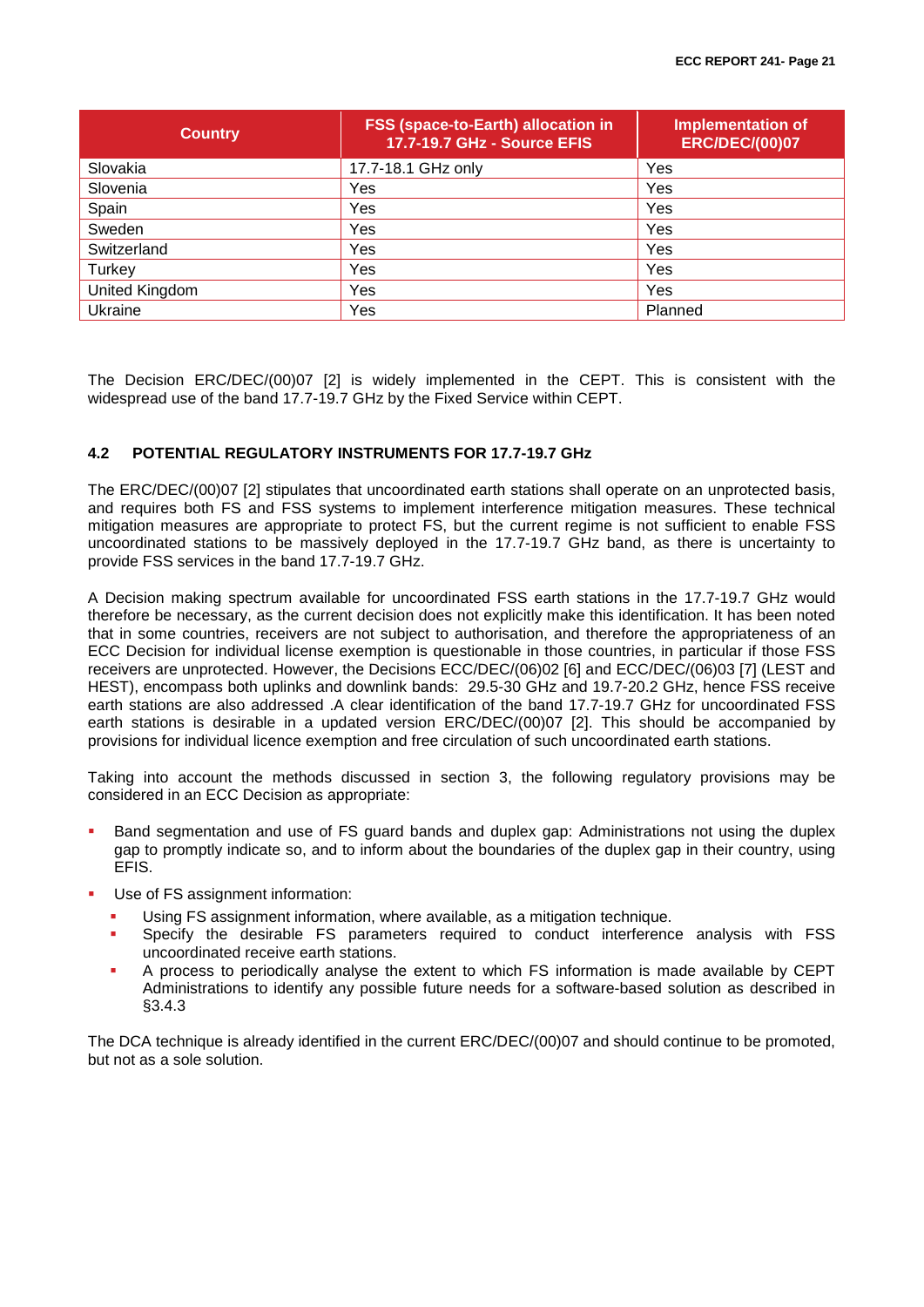#### <span id="page-21-0"></span>**4.3 DIFFERENCES WITH THE 10.7-11.7 GHZ BAND SITUATION**

In the course of the development of this Report, the parallel was made between the sharing situation between terrestrial and satellite services in the Ku band, and the situation in the Ka-band studied in this Report.

A similar regulatory situation exists in the band 10.7-12.5 GHz with the widespread deployment of uncoordinated FSS and BSS receive earth stations. Some CEPT administrations decided to discontinue the FS development in 10.7-11.7 GHz to avoid interference problems with the FSS service.

That situation resulted from the fact that Ku band FSS/BSS subscribers could have their service disrupted because of a fixed link being installed in the vicinity.

While there are some parallels with the situation in the band 10.7-11.7 GHz, there are also some relevant differences. The band 10.7-11.7 GHz is extensively used throughout Europe for TV receive-only applications. Users of TV receive only systems typically require reception of emissions in a very large band (e.g. 1 GHz or more) and interference even on only a smaller range of frequencies could lead to certain TV channels being unavailable and hence be considered an unacceptable situation by the users. TV channels are transmitted on pre-determined central frequencies. In contrast, the band 17.7-19.7 GHz is planned to be used mostly for telecommunication services, in particular for broadband Internet access. For this and similar applications, the occurrence of interference on some frequencies can be overcome if other frequencies are available to accommodate the users traffic requirement within the band 17.7-19.7 GHz, and in the adjacent bands 19.7- 20.2 GHz and 17.3-17.7 GHz. In this case, the user will be entirely unaware of interference being received on some frequencies, since service continuity can be ensured. The solutions investigated in chapter 3 aim precisely to avoid service disruptions for FSS end-users, under a wide spread and evolving FS environment.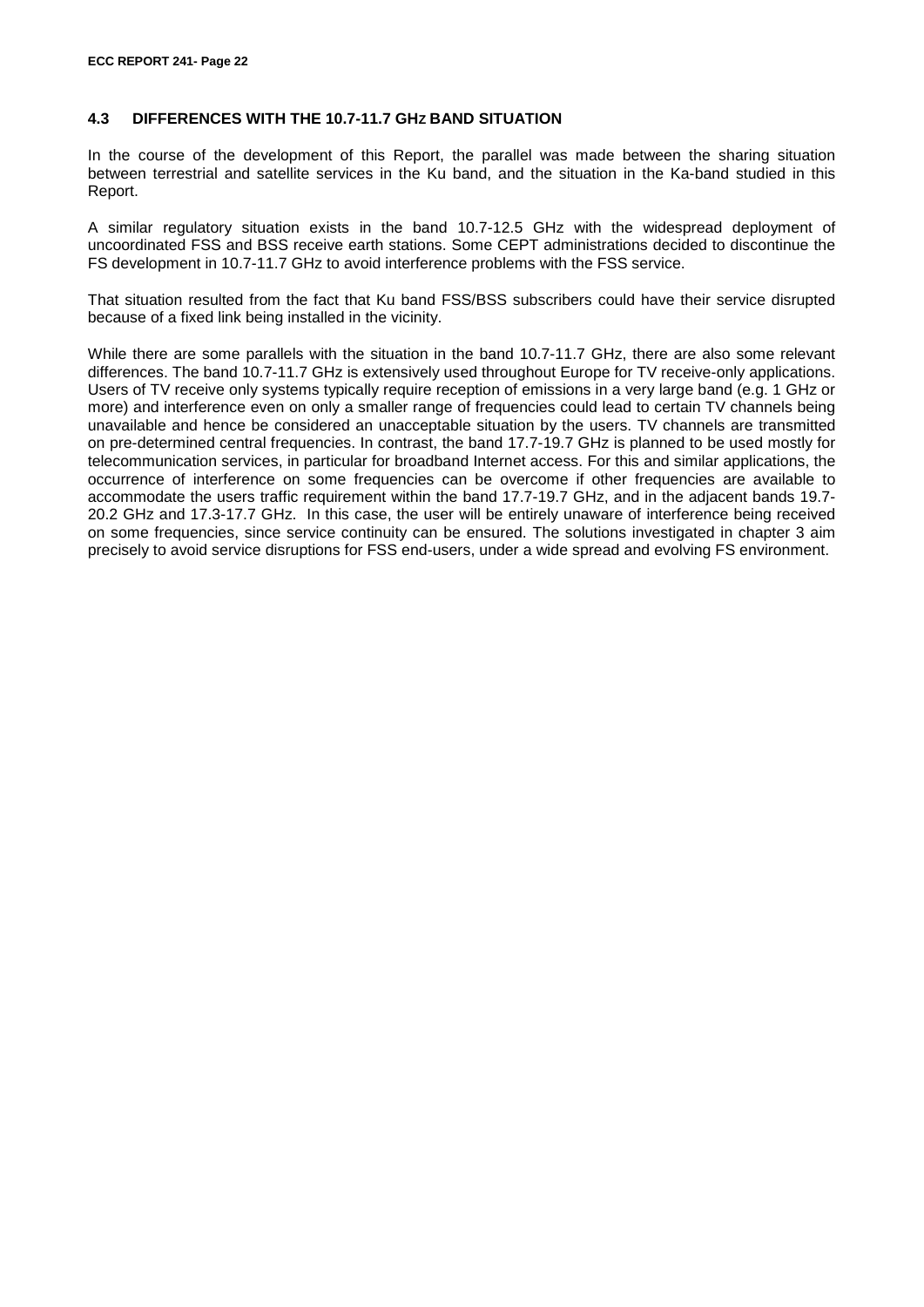#### <span id="page-22-0"></span>**5 CONCLUSION**

It is foreseen that Ka-band satellite systems, such as High Throughput Satellite systems (HTS), will make an extensive use of the Ka-band FSS allocations. The band 17.7-19.7 GHz represents a very significant portion of spectrum supplementing the FSS exclusive downlink spectrum 19.7-20.2 GHz. This Report investigates potential measures to enhance the access and use of the band 17.7-19.7 GHz band by FSS uncoordinated receive earth stations, while avoiding constraints in current and future development of the Fixed Service in this band. These measures supplements those already identified in ERC/DEC/(00)07 [\[2\].](#page-40-1)

The current regulatory framework lacks a clear identification at CEPT level for use of the band 17.7-19.7 GHz by FSS uncoordinated earth stations. Therefore, the Report proposes that provisions for such identification be introduced in ERC/DEC/(00)07, together with provisions for exemption of individual licensing and free circulation. The FSS uncoordinated earth stations would remain unprotected for Fixed Service interference in the band 17.7-19.7 GHz.

Given the extensive use of the 17.7-19.7 GHz band by FS, the awareness of the deployment of the Fixed service is key for FSS system design and spectrum planning. This Report considers the benefits of using a set of possible methods including DCA (Dynamic Channel Assignment) and FS assignment information to determine spectrum suitable for FSS use on a local basis. For administrations not in a position to make available the relevant FS assignment information, the Report provides an approach by means of decentralised software to build FS interference awareness (or identification of FS white spaces) based on national FS assignment information. The proposed approach would safeguard FS information confidentiality. The proposed approach relies on proven technical development used by certain CEPT administrations for FS coordination and would not hinder future development of FS in this frequency band. Since the development, deployment and maintenance of such software represents a significant effort, it is suggested to implement a process to periodically analyse the extent to which FS information is made available by CEPT countries to identify any possible future needs for a software-based solution as described in §3.4.3.

As shown by a questionnaire (see Annex 1), the FS channelling arrangements of ERC/REC 12-03 [\[3\]](#page-40-2) is widely implemented in CEPT, and this leaves about 40 MHz of unused spectrum in the FS duplex gap around 18.7 GHz in a large number of countries. This gap band could be used by FSS uncoordinated receiving earth station. It is proposed that administrations not making use of the duplex gap for FS promptly provide such information together with the boundaries of the duplex gap through EFIS. The same questionnaire showed that about half of the responding CEPT administrations make the use of Automatic Transmitter Power Control mandatory for Fixed links. Given the interest of ATPC to enhance coexistence with FSS receive earth stations, it is recommended to maintain the current incentive for ATPC implementation and use.

It is expected that the above measures will promote frequency sharing in the band 17.7-19.7 GHz and will permit a wider use of FSS uncoordinated receive earth stations and associated satellite services and further enhance spectrum usage efficiency.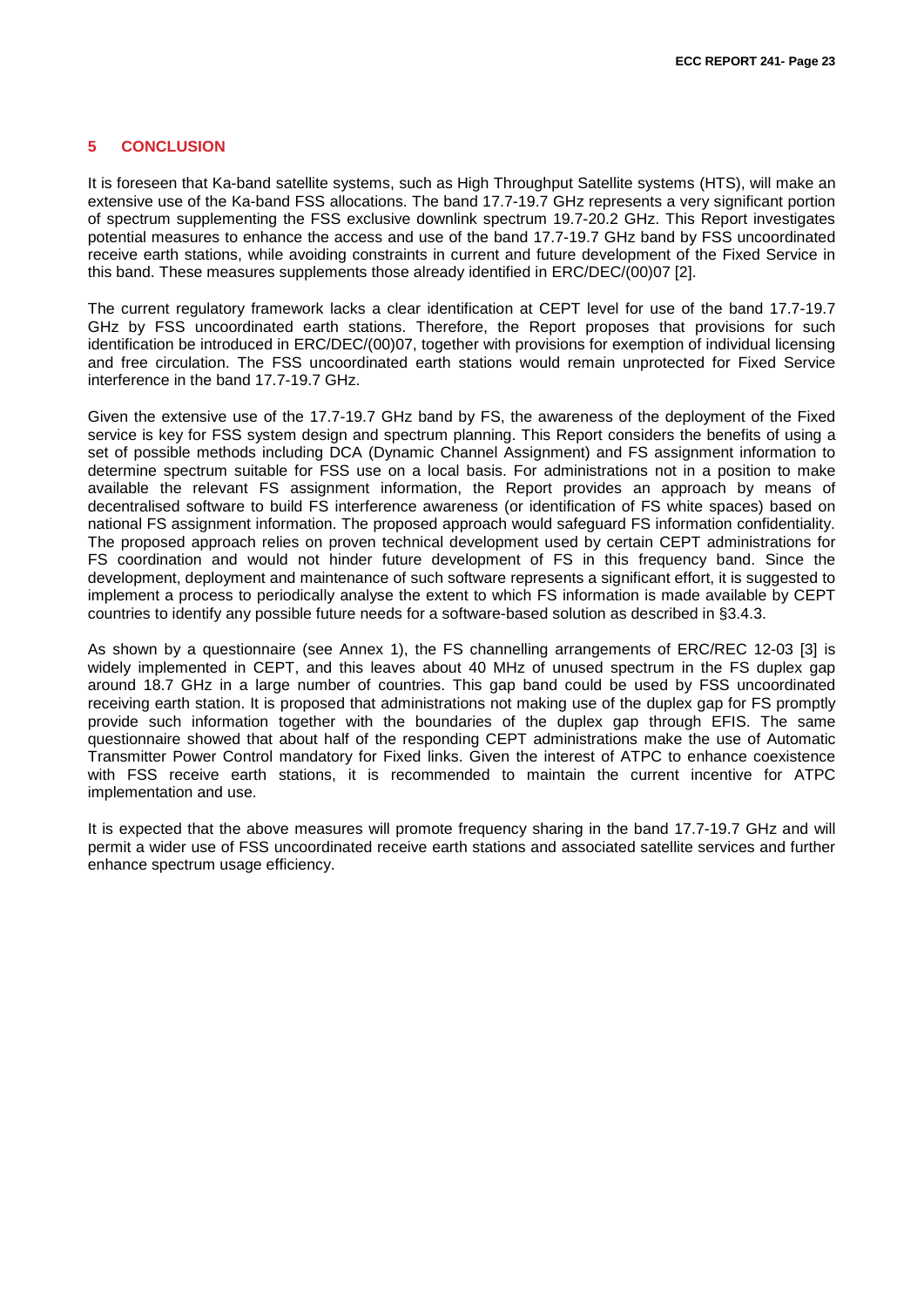# <span id="page-23-0"></span>**ANNEX 1: RESULTS OF THE QUESTIONNAIRE**

# **Table 8: A total of 36 countries (in bold) have provided an answer to the questionnaire (in bold)**

| <b>Country name</b>       | <b>Country name</b>                              |
|---------------------------|--------------------------------------------------|
| Albania                   | Lithuania                                        |
| Andorra                   | Luxembourg                                       |
| <b>Austria</b>            | Former Yugoslavian Republic of Macedonia (FYROM) |
| Azerbaijan                | Malta                                            |
| <b>Belarus</b>            | Monaco                                           |
| <b>Belgium</b>            | Montenegro                                       |
| <b>Bosnia Herzegovina</b> | <b>Moldova</b>                                   |
| <b>Bulgaria</b>           | Norway                                           |
| <b>Croatia</b>            | Poland                                           |
| <b>Cyprus</b>             | Portugal                                         |
| <b>Czech Republic</b>     | Romania                                          |
| <b>Denmark</b>            | <b>Russian Federation</b>                        |
| <b>Estonia</b>            | San Marino                                       |
| <b>Finland</b>            | Serbia                                           |
| <b>France</b>             | <b>Slovak Republic</b>                           |
| Georgia                   | Slovenia                                         |
| Germany                   | Spain                                            |
| Greece                    | <b>Sweden</b>                                    |
| <b>Hungary</b>            | <b>Switzerland</b>                               |
| <b>Iceland</b>            | <b>The Netherlands</b>                           |
| <b>Ireland</b>            | <b>The United Kingdom</b>                        |
| <b>Italy</b>              | <b>Turkey</b>                                    |
| Latvia                    | <b>Ukraine</b>                                   |
| Liechtenstein             | Vatican City                                     |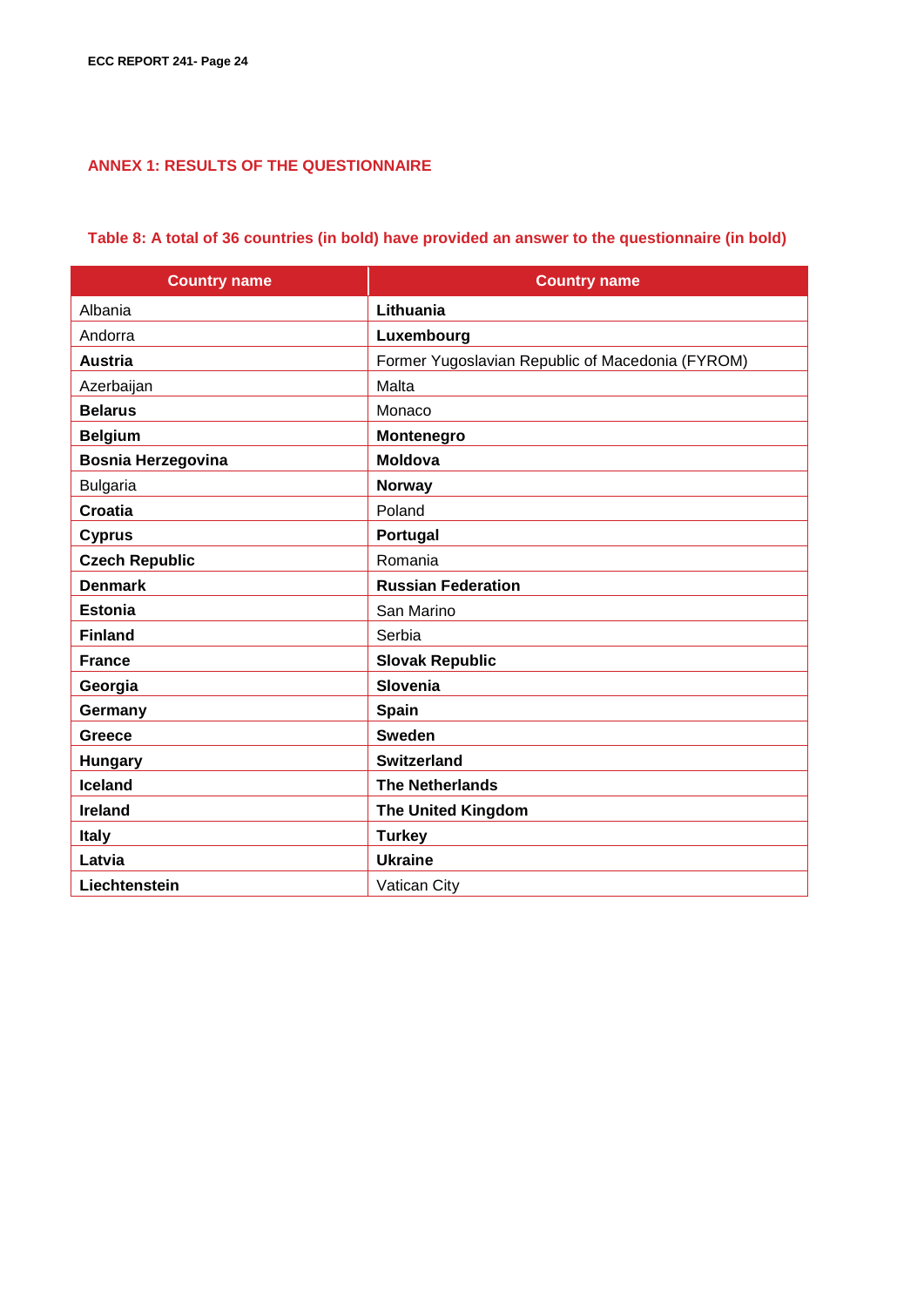#### **Question 1**

**If your administration implements the channelling arrangements of ERC/REC 12-03, where the associated duplex gap width depends on the width of the FS channels being implemented, what is the minimum duplex gap size in your country? (Normally corresponding to the smaller FS channel width).**

#### **Table 9: Duplex Gap Size**

| <b>Country</b>               | <b>Duplex Gap Size</b>                                                                                                                                                                                                                                                                                                                                                                                                                                                                                                                                                       |
|------------------------------|------------------------------------------------------------------------------------------------------------------------------------------------------------------------------------------------------------------------------------------------------------------------------------------------------------------------------------------------------------------------------------------------------------------------------------------------------------------------------------------------------------------------------------------------------------------------------|
| Austria                      | From frequency edge 18676.25 MHz to frequency edge 18723.75 MHz a minimum duplex gap width of 47.5 MHz is implemented,<br>according to 27.5 MHz channel spacing.                                                                                                                                                                                                                                                                                                                                                                                                             |
| <b>Belarus</b>               | Duplex gap is implemented according to ERC/REC 12-03.                                                                                                                                                                                                                                                                                                                                                                                                                                                                                                                        |
| Belgium                      | Channels width of 13.75, 27.5 and 55 MHz are allowed. The resulting duplex gap without guard band is 40.625 MHz (see calculation under<br>Norway).                                                                                                                                                                                                                                                                                                                                                                                                                           |
| <b>Bosnia</b><br>Herzegovina | The channel arrangements of ERC/REC 12-03 are implemented, in addition, it is theoretically possible to assign the narrowest channel of<br>3.5 MHz, 278 channels in total. In such a case the duplex gap 40.5 MHz.<br>In all practical assignments, there has not been a duplex gap narrower than 61.25 MHz (where the bandwidth was 13.75 MHz, as per the<br>ERC/REC 12-03).                                                                                                                                                                                                |
| Croatia                      | Uses ERC/REC 12-03 channelling arrangements and smallest channel arrangement of 6.875 MHz. Minimal duplex gap size is 47.5 MHz (in<br>6.875, 13.75 and 27.5 MHz channel raster's), but the edges of innermost channels defer from channel raster to channel raster. So,<br>innermost channel edge from the lower sub band is at 18676.25 MHz (in 27.5 MHz channel raster), and innermost channel edge from the<br>upper sub band is at 18713.4375 MHz (in 6.875 MHz channel raster). The "unused part" of the duplex gap is 37.1875 MHz wide.                                |
| Cyprus                       | Implements all 4 channel arrangements of REC 12-03, therefore the smallest duplex gap is indeed 40.625 MHz.                                                                                                                                                                                                                                                                                                                                                                                                                                                                  |
| Czech<br>Republic            | The duplex gap ranges from 18.665 MHz to 18.7375 GHz. The minimum duplex gap size is 0.0725 GHz (i.e. 72.5 MHz). There are the<br>radio channels which are placed inside the gap.                                                                                                                                                                                                                                                                                                                                                                                            |
| Denmark                      | Duplex gap without guard band is 40.625 MHz - Centre gap starts for 13.75 MHz channel plan on 18716.875 MHz. Centre gap stop with<br>channel plan 27.5 MHz on 18676.25 MHz. Duplex gap = 18716.875 MHz - 18 676.25 MHz = 40.625 MHz. The combination results in the<br>smallest duplex gap.                                                                                                                                                                                                                                                                                  |
| Estonia                      | Duplex gap: 40.625 MHz/ ch. arr.13,75 MHz and ch. arr. 27.5 MHz                                                                                                                                                                                                                                                                                                                                                                                                                                                                                                              |
| France                       | For the 55 MHz channel arrangement, France is fully implementing the ERC/REC 12-03 arrangement. For the 27.5 MHz and the 13.75<br>MHz channel arrangements an offset of 13.75 MHz and 20.625 MHz respectively is applied in comparison to ERC/REC 1203.<br>Conclusions on the minimal duplex gap (see question 2 for national plan details) :<br>47.5 MHz in Metropolitan France (18 690-18 737.5 MHz) corresponding to the 13.75 MHz channel plan,<br>$\blacksquare$<br>27.5 MHz in overseas territories (18 688.8-18 716.3 MHz) corresponding to the 7.5 MHz channel plan. |
| Finland                      | ITU-R F.595 incorporated, modified to go along with the ERC/REC 12-03 in part of the band.<br>The channel arrangement in question is such that there in the lower part of the band on the upper band edge are 5 MHz channels<br>according to the modified F.595, band edge at 18685 MHz; in the upper part of the band on the lower band edge are 55 MHz channels<br>according to the ERC/REC12-03, band edge at 18737.5 MHz. Thus the duplex gap is 52.5 MHz.                                                                                                               |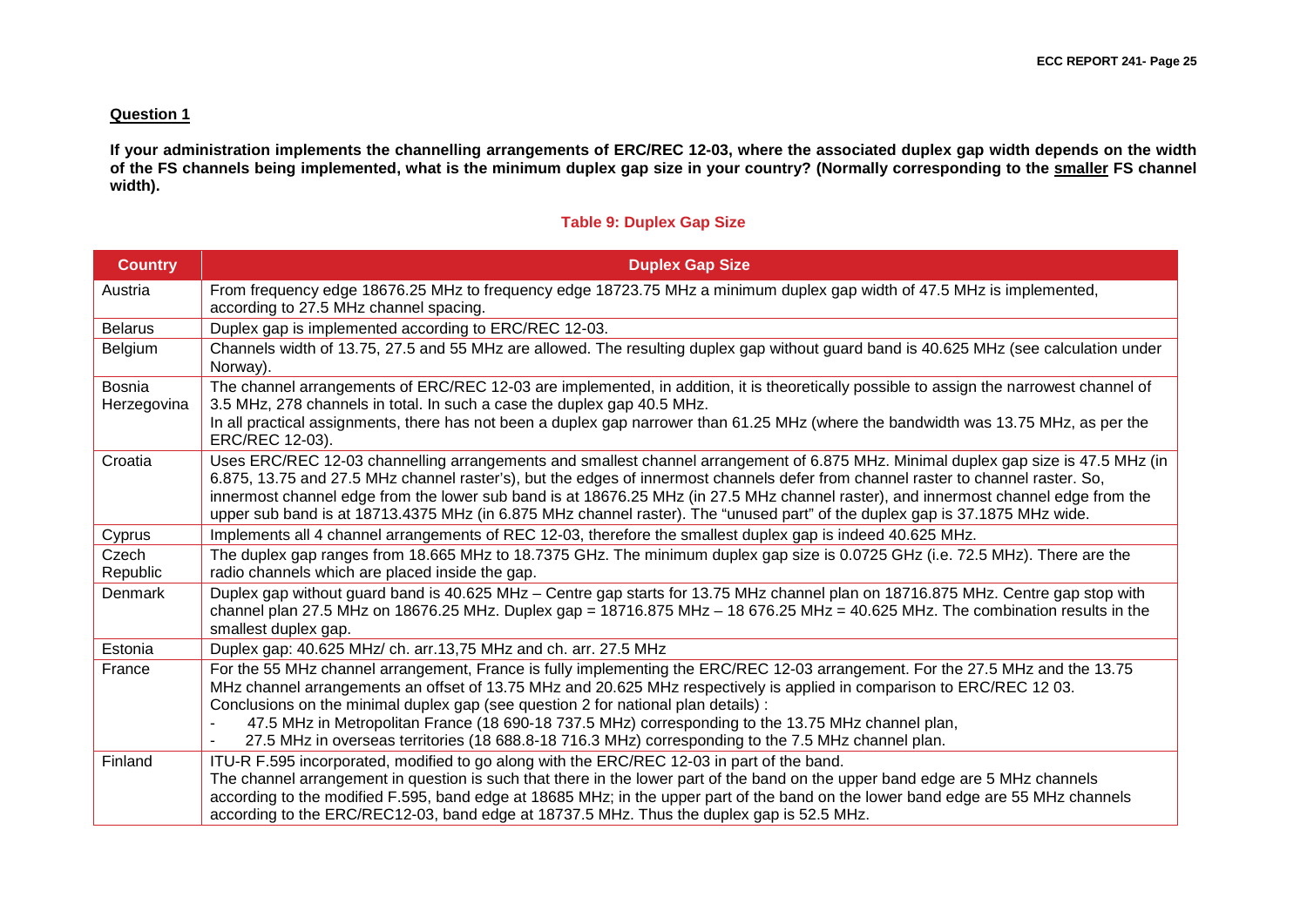#### **ECC REPORT 241- Page 26**

| <b>Country</b>     | <b>Duplex Gap Size</b>                                                                                                                                                                                              |
|--------------------|---------------------------------------------------------------------------------------------------------------------------------------------------------------------------------------------------------------------|
| Georgia            | ERC/REC 12-03 channelling arrangements not formally implemented.                                                                                                                                                    |
|                    | Duplex Gap 75 MHz for 27.5 MHz ch.arrangement.                                                                                                                                                                      |
| Germany            | Germany uses the 13.75 MHz, 27.5 MHz and 55 MHz channel arrangements of ERC/REC 12-03.                                                                                                                              |
|                    | The minimum duplex gap is 40.625 MHz (combined at 13.75 MHz and 27.5 MHz channel arrangements).                                                                                                                     |
| Greece             | Greece implements the channelling arrangements of ERC/REC 12-03, allowing the use of bi-directional digital links in the 17.7-19.7 GHz<br>band with various FS channels' width (1.75/ 3.5/ 7/ 13.75/ 27.5/ 55 MHz). |
|                    | The minimum duplex gap size in Greece is 31.75 MHz corresponding to FS channel width of<br>1.75 MHz.                                                                                                                |
| Hungary            | In Hungary, systems with 27.5 MHz and 55 MHz carrier spacing can be used, according to the channel arrangements included in ERC/REC<br>$12-03.$                                                                     |
|                    | Hence the minimum duplex gap size is 47.5 MHz (according to the 27.5 MHz carrier spacing).                                                                                                                          |
| Iceland            | Duplex gap: 40.625 MHz / ch. arr.13,75 MHz and ch. arr. 27.5 MHz (all ch. Arr. Used).                                                                                                                               |
| Italy              | The existing duplex gap in Italy is 36.75 MHz (from 18676.25 to 18713.00 MHz).                                                                                                                                      |
|                    | 18676.25 MHz is the upper band edge of the channel f35 of the 27.5 MHz channel raster.                                                                                                                              |
|                    | 18713.00 MHz is the lower band edge of the channel f'1 of the 1.75 and 3.5 MHz channel raster.                                                                                                                      |
| Ireland            | ComReg has implemented the channelling arrangements of ERC/REC 12-03.                                                                                                                                               |
|                    | The 27.5 MHz raster is currently the smallest channel plan available.                                                                                                                                               |
|                    | The minimum duplex centre gap size in the $17.7 - 19.7$ GHz band is 47.5 MHz.                                                                                                                                       |
| Latvia             | Our administration implements the channelling arrangements of ERC/REC 12-03.                                                                                                                                        |
|                    | For systems with carrier spacing of 55 MHz; associated duplex gap is 75 MHz.                                                                                                                                        |
|                    | For systems with carrier spacing of 27.5 MHz; associated duplex gap is 47.5 MHz.                                                                                                                                    |
|                    | For systems with carrier spacing of 13.75 MHz; associated duplex gap is 47.5 MHz.                                                                                                                                   |
| Lithuania          | Duplex gap: 40.625 MHz / ch. arr.13,75 MHz and 27.5 MHz                                                                                                                                                             |
| Luxembourg         | All channelling arrangements of ERC/REC 12-03, i.e. 40.625 MHz.                                                                                                                                                     |
| Moldova            | In the Republic of Moldova ERC/REC 12-03 is implemented and the minimum channel width is 27.5 MHz (at the moment used by fixed<br>systems in operation).                                                            |
| Montenegro         | Duplex gap: 40.625 MHz / ch. arr.13,75 MHz and 27.5 MHz                                                                                                                                                             |
| <b>Netherlands</b> | NL has implemented ERC/REC 12-03 together with channel plans for 3.5 and 7 MHz.                                                                                                                                     |
|                    | The duplex gap size is the difference between the highest frequency in the lower and the first in the upper part of the 18 GHz band.                                                                                |
|                    | The highest frequency with the smallest channel for a 3.5 MHz raster is channel number 85 (17998.700 MHz). This frequency is not                                                                                    |
|                    | involved in calculating the duplex gap.                                                                                                                                                                             |
|                    | The highest frequency with a 13.75 MHz raster is channel number 70 at 18662.500 MHz (A) in the lower band.                                                                                                          |
|                    | The start frequency for a 3.5 MHz raster in the upper band is 18714.750 MHz (D).                                                                                                                                    |
|                    | In order to calculate the gap the channel edges should be taken into account.                                                                                                                                       |
|                    | $B = A + 13,75/2 = 18669.3875$ MHz                                                                                                                                                                                  |
|                    | $C = D - 3,5/2 = 18713$ MHz                                                                                                                                                                                         |
|                    | The gap is $C - B = 43,625$ MHz                                                                                                                                                                                     |
| Norway             | Duplex gap without guard band is 40.625 MHz - Centre gap starts for 13.75 MHz channel plan on 18716.875 MHz. Centre gap stop with                                                                                   |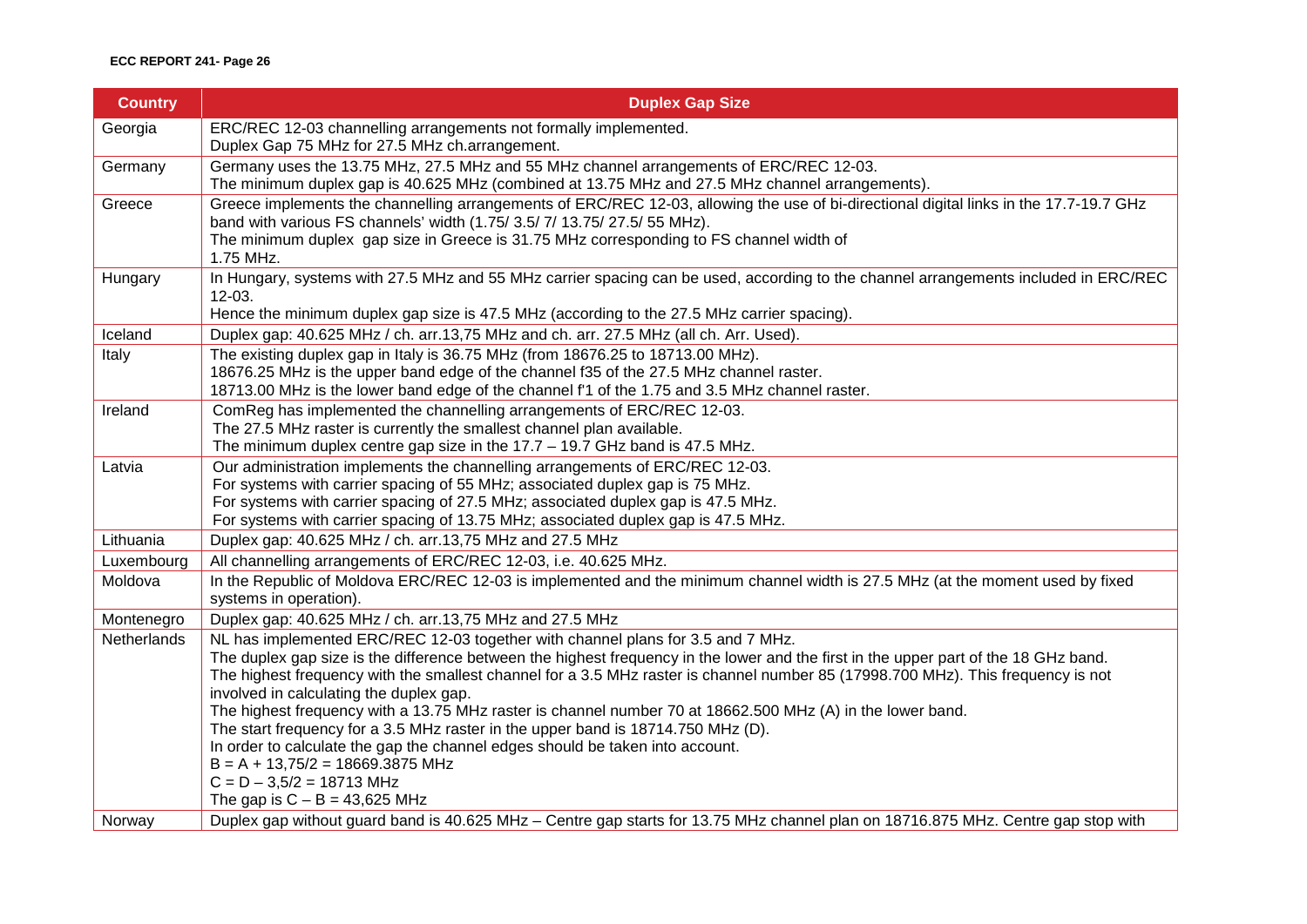| <b>Country</b>        | <b>Duplex Gap Size</b>                                                                                                                                                                                                                                                                                                                                                                                                                                                                                                                                                                                                                                                                                                                                                                                                                                                             |
|-----------------------|------------------------------------------------------------------------------------------------------------------------------------------------------------------------------------------------------------------------------------------------------------------------------------------------------------------------------------------------------------------------------------------------------------------------------------------------------------------------------------------------------------------------------------------------------------------------------------------------------------------------------------------------------------------------------------------------------------------------------------------------------------------------------------------------------------------------------------------------------------------------------------|
|                       | channel plan 27.5 MHz on 18676.25 MHz. Duplex gap = 18716.875 MHz - 18 676.25 MHz = 40.625 MHz<br>The combination results in the smallest duplex gap.                                                                                                                                                                                                                                                                                                                                                                                                                                                                                                                                                                                                                                                                                                                              |
| Portugal              | Portugal has implemented the following channel arrangements according to the Annex A of the Recommendation ERC/REC 12-03 (where<br>fo =18700 MHz is the centre of the 17.7-19.7 GHz frequency band):<br>Systems with a carrier spacing of 55 MHz:<br>lower half of the band: $fn = fo - 1000 + 55x n$<br>upper half of the band: $fn' = fo + 10 + 55x n$<br>where $n = 1,  17$<br>Systems with a carrier spacing of 27.5 MHz:<br>ii)<br>lower half of the band: fn = fo - 1000 + 27.5 x n<br>upper half of the band: $fn' = fo + 10 + 27.5 \times n$<br>where $n = 1,  35$<br>Systems with a carrier spacing of 13.75 MHz:<br>iii)<br>lower half of the band: fn = fo - $1000 + 13.75 \times n$<br>upper half of the band: $fn' = fo + 10 + 13.75 \times n$<br>where $n = 1,  70$<br>The minimum duplex gap is 40.625 MHz (combining 13.75 MHz and 27.5 MHz channel arrangements). |
| Russian<br>Federation | According to the Decision of the Russian State Radio Frequency Commission Nº07-21-02-001 of 25.06.2007, frequency plans for radio<br>relay stations operating in the frequency band 17.7-19.7 GHz shall comply with the Recommendation ITU-R F.595-10.<br>Note: this includes 3.5 MHz and 7.0 MHz channel raster's. But in practice such plans are not used.                                                                                                                                                                                                                                                                                                                                                                                                                                                                                                                       |
| Slovak<br>Republic    | 58,75 MHz<br>For medium and high capacity (ch.s. 27.5 MHz, 13.75 MHz and 55 MHz) according<br>ERC/REC 12-03.                                                                                                                                                                                                                                                                                                                                                                                                                                                                                                                                                                                                                                                                                                                                                                       |
| Slovenia              | Duplex gap: 40.625 MHz / ch. arr.13,75 MHz and 27.5 MHz                                                                                                                                                                                                                                                                                                                                                                                                                                                                                                                                                                                                                                                                                                                                                                                                                            |
| Spain                 | The Spanish Administration uses the radio frequency channel arrangements of the Recommendation ERC/REC 12-03. In the case of<br>systems with carrier spacing of 13.75 MHz, the value allowed for "n" goes from 65 to 68.<br>Finally, the use of five bidirectional channels of 7 MHz is allowed too (see Question 2). Therefore the occupied band by the fixed service is<br>17713.75-18677 MHz paired with 18723.75-19687 MHz Consequently, the "duplex gap" is 46.75 MHz.<br>The following graphs show the complete radio frequency channel arrangements for 27.5 MHz, 55 MHz and 110 MHz.                                                                                                                                                                                                                                                                                       |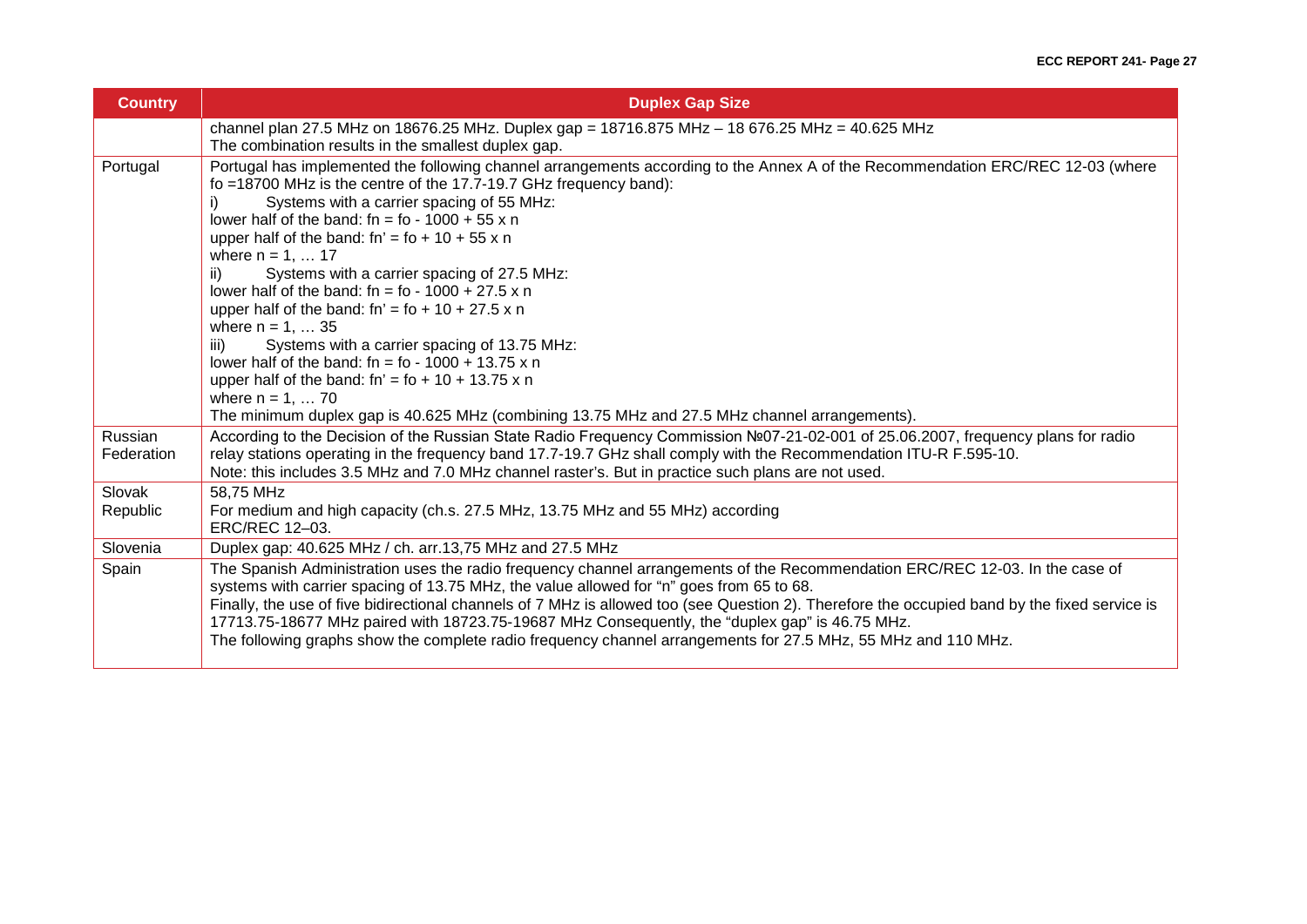#### **ECC REPORT 241- Page 28**

| <b>Country</b>                           | <b>Duplex Gap Size</b>                                                                                                                                                                                                                                                                                                                                                                                                                                                                                     |
|------------------------------------------|------------------------------------------------------------------------------------------------------------------------------------------------------------------------------------------------------------------------------------------------------------------------------------------------------------------------------------------------------------------------------------------------------------------------------------------------------------------------------------------------------------|
|                                          | <b>MHz</b><br>18,635<br>8.95<br>9.06<br>8.93<br>8.98<br>9.04<br>$\frac{5}{10}$                                                                                                                                                                                                                                                                                                                                                                                                                             |
|                                          |                                                                                                                                                                                                                                                                                                                                                                                                                                                                                                            |
|                                          | 18.820<br>18.765<br>18.930<br>18.985<br>19.205<br>19.645<br>18.875<br>19.095<br>19.150<br>18.580<br>19.040<br>19.260<br>19.425<br>19.590<br>18.635<br>19.370<br>19.480<br>18.525<br>19.315<br>19.535<br>8.085<br>18.195<br>305<br>18.470<br>18.140<br>18.250<br>18.360<br>18.415<br>8.030<br>17.755<br>17.865<br>17.920<br>17.975<br>810                                                                                                                                                                   |
|                                          | $F_0 = 18.700$ MHz                                                                                                                                                                                                                                                                                                                                                                                                                                                                                         |
|                                          | 18.580<br>18.030<br>18.140<br>18.360<br>18.820<br>18.250<br>18.930<br>18.470<br>19.040<br>19.590<br>17.920<br>17.810<br>19.150<br>19.260<br>19.480<br>19.370                                                                                                                                                                                                                                                                                                                                               |
| Sweden                                   | The channelling arrangements in accordance with ERC/REC 12-03 are implemented with the channel spacing's 13.75 MHz, 27.5 MHz and<br>55 MHz.<br>The channel spacing of 6.875 MHz is also implemented in accordance with a Swedish channelling arrangement.<br>The minimum duplex gap size is between CH35 using 27.5 MHz channel bandwidth (band edge 18662.5+27.5 MHz) and CH1' using 6.875<br>MHz channel bandwidth (band edge 18716.875-6.875/2 MHz).<br>The minimum duplex gap size is thus 37.188 MHz. |
| Switzerland<br>and also<br>Liechtenstein | Duplex gap: 18676.250 to 18716.875 MHz (40.625 MHz)                                                                                                                                                                                                                                                                                                                                                                                                                                                        |
| Ukraine                                  | In Ukraine, the fixed service systems with capacity 280, 140, 70, 34, 16, 8 and 4 Mbit/s and channel bandwidth 220 MHz, 110 MHz, 55<br>MHz, 27,5 MHz, 13,7 MHz, 7,5 MHz and 5 MHz, respectively, are used in the frequency range 17,7-19,7 MHz.<br>The minimum duplex gap size is 20 MHz (for the cannels with emission bandwidth 5 MHz).                                                                                                                                                                  |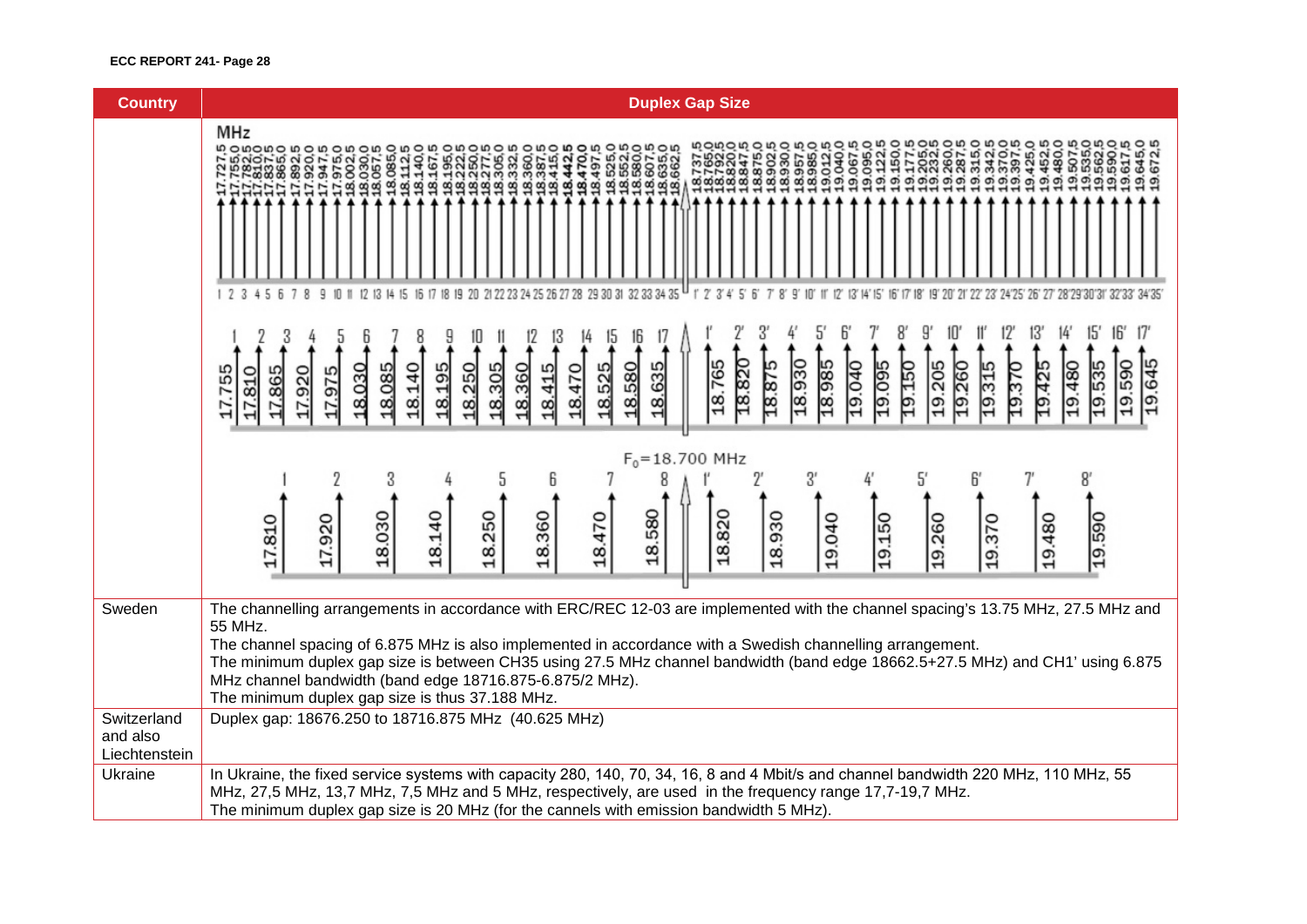| <b>Country</b>    | <b>Duplex Gap Size</b>                                                                                                                                                                                                                                                                                                                                                                                                                                                                                                                                                                                                                                                                                                                                                     |
|-------------------|----------------------------------------------------------------------------------------------------------------------------------------------------------------------------------------------------------------------------------------------------------------------------------------------------------------------------------------------------------------------------------------------------------------------------------------------------------------------------------------------------------------------------------------------------------------------------------------------------------------------------------------------------------------------------------------------------------------------------------------------------------------------------|
| United<br>Kingdom | There are a number of channel arrangements in use within the 17.7 – 19.7GHz band in the UK that include channel arrangements given in<br>ERC/REC 12-03. The channel arrangements additional to those given in ERC/REC 12-03 also make use of the duplex gap given in<br>ERC/REC12-03.<br>The details of channel arrangements in use are given below;<br>13.75 MHz, 27.5 MHz, 55 MHz and 110 MHz channel raster's are in accordance with the arrangements set out in ERC/REC 12-03<br>3.5 MHz and 7.0 MHz channel raster's are in accordance with the arrangements set out in Annex 3 to Recommendation ITU-R<br>F.595.<br>There are also other national/legacy channel arrangements in use including 7, 10, 20 and 55 MHz, which range from 17.7275 GHz<br>to 19.5075 GHz. |
| Turkey            | ERC/REC 12-03 E is implemented, and according to this recommendation, the gap between upper edge of transmitting frequency and the<br>lower edge of receiving frequency (the duplex gap) is 47.5 MHz (between 18669.375 MHz and 18716.875 MHz when channel width is<br>13.75 MHz).                                                                                                                                                                                                                                                                                                                                                                                                                                                                                         |

It should be assumed that many countries (16) use only channel arrangements of ERC/REC 12-03, mainly 13.75 MHz, 27.5 MHz and 55 MHz channel arrangements, and for this the following minimum duplex gap without further guard bands can be assessed: 40.625 MHz from 18 676,25 MHz to 18 716,875 MHz. From frequency edge 18676.25 MHz to frequency edge 18723.75 MHz a minimum duplex gap width of 47.5 MHz is implemented, according to 27.5 MHz channel spacing (if 13.75 MHz channel arrangement is not implemented.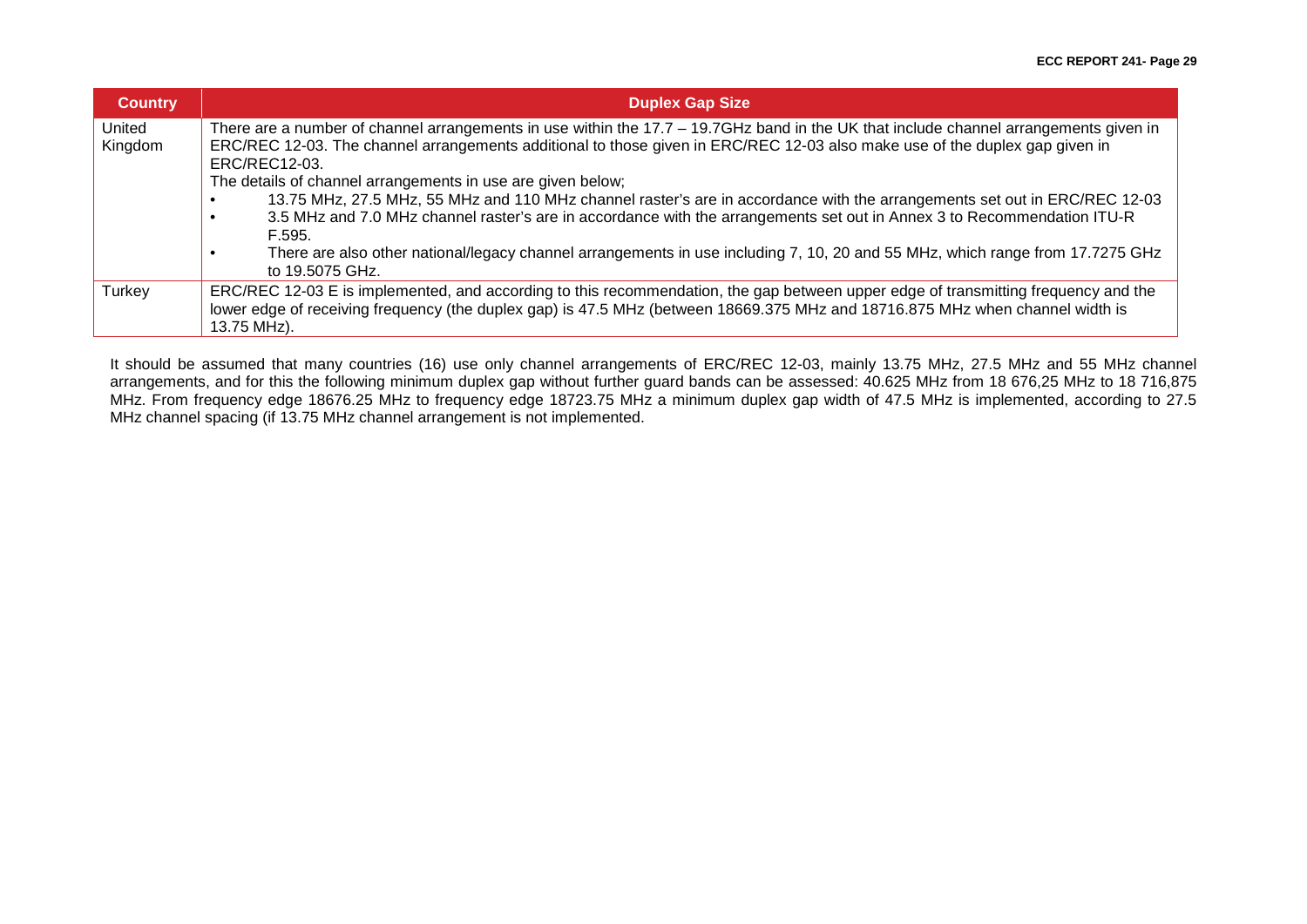#### **Question 2**

**In ECC Report 173 [\[5\],](#page-40-6) some administrations refer to "national plans" for the channelling arrangements implemented in lieu or in addition to ERC/REC 12-03. Does your administration implement a different plan than ERC/REC 12-03, and if this is the case, please describe such frequency plan?**

22 countries have implementations with differences to ERC/REC 12-03 [\[3\].](#page-40-2) 14 countries have not.

#### **Table 10: National Plans**

| <b>Country</b>               | <b>National Plans</b>                                                                                                                                                                                                                                                                                                                                                                                                                                                                                                                                    |
|------------------------------|----------------------------------------------------------------------------------------------------------------------------------------------------------------------------------------------------------------------------------------------------------------------------------------------------------------------------------------------------------------------------------------------------------------------------------------------------------------------------------------------------------------------------------------------------------|
| <b>Belarus</b>               | We are implementing the national plan for the channelling arrangements with the frequency<br>spacing of 1,25 MHz in the frequency sub-bands of used equipment taking in account the<br>necessary interchannel spacing (normally this spacing may be 13,75MHz; 27,5 MHz; 55 MHz).                                                                                                                                                                                                                                                                         |
| <b>Bosnia</b><br>Herzegovina | For bandwidths less than 13.75 MHz, channel arrangement from Recommendation ITU-R F.595,<br>Annex 5, rec 6 and formulas are applied:                                                                                                                                                                                                                                                                                                                                                                                                                     |
|                              | 7 MHz:<br>fn=fo-997+7n,<br>$f'n = fo + 13 + 7n$ ,<br>n=1, 2, 3,138<br>f'n=fo+11.25+3.5n,<br>3.5 MHz:<br>fn=fo-998.75+3.5n,<br>$n=1,2,3,278$                                                                                                                                                                                                                                                                                                                                                                                                              |
| Croatia                      | Yes, ERC/REC 12-03 channel plan is used with additional 6.875 MHz raster. Frequencies (MHz)<br>of individual channels in that frequency raster are expressed by following relationship:<br>$f0 = 18700$<br>$fn = f0 - 1000 + 6.875*n$<br>$fn' = f0 + 10 + 6.875*n$<br>$n = 1140$<br>There are also some small adjustments in centre frequencies of 6.875 MHz frequency raster<br>within operators block assignments but these adjustments don't affect duplex gap in any way<br>since those block assignments fall in middle part of the channel raster. |
| Czech<br>Republic            | The actual radio frequency channel arrangements are based on ERC/REC 12-03 and ITU-R Rec.<br>F.595-9. The duplex gap is occupied by the radio channels with centre frequencies 18 705 MHz,<br>18 715 MHz, 18 725 MHz, 18 735 MHz and with the bandwidth of 10 MHz.<br>In addition, 7.5 MHz and 5 MHz channel arrangements are foreseen in<br>URL: http://www.ctu.eu/164/download/Measures/General_Nature/RSUP/CZE_RSUP-P-17-02-<br>2010-03_eng.pdf                                                                                                       |
| Finland                      | See answer to question 1, 5 MHz channel arrangements also incorporated.                                                                                                                                                                                                                                                                                                                                                                                                                                                                                  |
| France                       | French Metropolitan area (ARCEP decision n°03-1115)<br>70 channels of 13.75 MHz within:<br>17 727.5 MHz - 18 690 MHz,<br>18 737.5 MHz - 19 700 MHz,<br>$\bullet$<br>an +20.625 MHz offset in comparison to the ECC Recommendation.<br>$\bullet$                                                                                                                                                                                                                                                                                                          |
|                              | 35 channels of 27,5 MHz within:<br>17 727.5 MHz - 18 690 MHz,<br>18 737.5 MHz - 19 700 MHz,<br>$\bullet$<br>an +13.75 MHz offset in comparison to the ECC Recommendation.<br>17 channels of 55 MHz within:                                                                                                                                                                                                                                                                                                                                               |
|                              | 17 741.25 MHz - 18 648.75 MHz,<br>18 751.25 MHz - 19 658.75 MHz,<br>no offset in comparison to the ECC Recommendation.                                                                                                                                                                                                                                                                                                                                                                                                                                   |
|                              | French oversea territory (ARCEP decision n°05-0174)<br>As metropolitan France with an added channel plan from recommendation UIT-R F.595 (annex 4).                                                                                                                                                                                                                                                                                                                                                                                                      |
|                              | 131 channels of 7.5 MHz within:                                                                                                                                                                                                                                                                                                                                                                                                                                                                                                                          |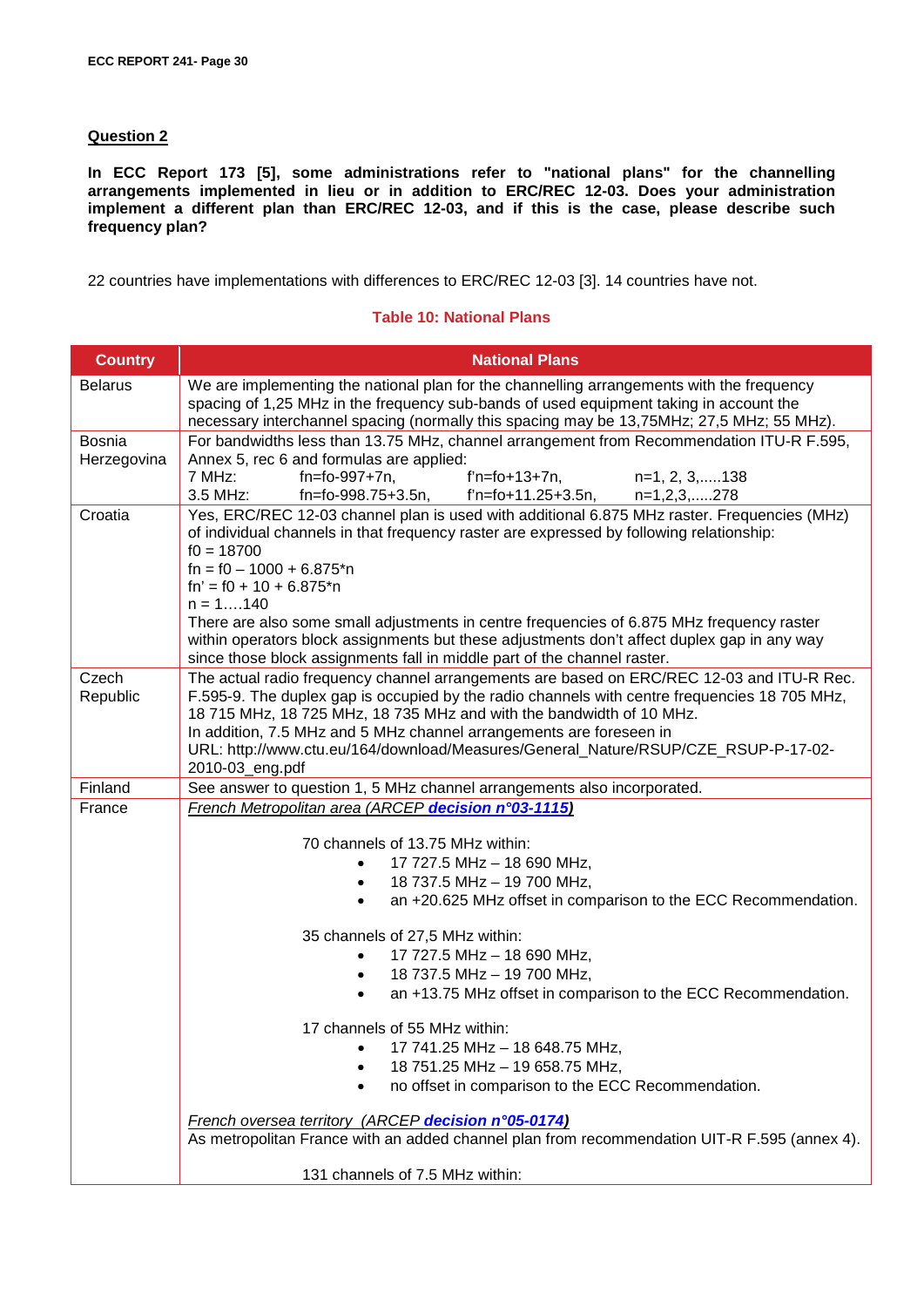| <b>Country</b> | <b>National Plans</b>                                                                                                                                                                                                                                                                                                                                                                                                                                                                                                                                                  |
|----------------|------------------------------------------------------------------------------------------------------------------------------------------------------------------------------------------------------------------------------------------------------------------------------------------------------------------------------------------------------------------------------------------------------------------------------------------------------------------------------------------------------------------------------------------------------------------------|
|                | 17 706.3 MHz - 18 688.8 MHz,<br>$\bullet$                                                                                                                                                                                                                                                                                                                                                                                                                                                                                                                              |
|                | 18 716.3 MHz - 19 698.8 MHz.<br>$\bullet$                                                                                                                                                                                                                                                                                                                                                                                                                                                                                                                              |
| Georgia        | In Georgia channelling arrangements are implemented in accordance with "national plan" in some<br>cases with a little excursion from channel distribution described in ERC/REC12-03.                                                                                                                                                                                                                                                                                                                                                                                   |
| Greece         | 1.75/3.5/7 MHz channel arrangements also implemented.                                                                                                                                                                                                                                                                                                                                                                                                                                                                                                                  |
| Italy          | High and medium capacity fixed links<br>In Italy the channel arrangement in the 17.7-19.7 GHz band is compliant with ERC/REC 12-03 for<br>high and medium capacity links (55 MHz, 27.5 MHz and 13.75 MHz).<br>Low capacity fixed links<br>In Italy we have adopted a national channel plan for law capacity fixed links with a channel raster<br>of 7, 3.5 and 1.75 MHz in accordance to ERC/REC 12-03 as included in ITU-R F.596, Annex.<br>Low capacity links occupy hay capacity links and guard bands starting from the lower band edge<br>of the band (17.7 GHz). |
|                | The channel raster is, with channel raster of 7, 3.5 and 1.75 MHz as follows:                                                                                                                                                                                                                                                                                                                                                                                                                                                                                          |
|                | The national plan provides<br>$(fo = 18700 MHz)$                                                                                                                                                                                                                                                                                                                                                                                                                                                                                                                       |
|                | a) channel raster of 7 MHz:<br>$fn = fo - 1000 + 3 + 7 * n$<br>$fn' = fo + 10 + 3 + 7 * n$<br>where $n = 1, , 33$                                                                                                                                                                                                                                                                                                                                                                                                                                                      |
|                | b) channel raster of di 3,5 MHz:<br>$fn = fo - 1000 + 1,25 + 3,5 * n$<br>$fn' = fo + 10 + 1,25 + 3,5 * n$<br>where $n = 1, , 68$                                                                                                                                                                                                                                                                                                                                                                                                                                       |
|                | c) channel raster of 1,75 MHz:<br>$fn = fo - 1000 + 2,125 + 1,75$ * n<br>$fn' = fo+10 + 2,125 + 1,75$ * n<br>where $n = 1, , 136$                                                                                                                                                                                                                                                                                                                                                                                                                                      |
|                | There are still in use links using a 2 MHz channel raster derived as follows:<br>d) channel raster of 2 MHz:<br>$fn = fo - 1000 - 1 + 2 * n$<br>$fn' = fo + 10 - 1 + 2 * n$<br>where $n = 1, , 16$                                                                                                                                                                                                                                                                                                                                                                     |
| Latvia         | National frequency plan also allows the use of systems with carrier spacing of 7 MHz in these<br>channels.                                                                                                                                                                                                                                                                                                                                                                                                                                                             |
| Moldova        | ERC/REC 12-03 and ITU-R F.595 is implemented and the minimum channel width is 27.5 MHz                                                                                                                                                                                                                                                                                                                                                                                                                                                                                 |
| Montenegro     | Yes, first two channels from ERC/REC 12-03 channel plan for FS channel width 55 MHz are<br>allocated for low capacity links (7 and 3.5 MHz FS channel width).                                                                                                                                                                                                                                                                                                                                                                                                          |
|                | <b>Channel Arrangement</b>                                                                                                                                                                                                                                                                                                                                                                                                                                                                                                                                             |
|                | a. for systems with a carrier spacing of 7 MHz:<br>lower half of the band: $fn = fo - 1000 + 7n$<br>upper half of the band: $fn' = fo$<br>$\Box$ 10 + $\mathsf{W}$ here n = 1,  18                                                                                                                                                                                                                                                                                                                                                                                     |
|                | b. for systems with a carrier spacing of 3.5 MHz:<br>lower half of the band: $fn = fo - 1000 + 3.5 n$<br>upper half of the band: $fn' = fo$<br>$\Box$ 10 where $m = 1,  38$                                                                                                                                                                                                                                                                                                                                                                                            |
|                | $f0 = 18700$ MHz                                                                                                                                                                                                                                                                                                                                                                                                                                                                                                                                                       |
| Netherlands    | NL has implemented ERC/DEC 12-03 together with channel plans for 3,5 and 7 MHz (see under<br>question 1)                                                                                                                                                                                                                                                                                                                                                                                                                                                               |
| Portugal       | In addition Portugal has implemented the following channel arrangements according with the<br>Recommendation ITU-R F.595-10 (where fo =18700 MHz is the centre of the 17.7-19.7 GHz<br>frequency band):                                                                                                                                                                                                                                                                                                                                                                |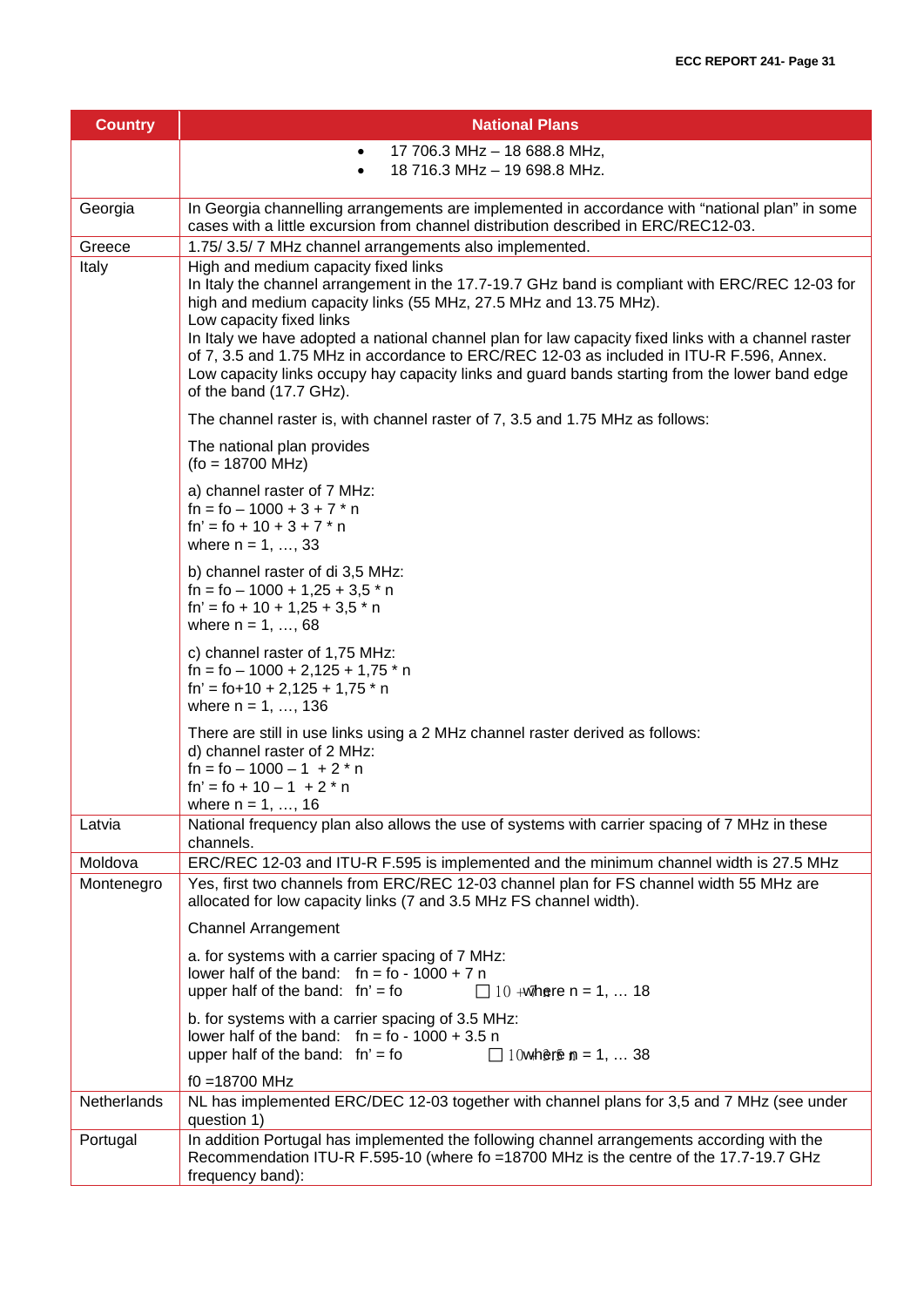| <b>Country</b>     | <b>National Plans</b>                                                                                                                                                                                                                                                                                                                                                                                                                                                                                                                                                                                                                                                                                                                             |
|--------------------|---------------------------------------------------------------------------------------------------------------------------------------------------------------------------------------------------------------------------------------------------------------------------------------------------------------------------------------------------------------------------------------------------------------------------------------------------------------------------------------------------------------------------------------------------------------------------------------------------------------------------------------------------------------------------------------------------------------------------------------------------|
| Russian            | iv)<br>Annex 4 of the Recommendation ITU-R F.595-10<br>Systems with a carrier spacing of 7.5 MHz:<br>lower half of the band: $fn = fo - 997.5 + 7.5 \times n$<br>upper half of the band: $fn' = fo + 12.5 + 7.5 \times n$<br>where $n = 1,  131$<br>Annex 5 of the Recommendation ITU-R F.595-10<br>V)<br>Systems with a carrier spacing of 3.5 MHz:<br>lower half of the band: $fn = fo - 998.75 + 3.5 \times n$<br>upper half of the band: $fn' = fo + 11.25 + 3.5 \times n$<br>where $n = 1,  37$<br>The minimum duplex gap is 24.125 MHz (combining 7.5 MHz and 3.5 MHz channel<br>arrangements).<br>According to the Decision of the Russian State Radio Frequency Commission №07-21-02-001 of                                               |
| Federation         | 25.06.2007, channel bandwidth different from the specified in the ERC/REC 12-03 is allowed. But<br>in practice such plans are not used.                                                                                                                                                                                                                                                                                                                                                                                                                                                                                                                                                                                                           |
| Slovak<br>Republic | For low capacity (ch.s. 5 MHz and 7.5 MHz) according ITU-R F.595-6, Annex 4, Figures 8c, 8d.                                                                                                                                                                                                                                                                                                                                                                                                                                                                                                                                                                                                                                                      |
| Spain              | The Spanish radio frequency channel arrangements include 5 bidirectional channels of 7 MHz of<br>spacing in the range of 18642-18677 MHz paired with 19652-19687 MHz.<br>The following graph show these channels as well as those previously mentioned with spacing of<br>13,75 MHz:<br>18.593,75<br>18.635,00<br>19.603,75<br>19.631,25<br>18.607,50<br>18.621,25<br>19.617,50<br>19.645,00<br><b>56666</b><br>$\overline{2}$<br>3<br>$\sim$<br>645<br>2'<br>ᡡ<br>1'<br>$3'$<br>4'<br>$\mathbf{1}$<br>4<br>65<br>ഗഗ<br>∞<br>თ<br>ᡡ<br>$1'$ 2' 3' 4' 5'<br>2<br>$\longleftrightarrow$<br>$\leftarrow$<br>$F_0 = 18.700$ MHz<br>13,75<br>MHz<br>MHz                                                                                                |
| Sweden             | The channel spacing 6.875 MHz is implemented in accordance with a Swedish channelling<br>Arrangement:<br>Channel 1,<br>17706.875/18716.875 MHz<br>Channel 141, 18669.375/19679.375 MHz<br>The 17.7-19.7 GHz frequency band is heavily used for mobile backhaul and DVB-T/DVB-T2<br>distribution in Sweden. This frequency band has approximately 17% of all individually licenced<br>microwave radio links in the frequency band 6-38 GHz.<br>The frequency band 17.7-19.7 GHz is shared between FS, earth stations and the Swedish<br>Defence.<br>The earth stations are located in at the geographical sites of Stockholm/Kaknäs,<br>Stockholm/Tegeluddsvägen, Farsta/Ågesta and Kiruna/Esrange with the following sub band;<br>17300-18150 MHz |
|                    | The above defined sub band can be used for FS outside the above defined geographical areas<br>(given an exclusion zone outside the sites).                                                                                                                                                                                                                                                                                                                                                                                                                                                                                                                                                                                                        |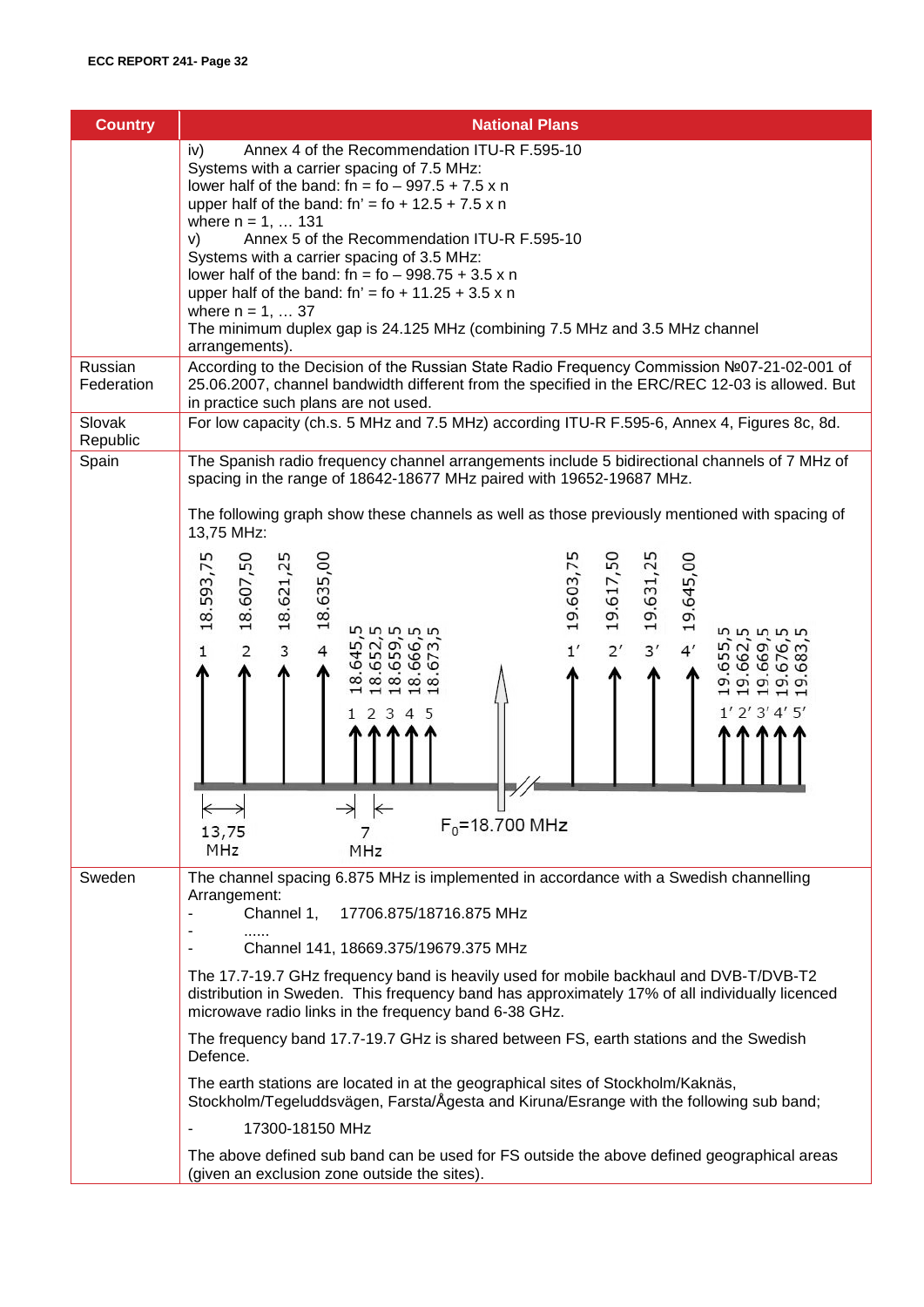| <b>Country</b>            | <b>National Plans</b>                                                                                                                                                                                                                                                                                                                                                                                             |
|---------------------------|-------------------------------------------------------------------------------------------------------------------------------------------------------------------------------------------------------------------------------------------------------------------------------------------------------------------------------------------------------------------------------------------------------------------|
|                           | Until the end of year 2016 the Swedish defence have exclusive allocation of the following sub<br>bands;                                                                                                                                                                                                                                                                                                           |
|                           | 17968.125-18043.750 MHz<br>18978.750-19053.750 MHz<br>18647-18700 MHz                                                                                                                                                                                                                                                                                                                                             |
| Switzerland               | Channel centre frequencies according to:                                                                                                                                                                                                                                                                                                                                                                          |
| and also<br>Liechtenstein | 7.5 MHz channelling:<br>ITU-R Rec. F.595, Annex 4,<br>(from 17743.750 MHz to 17796.250 MHz / 18753.750 MHz to 18806.250 MHz)                                                                                                                                                                                                                                                                                      |
|                           | 27.50 MHz channelling<br>ERC/REC 12-03, Annex A<br>(from 17796.250 MHz to 18676.250 MHz / 18806.250 MHz to 19686.250 MHz                                                                                                                                                                                                                                                                                          |
|                           | 13.75 MHz channelling (INTERLEAVED).<br>ERC/REC 12-03, Annex A<br>(from 17885.625 MHz to 17954.375 MHz / 18895.625 MHz to 18964.375 MHz                                                                                                                                                                                                                                                                           |
|                           | 13.75 MHz channelling SUBDIVISION<br>ERC/REC 12-03, Annex A (SUBDIVISION of 27.5 MHz Channels).<br>(from 17961.250 MHz to 18676.250 MHz / 18971.250 MHz to 19686.250 MHz                                                                                                                                                                                                                                          |
| Ukraine                   | In Ukraine, along with the channelling arrangement plans which are determined by ERC/REC 12-<br>03, channelling arrangement plans for fixed service systems with low capacity and channel<br>bandwidths 7.5 MHz and 5 MHz are implemented, in compliance with the Recommendation ITU-R<br>F.595 (Annex 4). In this case the minimum duplex gap size is 20 MHz (for the cannels with<br>emission bandwidth 5 MHz). |
| United<br>Kingdom         | 3.5 MHz and 7.0 MHz channel raster's are in accordance with the arrangements set out in Annex<br>3 to ITU-R Recommendation F.595.<br>There are also other national/legacy channel arrangements in use including 7, 10, 20 and 55 MHz,<br>which range from 17.7275 GHz to 19.5075 GHz.                                                                                                                             |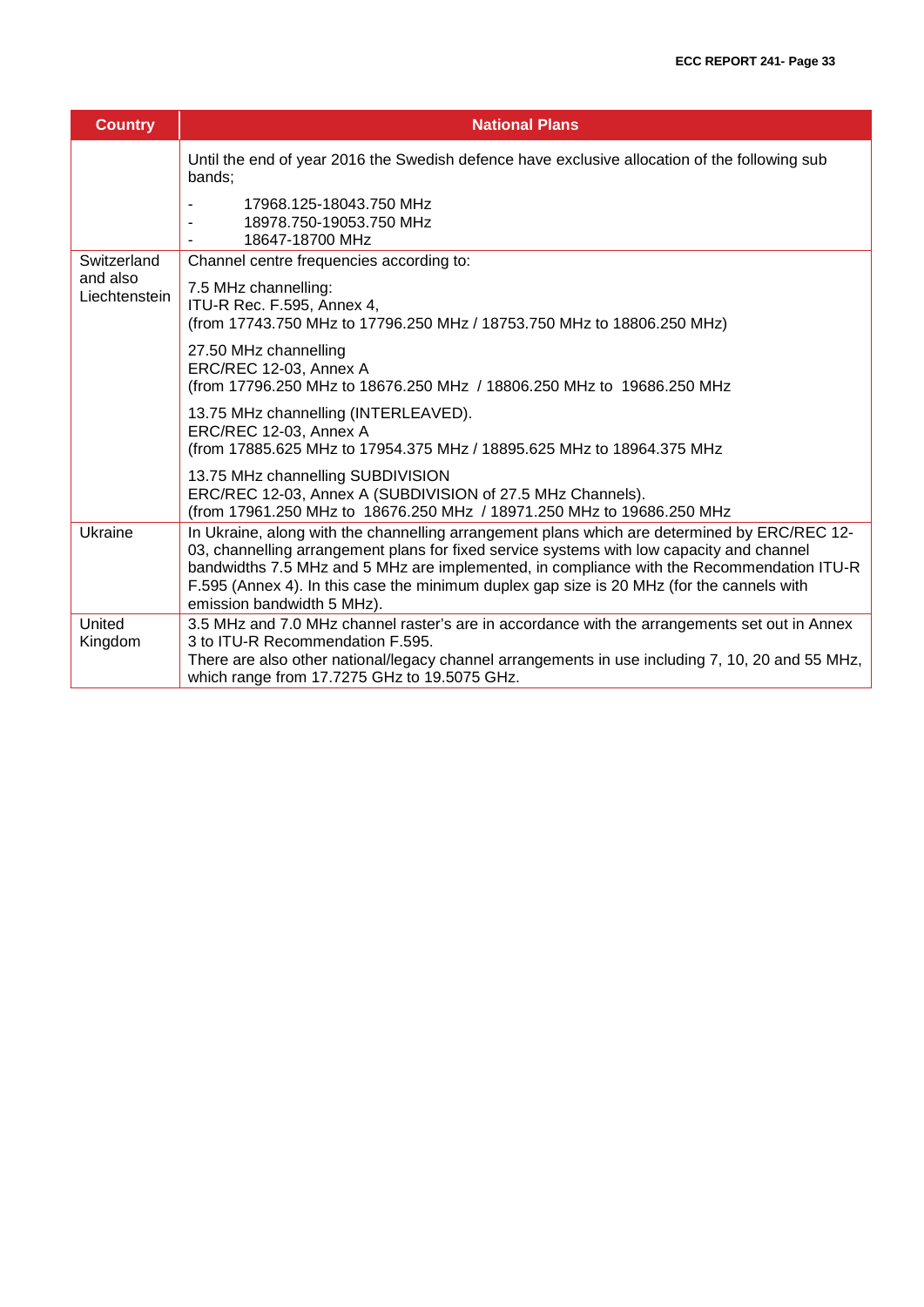### **Question 3**

# **Is there any current or planned use of the duplex gap for FS in your country?**

# **Table 11: Current or planned FS use in duplex gap**

| <b>Current or planned</b><br>FS use in duplex<br>gap? | <b>Countries</b>                                                                                                                                                                                                                                                                                                                                                                                                                                                                                                                                                                                                                                                                                                                              |  |
|-------------------------------------------------------|-----------------------------------------------------------------------------------------------------------------------------------------------------------------------------------------------------------------------------------------------------------------------------------------------------------------------------------------------------------------------------------------------------------------------------------------------------------------------------------------------------------------------------------------------------------------------------------------------------------------------------------------------------------------------------------------------------------------------------------------------|--|
| No $(26)$                                             | Austria, Belgium, Bosnia Herzegovina, Croatia, Cyprus, Denmark, Estonia, Finland,<br>France, Germany, Greece, Hungary, Iceland, Ireland, Latvia, Liechtenstein, Lithuania,<br>Luxembourg, Montenegro, Netherlands, Norway, Portugal, Slovak Republic, Slovenia,<br>Switzerland, Turkey                                                                                                                                                                                                                                                                                                                                                                                                                                                        |  |
| Yes, in some parts (4)                                | Belarus, Georgia, Italy, Spain                                                                                                                                                                                                                                                                                                                                                                                                                                                                                                                                                                                                                                                                                                                |  |
| <b>Country</b>                                        | <b>Description</b>                                                                                                                                                                                                                                                                                                                                                                                                                                                                                                                                                                                                                                                                                                                            |  |
| Georgia                                               | Some parts of FS duplex gap are currently used by fixed link systems with specific<br>technical characteristics.                                                                                                                                                                                                                                                                                                                                                                                                                                                                                                                                                                                                                              |  |
| Italy                                                 | Part of the duplex gap has been used for the national channel plan for low capacity links,<br>as explained in question 2.                                                                                                                                                                                                                                                                                                                                                                                                                                                                                                                                                                                                                     |  |
| Spain                                                 | There are some old-established radio links with spacing of 10 MHz in the band 18585-<br>18695 MHz paired with 18705-18815 MHz. The following graph shows the channelling.<br>Currently, this kind of authorizations is not issued any more.<br><b>MHz</b><br>NHZ<br>MHZ<br>MHZ<br>MHZ<br>NH 2<br>NH 2 H 2 H 2 H 2 H 2<br>NH 2 H 2 H 2 H 2 H 2 H 2<br>NH 2 H 2 H 2 H 2 H 2 H 2<br><b>NH2</b><br>$\begin{array}{cccc} 6000 \\ 4000 \\ 7000 \\ 6000 \\ 7000 \\ 8000 \\ 9000 \\ 9000 \\ 9000 \\ 9000 \\ 9000 \\ 9000 \\ 9000 \\ 9000 \\ 9000 \\ 9000 \\ 9000 \\ 9000 \\ 9000 \\ 9000 \\ 9000 \\ 9000 \\ 9000 \\ 9000 \\ 9000 \\ 9000 \\ 9000 \\ 9000 \\ 9000 \\ 9000 \\ 9000 \\ 9000 \\ 9000 \\ 9000 \\ 9000 \\ 90$<br>18.800<br>18.810<br>18.590 |  |
| <b>Belarus</b>                                        | 3<br>4<br>5<br>6<br>8<br>11<br>$2'$ $3'$ $4'$<br>$\overline{2}$<br>$\overline{7}$<br>9<br>10<br>1'<br>5'<br>6'7'<br>8'<br>9' 10' 11'<br>1<br>$F_0$ =18.700<br>Currently the 18690-18710 MHz frequency band is not used by FS systems and is not                                                                                                                                                                                                                                                                                                                                                                                                                                                                                               |  |
|                                                       | planned to use by FS in future.                                                                                                                                                                                                                                                                                                                                                                                                                                                                                                                                                                                                                                                                                                               |  |
| Yes $(6)$                                             | Czech Republic, Moldova, Russian Federation, Sweden, United Kingdom, Ukraine                                                                                                                                                                                                                                                                                                                                                                                                                                                                                                                                                                                                                                                                  |  |
| <b>Country</b><br><b>Czech Republic</b>               | <b>Description</b><br>Information on the channels placed in the duplex gap includes Article 5(4) of Part No.<br>PV-P/17/02.2010-3 of the Radio Spectrum Utilisation Plan for the frequency band 15.35-<br>21.2 GHz. The Czech Telecommunication Office does not plan different use at this<br>moment.<br>URL: http://www.ctu.eu/164/download/Measures/General_Nature/RSUP/<br>CZE RSUP-P-17-02-2010-03 eng.pdf                                                                                                                                                                                                                                                                                                                                |  |
| Moldova                                               | Yes, it is currently used.                                                                                                                                                                                                                                                                                                                                                                                                                                                                                                                                                                                                                                                                                                                    |  |
| <b>Russian Federation</b>                             | Yes, it is currently used.                                                                                                                                                                                                                                                                                                                                                                                                                                                                                                                                                                                                                                                                                                                    |  |
| Sweden                                                | Usage of duplex gap is under consideration for all FS frequency bands. Actual<br>investigation will start before end of year 2013.                                                                                                                                                                                                                                                                                                                                                                                                                                                                                                                                                                                                            |  |
| Ukraine                                               | Yes                                                                                                                                                                                                                                                                                                                                                                                                                                                                                                                                                                                                                                                                                                                                           |  |
| United Kingdom                                        | See answer question 1.                                                                                                                                                                                                                                                                                                                                                                                                                                                                                                                                                                                                                                                                                                                        |  |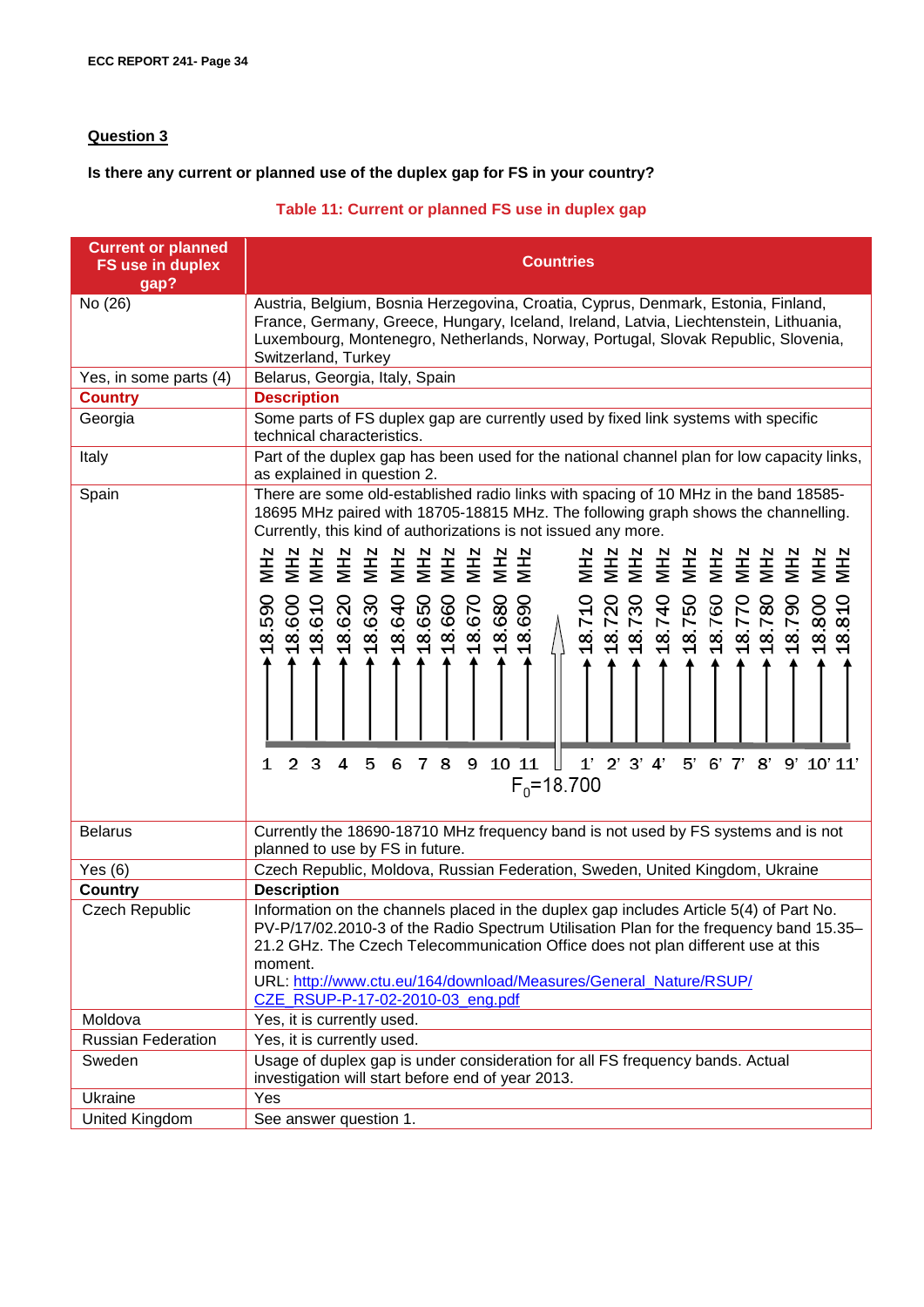

#### **Figure 7: Current or planned use of the duplex gap for FS**

#### **Question 4**

Is use of ATPC on fixed link assignments (in the range 17.7-19.7 GHz) in your country mandatory or not after 1 January 2003?

#### **Table 12: Mandatory ATPC**

| <b>Mandatory</b> | <b>Countries</b>                                                                                                                                                                                                                                                                        |
|------------------|-----------------------------------------------------------------------------------------------------------------------------------------------------------------------------------------------------------------------------------------------------------------------------------------|
| Yes (17)         | Austria, Bosnia Herzegovina, Czech Republic, Estonia, Finland, Germany, Hungary<br>(database does not contain information regarding actual ATPC use), Lithuania, Luxembourg,<br>Moldova, Montenegro, Slovenia, Spain, Switzerland (minimal 12 dB and maximal 20 dB),<br>Turkey, Ukraine |
| No (19)          | Belarus, Belgium, Croatia, Cyprus, Denmark, France (recommended), Georgia, Greece,<br>Iceland, Ireland, Italy (envisaged but not mandatory), Latvia, Netherlands, Norway, Portugal,<br>Russian Federation, Slovak Republic, Sweden, United Kingdom                                      |

Note: For the countries for which ATPC is mandatory, there is still some old equipment still working without ATPC (obligation is enforced with new licenses). Where use of ATPC on fixed link assignments (in the range of 17.7-19.7 GHz) is not mandatory, some administrations observed that transmit power control is however frequently used by operators. In addition, some administrations mentioned the observation that the 17.7-19.7 GHz FS usage has shown growth over the last years and will probably gain even more importance (FS use) over the next years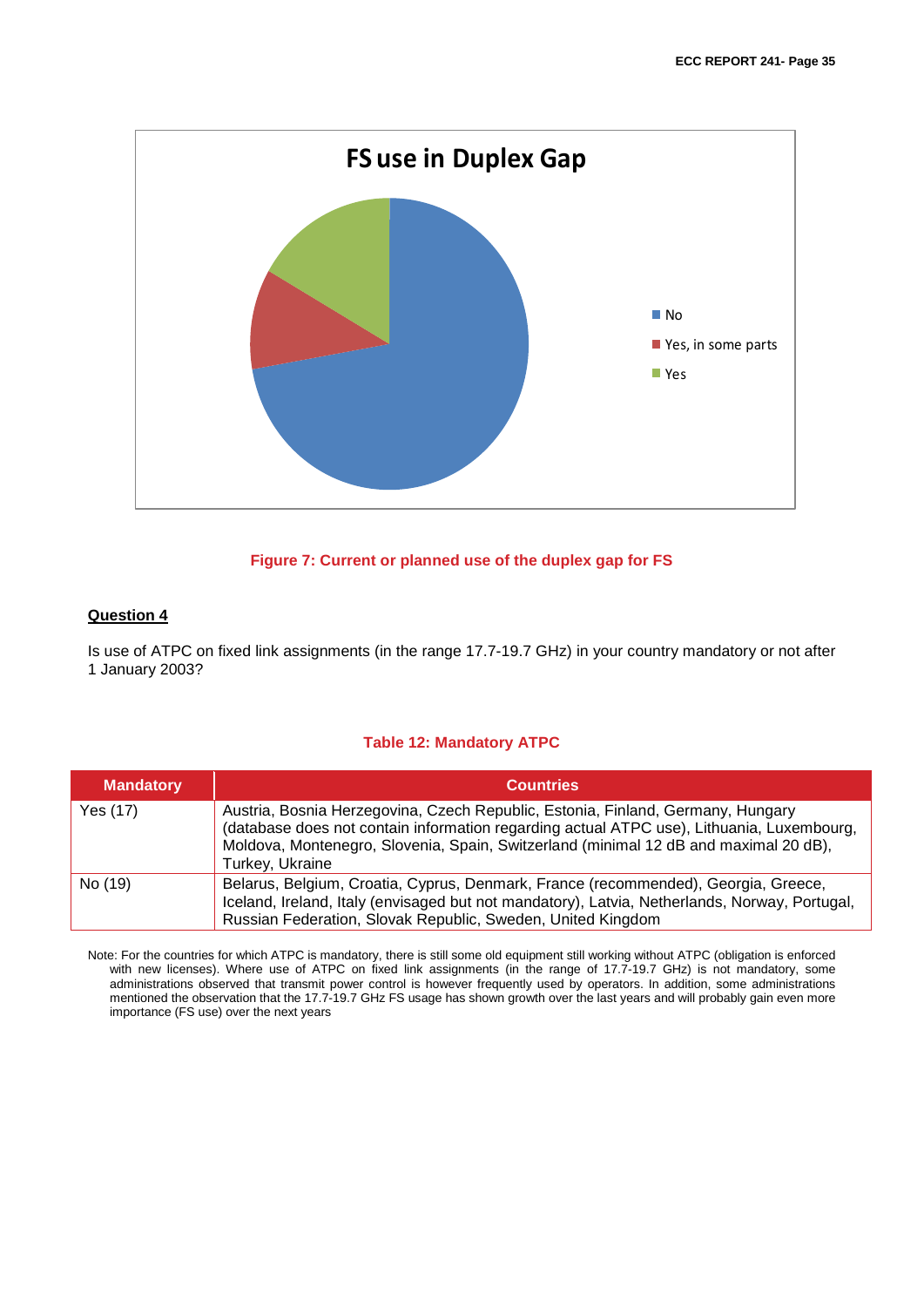

**Figure 8: Number of countries where ATPC is mandatory**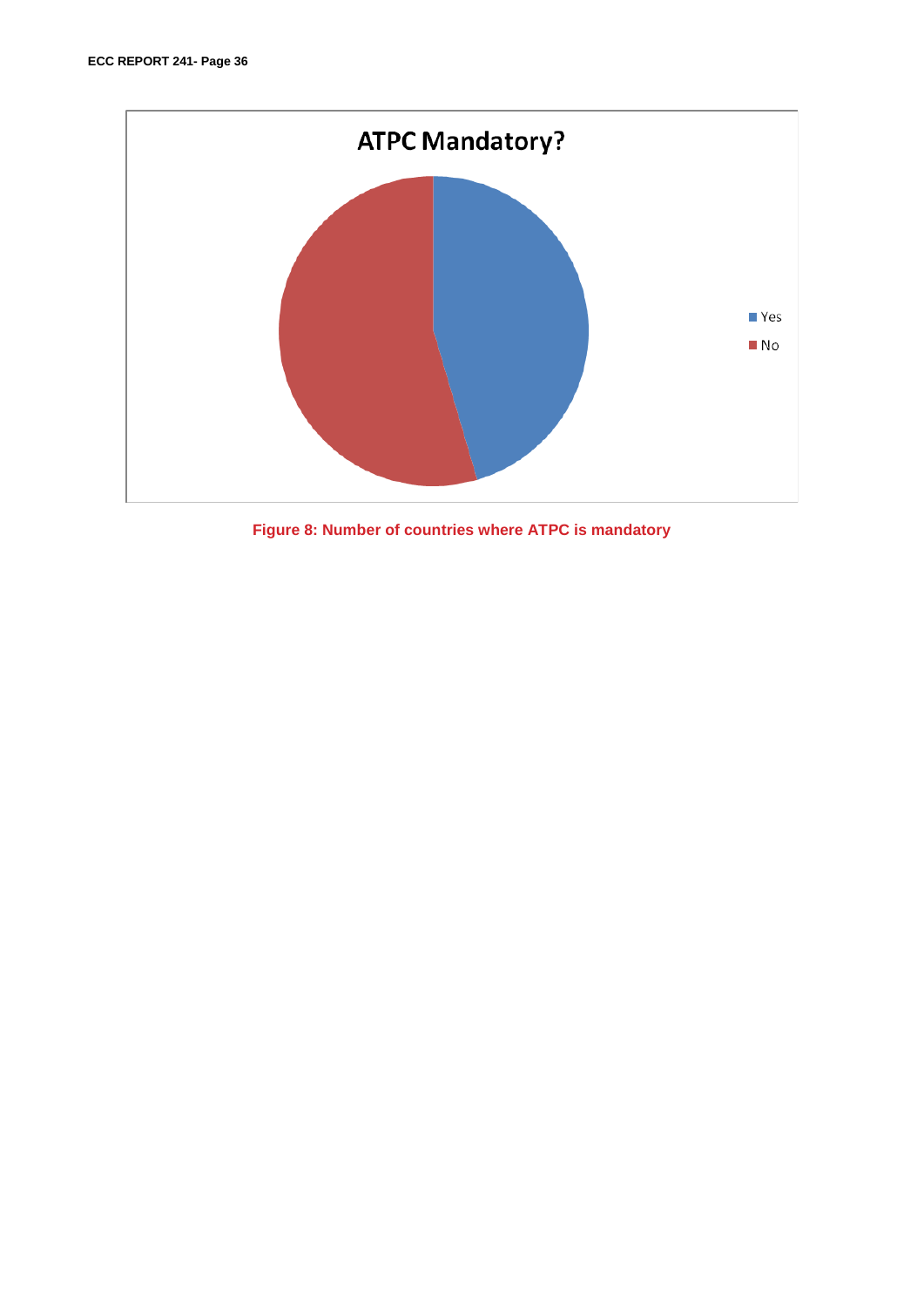#### <span id="page-36-0"></span>**ANNEX 2: INFORMATION ON THE HCM AGREEMENT AND ASSOCIATED SOFTWARE**

In order to facilitate FS cross-border coordination, a number of CEPT administrations (17 in 2014) have entered into the so-called HCM agreement. HCM stands for Harmonised Coordination Methods. This agreement applies for Fixed and Land Mobile Services. As regards the Fixed Service, the HCM agreement sets procedures for bilateral coordination, and provides harmonised technical means to assess interference between FS links.

These means include:

- Harmonised FS data format, which shall be used by an administration seeking to coordinate a new FS assignment in order to send information on the assignments to be coordinated;
- Common software (available for download) to enable administrations with which coordination has been sought to calculate the interference potential from other FS stations, and to provide an answer to the administration requesting coordination for new FS links;
- A Register of frequency assignments for each country that is a party to the HCM agreement.

HCM Agreement webpage: [www.hcm-agreement.eu](http://www.hcm-agreement.eu/)

HCM Agreement software webpage:

[http://www.hcm-agreement.eu/http/englisch/verwaltung/index\\_hcm\\_programs.htm](http://www.hcm-agreement.eu/http/englisch/verwaltung/index_hcm_programs.htm)

The software deals with fixed point-to-point links, which may include one passive back-to-back antenna repeater. The total threshold degradation (TD) in case of links with passive repeaters is a combination of direct and indirect (via repeater) propagation paths. Calculations for plane reflector repeaters are not covered by the HCM-Agreement.

HCM-FS software generally consists of two parts – the calculation library (HCMFS\_DLL) and the program (CalcFiSH). All calculations are being made in the calculation library. CalcFiSH does not make HCM calculations by itself; instead it uses the library for calculations.

The propagation module of the library implements Recommendation ITU-R P.452-16 [\[10\],](#page-40-10) and takes into account terrain profiles. Elevation and morphological files are available for download from the website. The software also considers frequency overlap of the interfering transmitter and victim receiver. The output is TD (Threshold Degradation equal to N+I/N).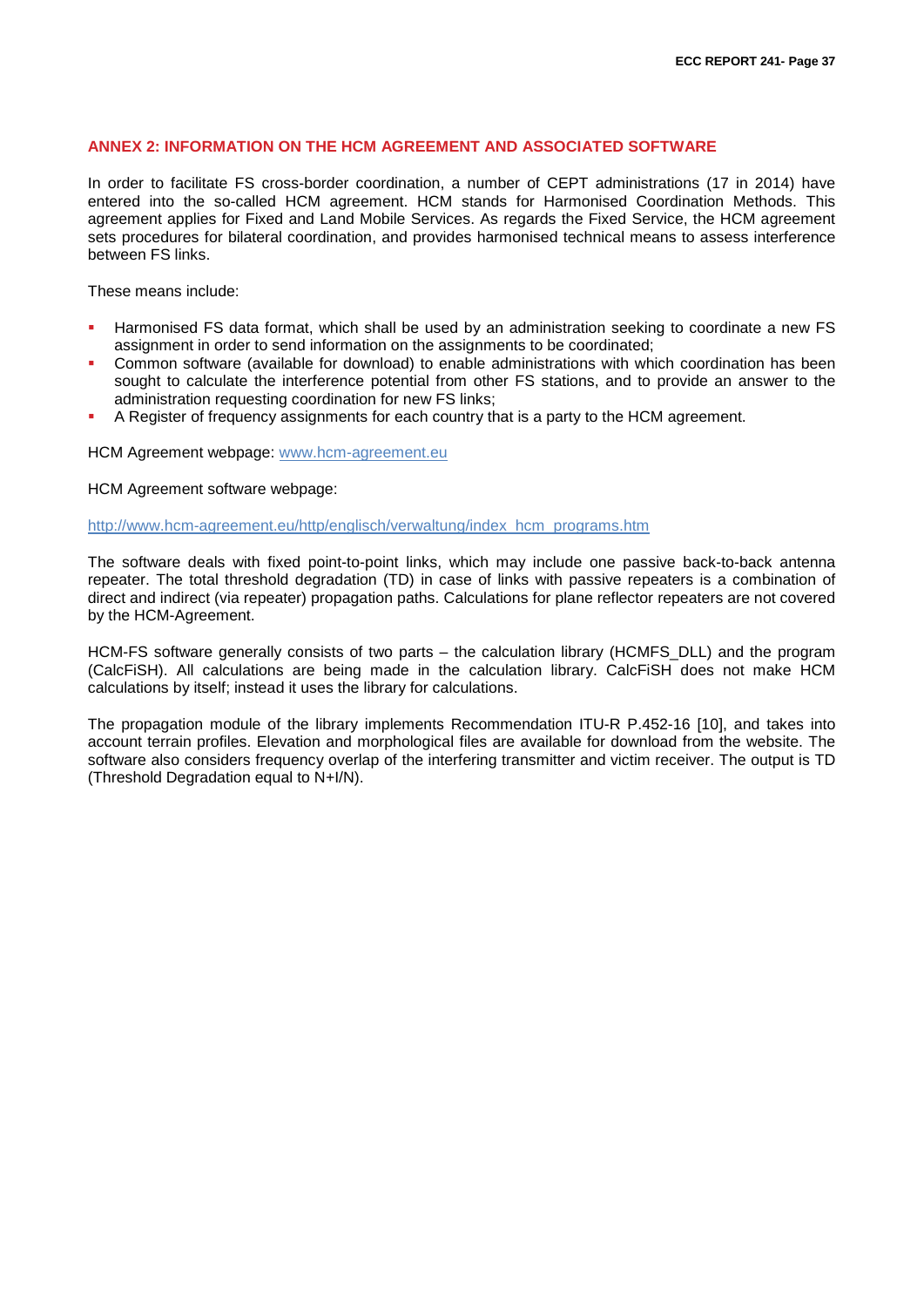The figure below is a schematic description of the HCM-FS software:



#### **Figure 9: Schematic description of the HCM-FS software**

The functionality of the various blocks is described below:

- FS lists: FS assignment in the format described in the Annex 2B of the HCM agreement.
- CalcFiSH:
	- User interface
		- Application:
			- Specify paths to FS list files and Geographical information files
			- Configure calculations (maximum distances, maximum frequency offset, etc)
			- Parses input FS lists into individual FS to FS calculation, and append results in an output report
			- **Generates Google Earth compatible files**
			- Calls the HCMFS\_DLL library for calculations
	- Calculation (HCMFS\_DLL):
		- **Test input data validity**<br>Calculate antenna gain
		- Calculate antenna gain coupling<br>• Calculate attenuation between F
		- Calculate attenuation between FS stations considered using geographical information
		- Calculate TD (Threshold degradation (N+I)/N)
	- Geographical Information Files:
		- TOPO: elevation data raster
		- MORPHO: environment data raster (land, sea, trees, buildings, etc)
		- BORDER: Border line data (used for distance to border calculations if needed)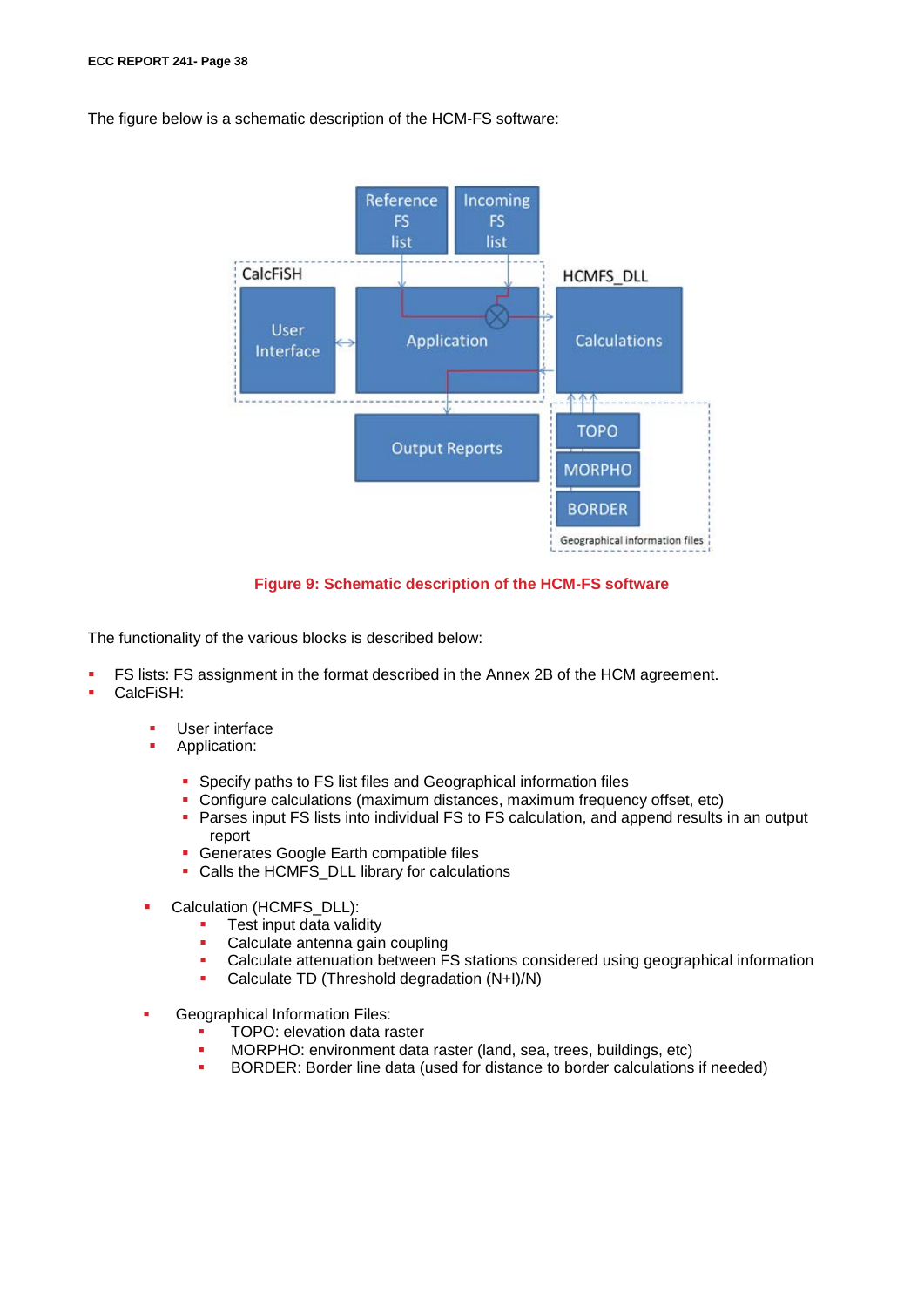#### <span id="page-38-0"></span>**ANNEX 3: ADMINISTRATIONS PUBLISHING FIXED SERVICE ASSIGNMENT INFORMATION FOR THE BAND 17.7-19.7 GHZ**

The table below may be updated after the publication of this ECC Report. The latest updates of the table can be found at [http://www.cept.org/ecc/topics/geolocation-databases/fixed-service-assignment-information-for](http://www.cept.org/ecc/topics/geolocation-databases/fixed-service-assignment-information-for-the-band-177-197-ghz)[the-band-177-197-ghz.](http://www.cept.org/ecc/topics/geolocation-databases/fixed-service-assignment-information-for-the-band-177-197-ghz)

| <b>Adm</b>       | <b>Information source</b>                                                                       | <b>Comment</b>                                                                     |
|------------------|-------------------------------------------------------------------------------------------------|------------------------------------------------------------------------------------|
| Denmark          | http://frekvensregister.erst.dk/Search/Search.aspx                                              | Complete<br>information                                                            |
| France           | <b>BRIFIC</b>                                                                                   | Complete<br>information                                                            |
| Slovenia         | http://www.akos-rs.si/frequencies                                                               | Complete<br>information                                                            |
| Poland           | http://www.uke.gov.pl/pozwolenia-dla-stacji-linii-radiowych-4144                                | Complete<br>information                                                            |
| Spain            | EFIS Rights of use section                                                                      | Information<br>not complete<br>for the<br>purpose of<br>interference<br>assessment |
| <b>UK</b>        | http://spectruminfo.ofcom.org.uk/spectrumInfo/licences                                          | Complete<br>information.                                                           |
| Nether-<br>lands | http://www.antenneregister.nl/Html5Viewer_Antenneregister/Index.html?viewer=antenne<br>register | Information<br>not complete<br>for the<br>purpose of<br>interference<br>assessment |

#### **Table 13: Fixed service assignment information for the band 17.7-19.7 GHz**

Other administrations may have made fixed service information available, but may not have been identified in this table.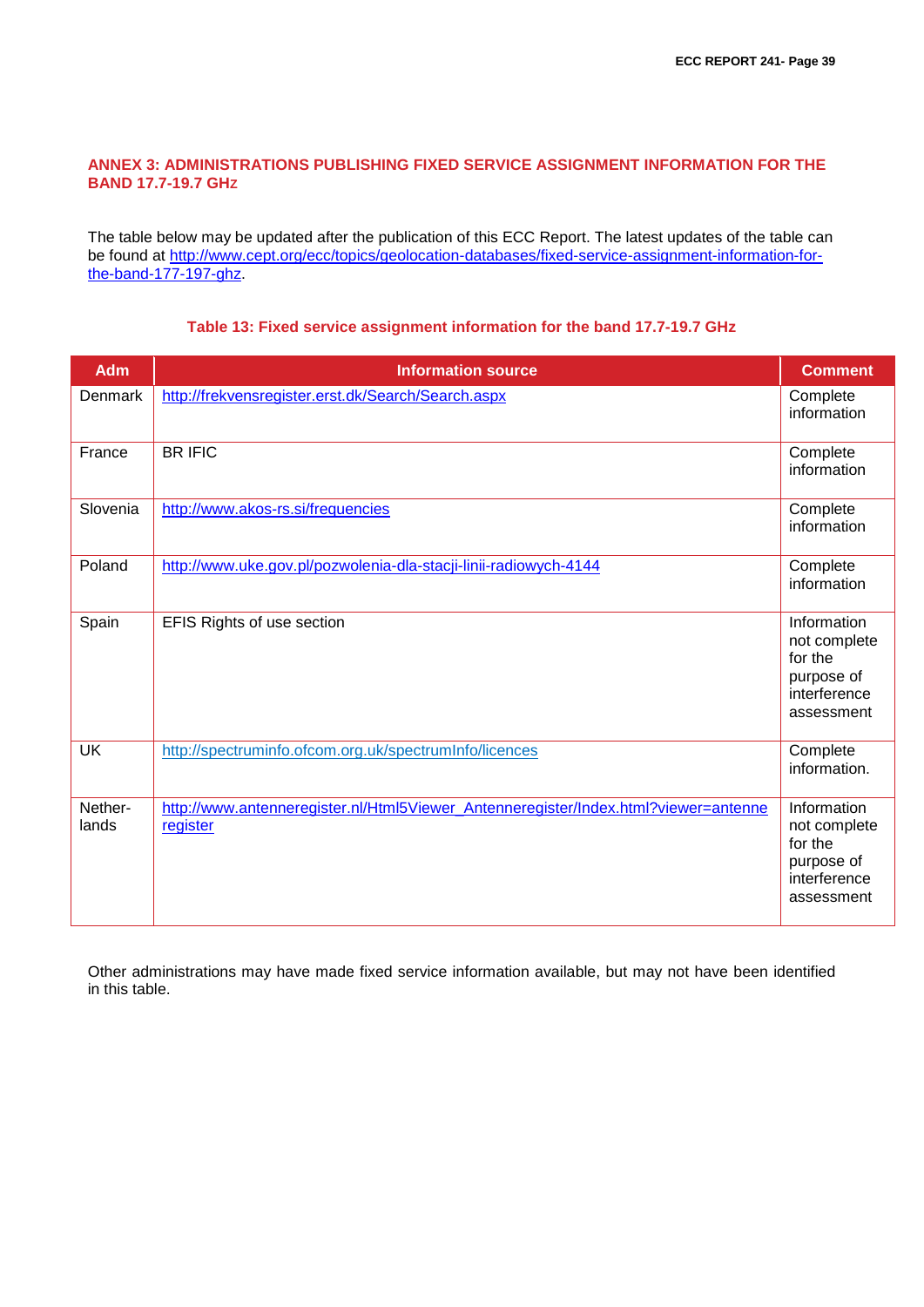#### <span id="page-39-0"></span>**ANNEX 4: INFORMATION ON THE CORASAT EU FP7 PROJECT ACTIVITIES IN RELATION TO THE 17.7-19.7 GHZ BAND**

This annex summarises work done within the EU FP 7 project CoRaSat on the use of data bases for frequency sharing between satellite FSS and terrestrial FS in the 17.7 to 19.7GHz band and provides references to relevant documents produced by the project.

The FP7 project CoRaSat has examined frequency sharing in the 17.3-17.7 GHz, 17.7-19.7 and 27.5-29.5 GHz bands. With respect to the 17.7-19.7 GHz band and the use of data bases, the project has calculated interference maps using the full Recommendation ITU-R P.452-16 propagation models from FS links to any point within several European countries. A complete FS data base supplied by OFCOM has been used in the UK and in other countries data from the ITU BR-IFIC used. For the case of Poland recent data was obtained from the regulator in that country. The major conclusions from the work are;

- The importance of using a full ITU model including diffraction rather than a free space model for the interference calculations.
- It was found that a large percentage (e.g. 93%) of the 2GHz band between 17.7 and 19.7 GHz was available for 90% of the FSS locations in the UK and even better for other European countries. However, unlike TV whitespace, the spectrum available varies a lot from location to location.
- The spectrum occupancy at FSS locations for given interference thresholds were calculated for various satellite orbit locations.
- The white spaces (free slots) are different for each FSS location making a data based allocation system particularly applicable.
- Using a data base driven resource allocation scheme at the satellite network gateway which is interference aware has been demonstrated to result in significantly increased capacity when using the shared band.

Further details are available in the CoraSat project website [www.ict-corasat.eu,](http://www.ict-corasat.eu/) and in the following papers:

- Cognitive Spectrum Utilization in Ka-Band Multibeam Satellite Communications Maleki S., Chatzinotas S., Evans B., Liolis K., Grotz J., Vanelli-Coralli A., Chuberre N. - IEEE Wireless Communication Magazine, 2015.
- Analysis of interference between terrestrial and satellite systems in the band 17.7 to 19.7GHz— Thompson P and Evans B— 2015 ICC conference, London June 2015 Workshop on Cognitive radio in satellite systems.
- A data base approach to extending the usable Ka-band spectrum for FSS satellite systems-Tang W, Thompson P and Evans B, SPACCOMM conference 2015, Barcelona April 2015.
- Frequency band sharing between satellite and terrestrial fixed links in Ka-band. Tang W, Thompson P and Evans B, 2014 Ka-band conference, Solerno Italy, October 2014